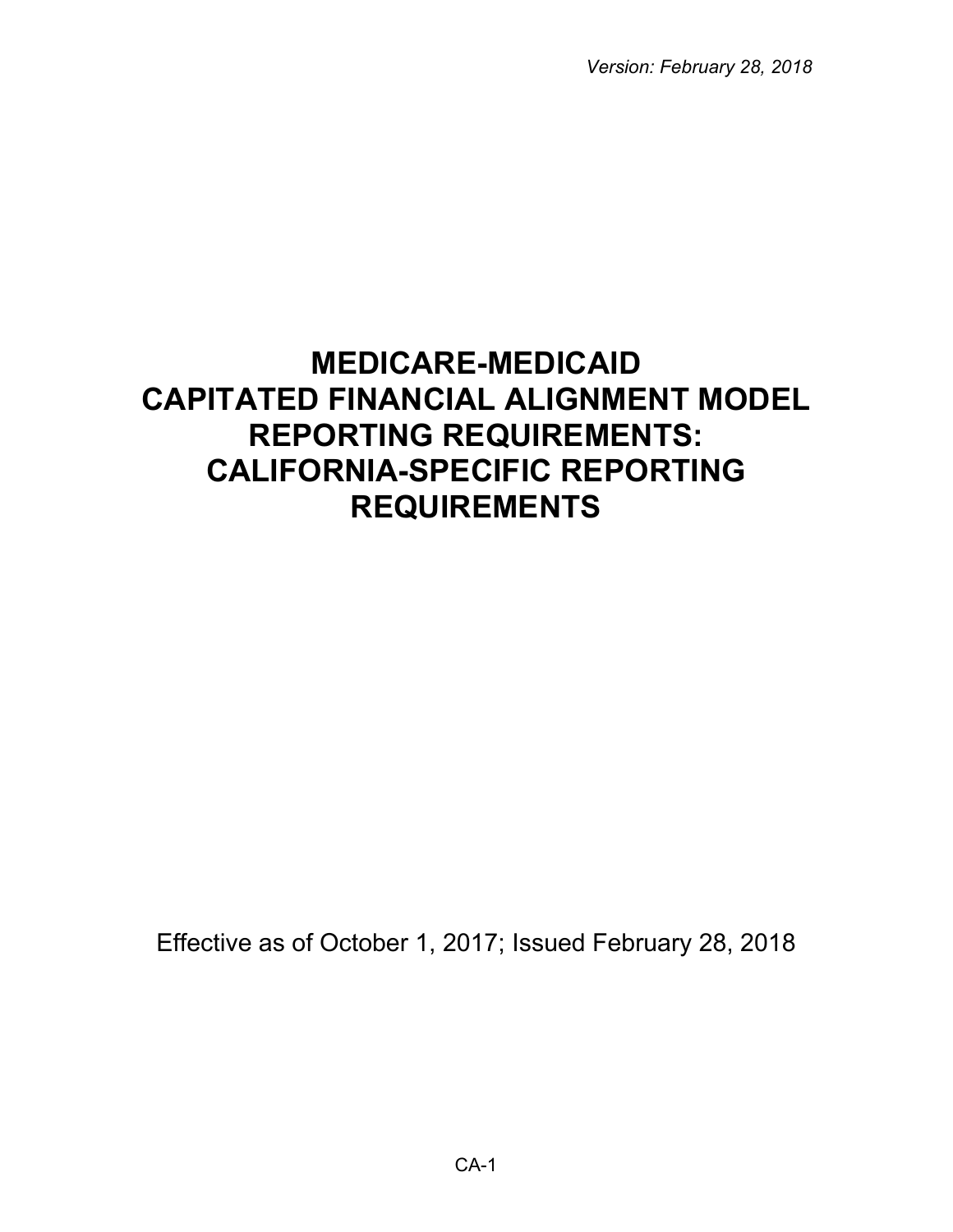## **Table of Contents**

| California-Specific Reporting Requirements Appendix CA-3              |
|-----------------------------------------------------------------------|
|                                                                       |
|                                                                       |
| Variations from the Core Reporting Requirements DocumentCA-5          |
| Reporting on HRAs and ICPs Completed Prior To First Effective         |
| Guidance on HRAs and ICPs for Members with a Break in Coverage .CA-7  |
|                                                                       |
| Reporting on Disenrolled and Retro-disenrolled MembersCA-9            |
|                                                                       |
|                                                                       |
| <b>California's Implementation, Ongoing, and Continuous Reporting</b> |
|                                                                       |
|                                                                       |
|                                                                       |
|                                                                       |
| Section CAIII. Organizational Structure and StaffingCA-37             |
|                                                                       |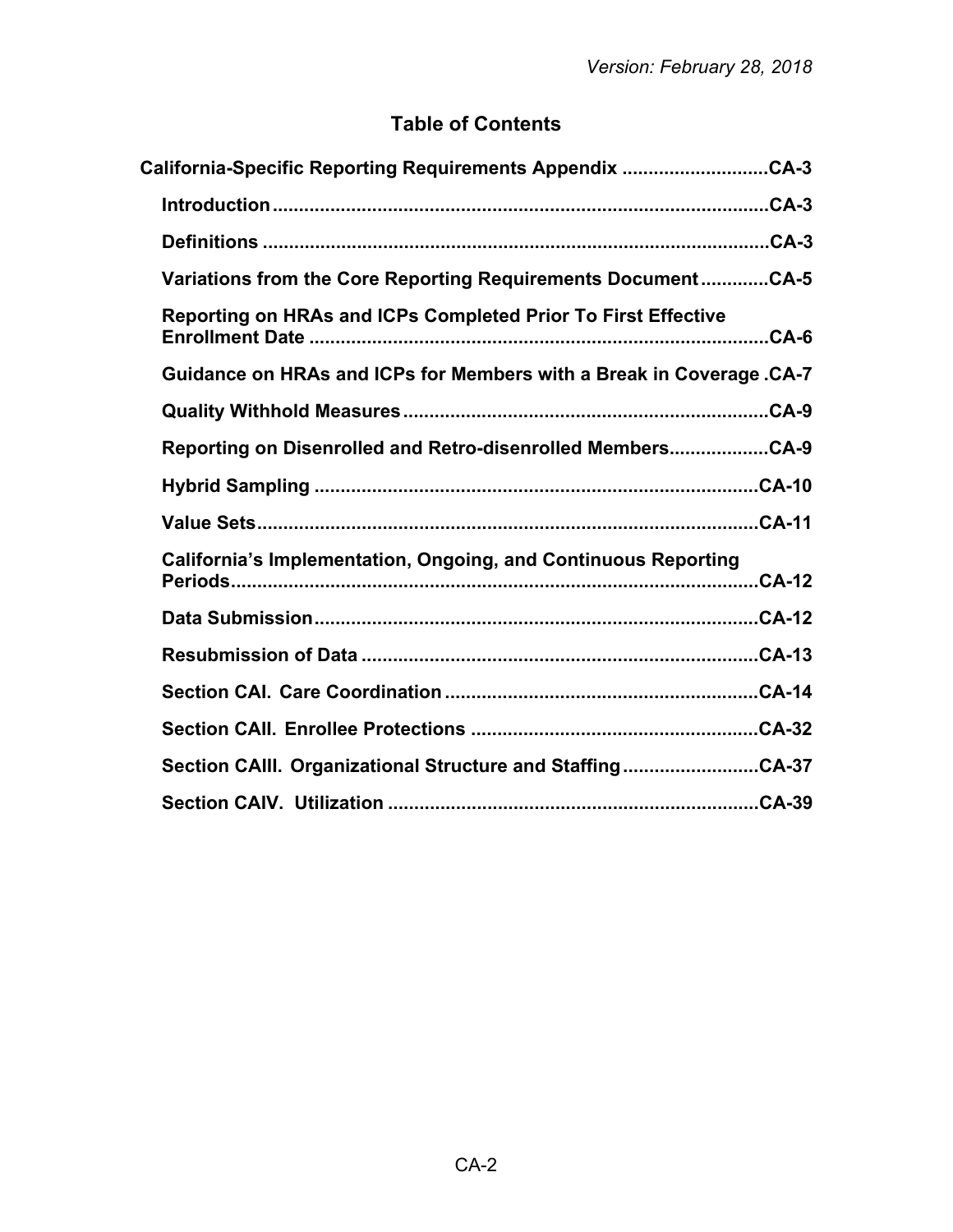## **California-Specific Reporting Requirements Appendix**

#### <span id="page-2-1"></span><span id="page-2-0"></span>*Introduction*

The measures in this appendix are required reporting for all MMPs in the Cal MediConnect Demonstration. CMS reserves the right to update the measures in this appendix for subsequent demonstration years. These state-specific measures directly supplement the Medicare-Medicaid Capitated Financial Alignment Model: Core Reporting Requirements, which can be found at the following web address:

[https://www.cms.gov/Medicare-Medicaid-Coordination/Medicare-and-Medicaid-](https://www.cms.gov/Medicare-Medicaid-Coordination/Medicare-and-Medicaid-Coordination/Medicare-Medicaid-Coordination-Office/FinancialAlignmentInitiative/MMPInformationandGuidance/MMPReportingRequirements.html)[Coordination/Medicare-Medicaid-Coordination-](https://www.cms.gov/Medicare-Medicaid-Coordination/Medicare-and-Medicaid-Coordination/Medicare-Medicaid-Coordination-Office/FinancialAlignmentInitiative/MMPInformationandGuidance/MMPReportingRequirements.html)[Office/FinancialAlignmentInitiative/MMPInformationandGuidance/MMPReporting](https://www.cms.gov/Medicare-Medicaid-Coordination/Medicare-and-Medicaid-Coordination/Medicare-Medicaid-Coordination-Office/FinancialAlignmentInitiative/MMPInformationandGuidance/MMPReportingRequirements.html) [Requirements.html](https://www.cms.gov/Medicare-Medicaid-Coordination/Medicare-and-Medicaid-Coordination/Medicare-Medicaid-Coordination-Office/FinancialAlignmentInitiative/MMPInformationandGuidance/MMPReportingRequirements.html)

MMPs should refer to the core document for additional details regarding Demonstration-wide definitions, reporting phases and timelines, and sampling methodology.

The core and state-specific measures supplement existing Part C and Part D reporting requirements, as well as measures that MMPs report via other vehicles or venues, such as  $HEDIS<sup>®1</sup>$  $HEDIS<sup>®1</sup>$  $HEDIS<sup>®1</sup>$  and HOS. CMS and the states will also track key utilization measures, which are not included in this document, using encounter and claims data. The quantitative measures are part of broader oversight, monitoring, and performance improvement processes that include several other components and data sources not described in this document.

For the measures contained within the California state-specific appendix, MMPs will be required to submit data at the contract level. However, there are some measures (CA1.9 and CA4.2) that will be reported at the county level. Additional information regarding the Data Submission process is provided on page CA-12.

MMPs should contact the CA HelpDesk at [CAHelpDesk@norc.org](mailto:CAHelpDesk@norc.org) with any questions about the California state-specific appendix or the data submission process.

#### <span id="page-2-2"></span>*Definitions*

Calendar Quarter: All quarterly measures are reported on calendar quarters. The four calendar quarters of each calendar year will be as follows: 1/1 – 3/31, 4/1 – 6/30, 7/1 – 9/30, 10/1 – 12/31.

Calendar Year: All annual measures are reported on a calendar year basis. For MMPs with a first effective enrollment date of April 1, 2014, data for annual CY

<span id="page-2-3"></span> $\overline{a}$ <sup>1</sup> HEDIS<sup>®</sup> is a registered trademark of the National Committee for Quality Assurance (NCQA).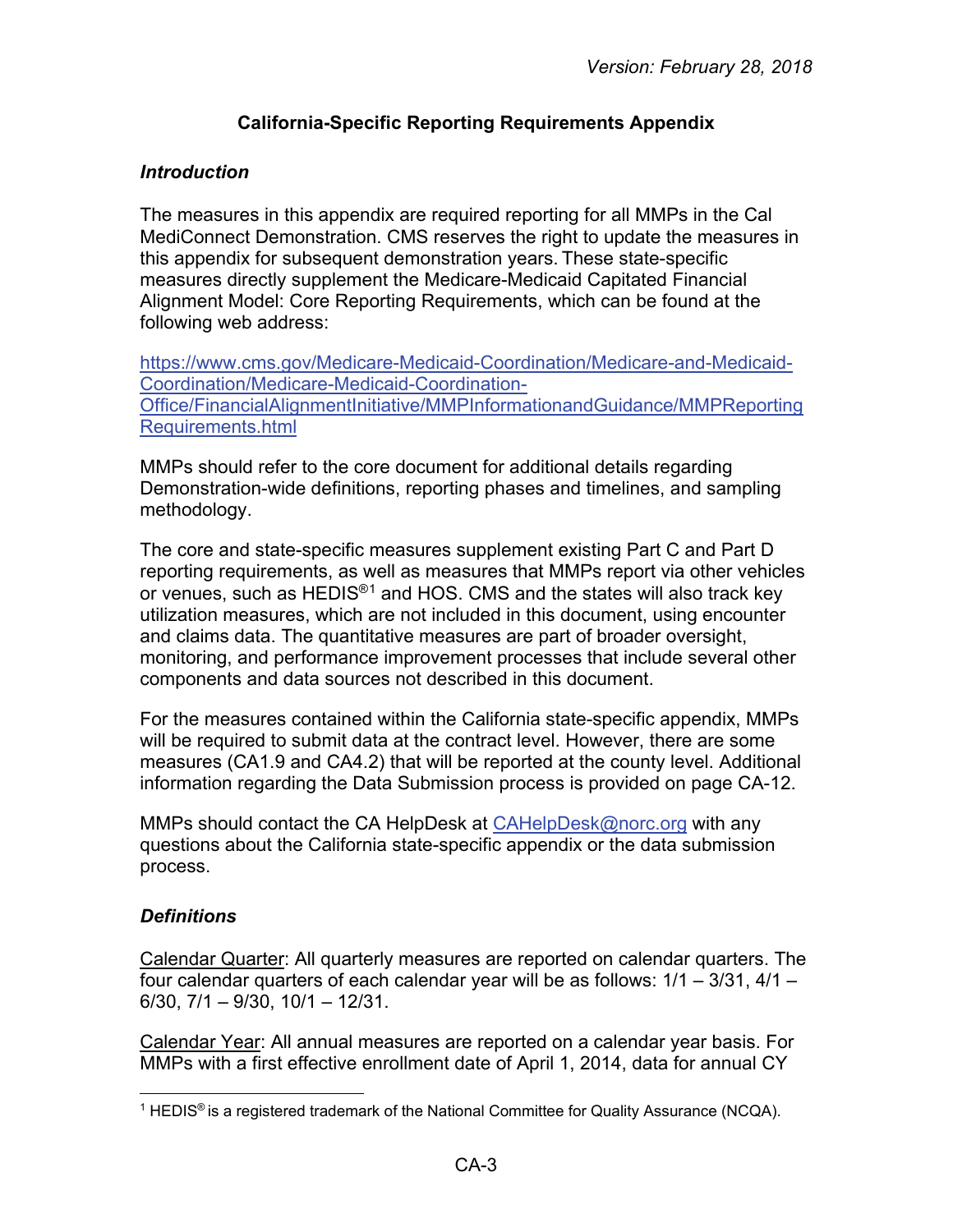2014 measures will be reported for the time period beginning April 1, 2014 and ending December 31, 2014. For MMPs with a first effective enrollment date of July 1, 2014, data for annual CY 2014 measures will be reported for the time period beginning July 1, 2014 and ending December 31, 2014. For MMPs with a first effective enrollment date of July 1, 2015, data for annual CY 2015 measures will be reported for the time period beginning July 1, 2015 and ending December 31, 2015.

Case Management, Information and Payrolling System II (CMIPS II): A system that tracks case information and processes payments for the California Department of Social Services In-Home Supportive Services Program, enabling nearly 400,000 qualified aged, blind, and disabled individuals in California to remain in their own homes and avoid institutionalization.

In-Home Supportive Services (IHSS): Pursuant to Article 7 of the California Welfare and Institutions Code (WIC) (commencing with Section 12300) of Chapter 3, and WIC Sections 14132.95, 14132.952, and 14132.956, IHSS is a California program that provides in-home care for people who cannot safely remain in their own homes without assistance. To qualify for IHSS, an Enrollee must be aged, blind, or disabled and, in most cases, have income below the level to qualify for the Supplemental Security Income/State Supplementary Program. IHSS includes the Community First Choice Option (CFCO), Personal Care Services Program (PCSP), and IHSS-Plus Option (IPO).

Implementation Period: The period of time starting with the first effective enrollment date until the end of the first full quarter following the third wave of passive enrollment (therefore, all plans would have an implementation period of at least 6 months). For MMPs adding a county in 2015, the implementation period continues for a full quarter following the first effective date of enrollment.

For example, for an MMP that began both opt-in and passive enrollment on April 1, 2014, the implementation period would start on April 1, 2014 and end on September 30, 2014. For an MMP that began opt-in enrollment on April 1, 2014 and began passive enrollment on May 1, 2014, the implementation period would start on April 1, 2014 and end on December 31, 2014. For an MMP that began opt-in enrollment on April 1, 2014 and began passive enrollment on July 1, 2014, the implementation period would start on April 1, 2014 and end on December 31, 2014. For an MMP that began both opt-in and passive enrollment on July 1, 2014, the implementation period would start on July 1, 2014 and end on December 31, 2014. For an MMP beginning both opt-in and passive enrollment on January 1, 2015, the implementation period would start on January 1, 2015 and end on June 30, 2015. For an MMP beginning opt-in enrollment on July 1, 2015 and beginning passive enrollment on August 1, 2015, the implementation period would start on July 1, 2015 and end on December 31, 2015. For any MMP that begins passive enrollment in a new county in 2015, the implementation period for that MMP would extend for a full quarter following the first wave of passive enrollment for that county.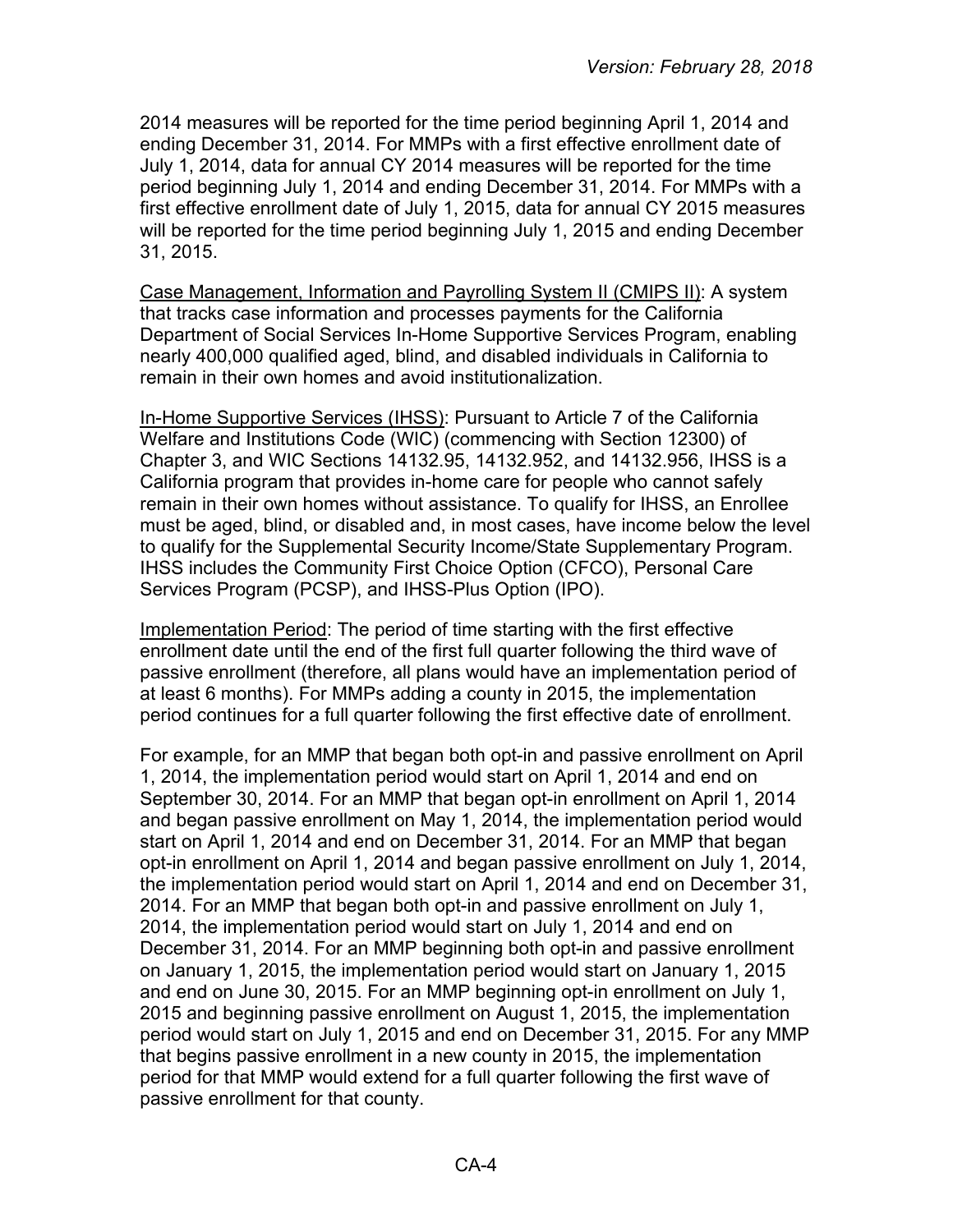For MMPs with less than 3 waves of passive enrollment, the implementation period will end September 30, 2014.

Individualized Care Plan (ICP or Care Plan): The plan of care developed by an Enrollee and/or an Enrollee's Interdisciplinary Care Team or health plan.

Long Term Services and Supports (LTSS): A wide variety of services and supports that help people with disabilities meet their daily needs for assistance and improve the quality of their lives. Examples include assistance with bathing, dressing and other basic activities of daily life and self-care, as well as support for everyday tasks such as laundry, shopping, and transportation. LTSS are provided over an extended period, predominantly in homes and communities, but also in facility-based settings such as nursing facilities. As described in the California Welfare and Institutions Code (WIC) Section 14186.1, Medi-Cal covered LTSS includes all of the following:

- 1) In-Home Supportive Services (IHSS) provided pursuant to Article 7 of California WIC (commencing with Section 12300) of Chapter 3, and WIC Sections 14132.95, 14132.952, and 14132.956;
- 2) Community-Based Adult Services (CBAS);
- 3) Multipurpose Senior Services Program (MSSP) services; and
- 4) Skilled nursing facility services and subacute care services.

Primary Care Provider (PCP): A person responsible for supervising, coordinating, and providing initial and primary care to patients; for initiating referrals; and for maintaining the continuity of patient care. A PCP may be a physician or nonphysician medical practitioner.

Unmet Need: Documented unmet need is a recipient's total hours for Non-Protective Supervision In-Home Supportive Services (IHSS) that are in excess of the statutory maximum.

## <span id="page-4-0"></span>*Variations from the Core Reporting Requirements Document*

## Core Measure 9.2 – Nursing Facility (NF) Diversion

The following section provides additional guidance about identifying individuals enrolled in the MMP as "nursing home certifiable," or meeting the nursing facility level of care (NF LOC), for the purposes of reporting Core 9.2.

Within Core 9.2, "nursing home certifiable" members are defined as "members living in the community, but requiring an institutional level of care" (see the Core Reporting Requirements for more information). Please reference Title 22, CCR Division 3, sections 51173.1, 51120, 51124, 51124.5, 51125.6, 51334 and 51335 of the CA Code of Regulations for additional information and definitions as it relates to this measure.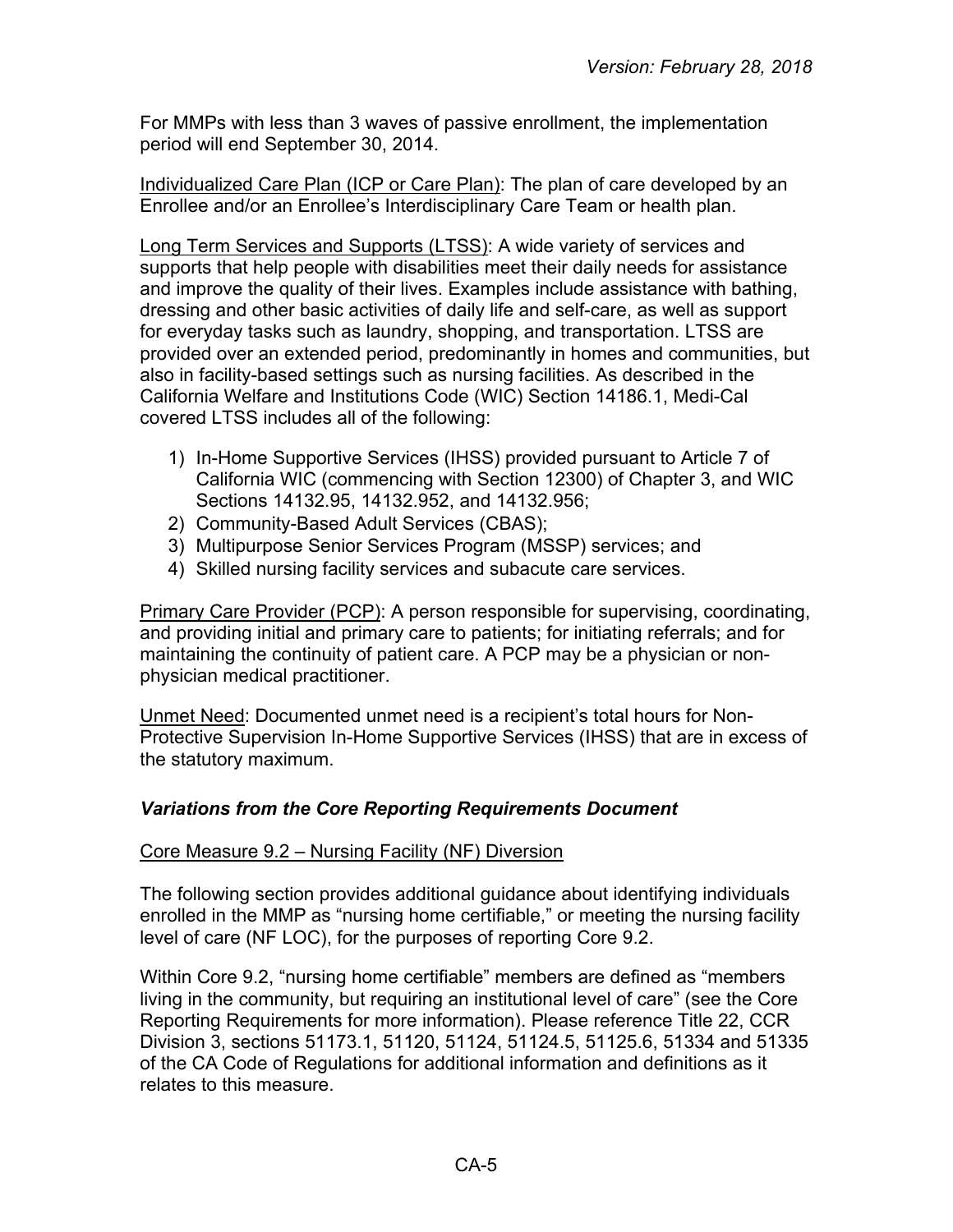The Medicaid 834 eligibility file provided to MMPs by the state on a daily and monthly basis contains variables indicating an individual's status with regard to meeting the NF LOC. The relevant variables are as follows:

- Variable 3.8. Institutional Indicator (Y): Identifies actual institutional placement (i.e., anyone residing in a SNF for 90 or more consecutive days).
- Variable 3.7. CCI Exclusion Indicator (M, N): Indicates that a member lives in the community and meets the NF LOC for CBAS and MSSP only.
- Eligibility status code 2K, Loop 2300 REF 01 under 'CE' (Note: Status code 2K could be found in any of the following fields - SPEC1-AID, SPEC2-AID, SPEC3-AID): Indicates that a member lives in the community and meets the NF LOC for IHSS only.

In addition to these variables in the 834 file, MMPs should use claims data to ensure the member qualifies as nursing home certifiable, (i.e., is living in the community or has resided in a NF for fewer than 100 days). This may include individuals who have resided in a NF for 90 – 99 days and have thus triggered the long-term care (LTC) indicator, but still fall below the 100 day threshold for the purposes of Core 9.2.

It is possible that some individuals who have never been assessed for LTSS (e.g., community well or individuals stratified as HCBS low) will indeed be nursing home certifiable and this status will be unknown to the MMP. This is a limitation of this measure. Provided that MMPs comply with the requirements for assessment and care planning under the Demonstration, no further action by the MMP to identify these individuals is necessary.

#### <span id="page-5-0"></span>*Reporting on HRAs and ICPs Completed Prior To First Effective Enrollment Date*

MMPs may complete Health Risk Assessments (HRAs) prior to individuals' effective date of enrollment, provided that the MMP meets the requirements as articulated in the National MMP Enrollment and Disenrollment Guidance. Note that for individuals who are passively enrolled, the MMP may reach out to complete an HRA no sooner than 20 days before the individual's effective date of the passive enrollment.

For purposes of reporting data on initial HRAs (Core 2.1 and Core 2.2), MMPs should report any HRAs completed prior to the first effective enrollment date as if they were completed on the first effective enrollment date. For example, if a member's first effective enrollment date was June 1 and the HRA for that member was completed on May 25, the MMP should report the HRA as if it was completed on June 1.

MMPs should refer to the Core reporting requirements for detailed specifications for reporting Core 2.1 and Core 2.2. For example, Core 2.1 should only include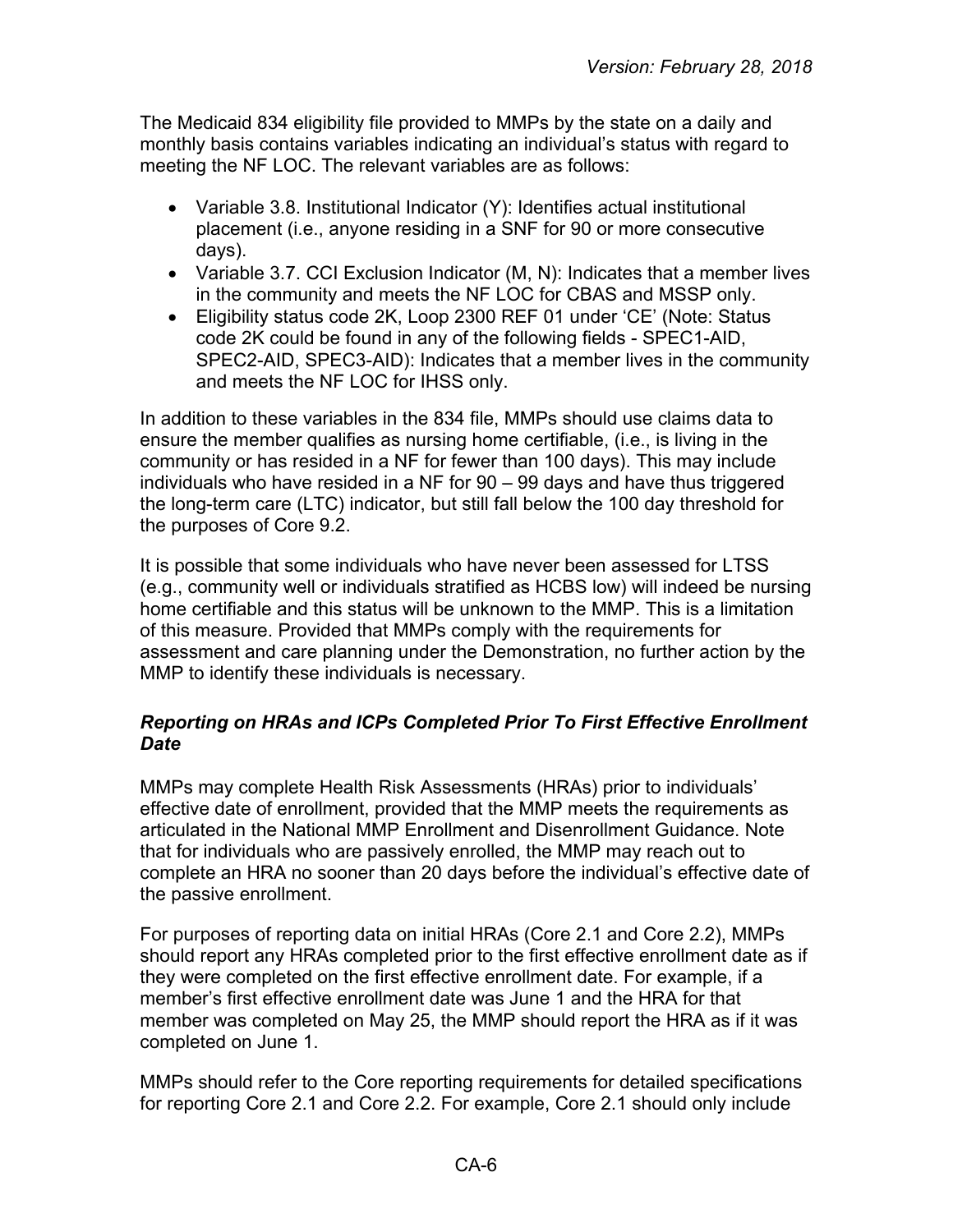members whose 90th day of enrollment occurred during the reporting period. Members enrolled into the MMP on June 1 would reach their 90th day (3 full months) on August 31. Therefore, these members would be reported in the data submission for the Quarter 3 reporting period, even if their HRA was marked as complete on the first effective enrollment date (i.e., June 1).

MMPs must comply with contractually specified timelines regarding completion of Individualized Care Plans (ICPs) following the HRA. In the event that an ICP is also finalized prior to the first effective enrollment date, MMPs should report completion of the ICP (for measures Core 3.2, CA1.5, and CA1.6) as if it was completed on the first effective enrollment date. For example, if a member's first effective enrollment date was June 1 and the ICP for that member was completed on May 27, the MMP should report the ICP as if it were completed on June 1.

#### <span id="page-6-0"></span>*Guidance on HRAs and ICPs for Members with a Break in Coverage*

#### Health Risk Assessments

To determine if a Health Risk Assessment (HRA) should be conducted for a member that re-enrolled in the same or a different MMP, the MMP should determine if the member previously received an HRA from any MMP in the Cal MediConnect Demonstration. If the member received an HRA from the same MMP within one year of his/her most recent enrollment date, or from a different MMP within 6 months of changing MMPs, then the MMP is not necessarily required to conduct a new HRA, until there is a change in the enrollee's condition. Instead, the MMP can:

- 1. Perform any risk stratification, claims data review, or other analyses as required by the three-way contract to detect any changes in the member's condition since the HRA was conducted; and
- 2. Ask the member (or his/her authorized representative) if there has been a change in the member's health status or needs since the HRA was conducted.

The MMP must document any risk stratification, claims data review, or other analyses that are performed to detect any changes in the member's condition. The MMP must also document its outreach attempts and the discussion(s) with the member (or his/her authorized representative) to determine if there was a change in the member's health status or needs.

If a change is identified, the MMP must conduct a new HRA within the timeframe prescribed by the contract. If there are no changes, the MMP is not required to conduct a new HRA unless requested by the member (or his/her authorized representative). Please note, if the MMP prefers to conduct HRAs on all reenrollees regardless of status, it may continue to do so.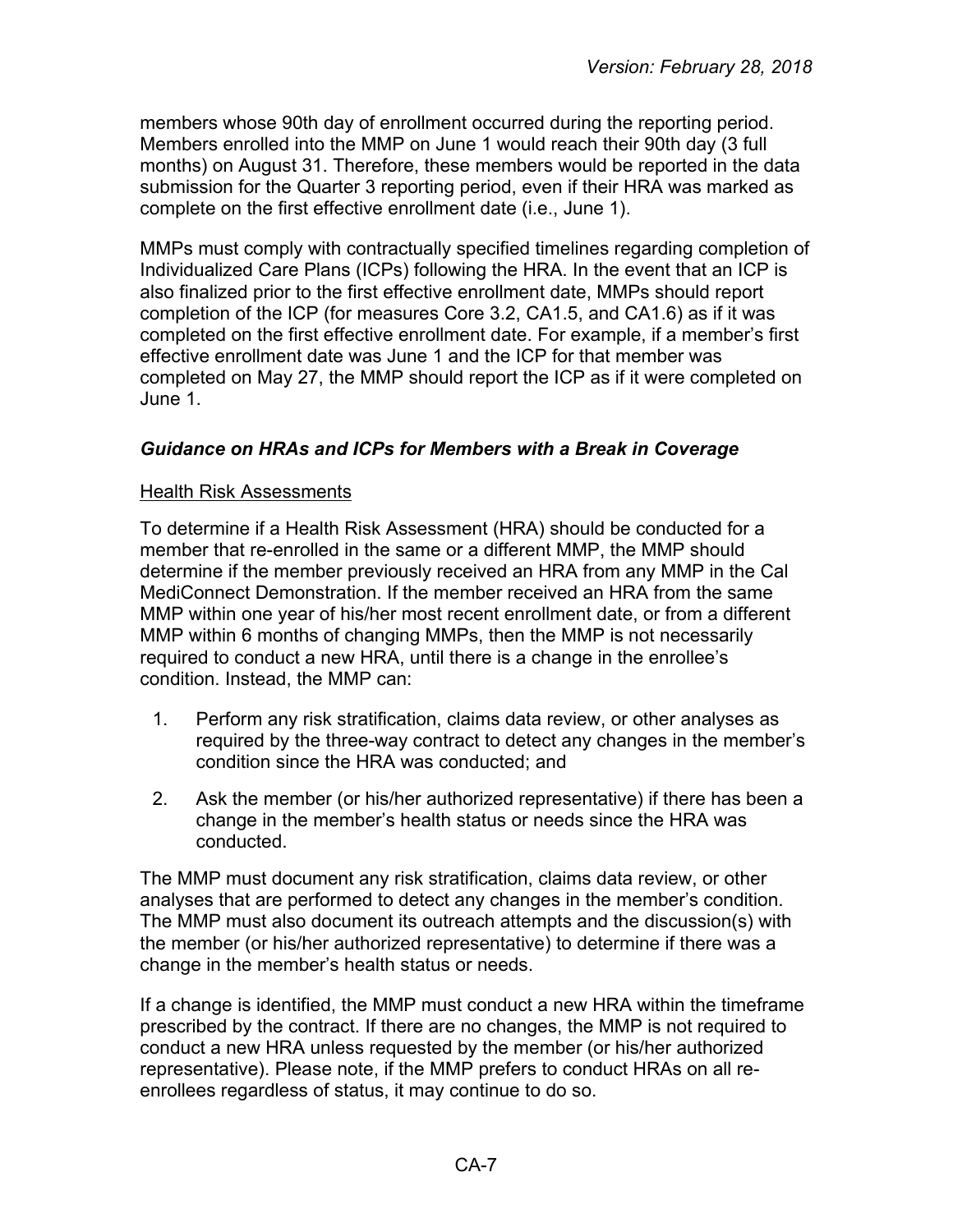Once the MMP has conducted a new HRA as needed or confirmed that the prior HRA is still accurate, the MMP can mark the HRA as complete for the member's current enrollment. The MMP would then report that completion according to the specifications for Core 2.1 and Core 2.2. When reporting these measures, the MMP should count the number of enrollment days from the member's most recent enrollment effective date, and should report the HRA based on the date the prior HRA was either confirmed to be accurate or a new HRA was completed.

If the MMP is unable to reach a re-enrolled member to determine if there was a change in health status, then the MMP may report that member as unable to be reached so long as the MMP made the requisite number of outreach attempts. If a re-enrolled member refuses to discuss his/her health status with the MMP, then the MMP may report that member as unwilling to participate in the HRA.

If the MMP did not complete an HRA for the re-enrolled member within one year of his/her most recent date of enrollment into the same MMP or an HRA was not completed for the member within the previous 6 months by a different MMP for those members who changed MMPs, the MMP is required to conduct a HRA for the member within the timeframe prescribed by the contract and relevant Duals Plan Letter (DPL). The MMP must make the requisite number of attempts to reach the member (at minimum) after his/her most recent enrollment effective date, even if the MMP reported that the member was unable to be reached during his/her prior enrollment. Similarly, members that refused the HRA during their prior enrollment must be asked again to participate (i.e., the MMP may not carry over a refusal from one enrollment period to the next).

#### Individualized Care Plans

If the MMP conducts a new HRA for the re-enrolled member, the MMP must revise the Individualized Care Plan (ICP) accordingly within the timeframe prescribed by the contract. Once the ICP is revised, the MMP may mark the ICP as complete for the member's current enrollment. If the MMP determines that the prior HRA is still accurate and, therefore, no updates are required to the previously completed ICP, the MMP may mark the ICP as complete for the current enrollment at the same time that the HRA is marked complete. The MMP would then follow the Core 3.2, CA1.5, and CA1.6 measure specifications for reporting the completion. Please note, for purposes of reporting, the ICP for the re-enrolled member should be classified as an *initial* ICP.

If the MMP did not complete an ICP for the re-enrolled member during his/her prior enrollment period, or if it has been more than one year since the member's ICP was completed, the MMP is required to complete an ICP for the member within the timeframe prescribed by the contract. The MMP must also follow the above guidance regarding reaching out to members that previously refused to participate or were not reached.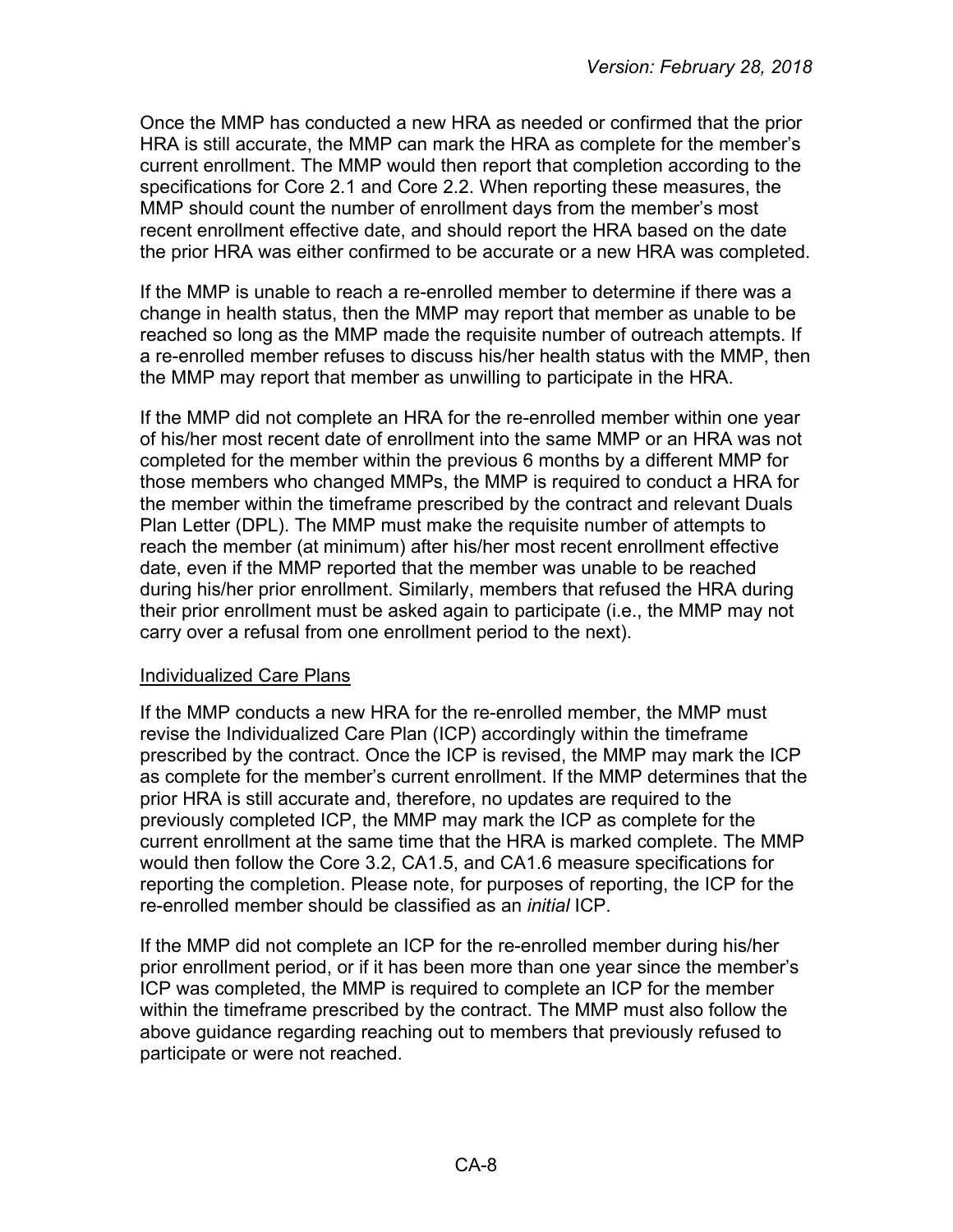## Annual Reassessments and ICP Updates

The MMP must follow contract requirements regarding the completion of annual reassessments and updates to ICPs. If the MMP determined that a HRA/ICP from a member's prior enrollment was accurate and marked that HRA/ICP as complete for the member's current enrollment, the MMP should count continuously from the date that the HRA/ICP was completed in the prior enrollment period to determine the due date for the annual reassessment and ICP update. For example, when reporting Core 2.3, the MMP should count 365 days from the date when the HRA was actually completed, even if that date was during the member's prior enrollment period.

## <span id="page-8-0"></span>*Quality Withhold Measures*

CMS and the state will establish a set of quality withhold measures, and MMPs will be required to meet established thresholds. Throughout this document, statespecific quality withhold measures are marked with the following symbol for Demonstration Year 1: (i) and the following symbol for Demonstration Years 2 through 5: (ii). For more information about the state-specific quality withhold measures for Demonstration Year 1, refer to the Quality Withhold Technical Notes (DY 1): California-Specific Measures at [https://www.cms.gov/Medicare-](https://www.cms.gov/Medicare-Medicaid-Coordination/Medicare-and-Medicaid-Coordination/Medicare-Medicaid-Coordination-Office/FinancialAlignmentInitiative/MMPInformationandGuidance/MMPQualityWithholdMethodologyandTechnicalNotes.html)[Medicaid-Coordination/Medicare-and-Medicaid-Coordination/Medicare-Medicaid-](https://www.cms.gov/Medicare-Medicaid-Coordination/Medicare-and-Medicaid-Coordination/Medicare-Medicaid-Coordination-Office/FinancialAlignmentInitiative/MMPInformationandGuidance/MMPQualityWithholdMethodologyandTechnicalNotes.html)[Coordination-](https://www.cms.gov/Medicare-Medicaid-Coordination/Medicare-and-Medicaid-Coordination/Medicare-Medicaid-Coordination-Office/FinancialAlignmentInitiative/MMPInformationandGuidance/MMPQualityWithholdMethodologyandTechnicalNotes.html)

[Office/FinancialAlignmentInitiative/MMPInformationandGuidance/MMPQualityWithhold](https://www.cms.gov/Medicare-Medicaid-Coordination/Medicare-and-Medicaid-Coordination/Medicare-Medicaid-Coordination-Office/FinancialAlignmentInitiative/MMPInformationandGuidance/MMPQualityWithholdMethodologyandTechnicalNotes.html) [MethodologyandTechnicalNotes.html.](https://www.cms.gov/Medicare-Medicaid-Coordination/Medicare-and-Medicaid-Coordination/Medicare-Medicaid-Coordination-Office/FinancialAlignmentInitiative/MMPInformationandGuidance/MMPQualityWithholdMethodologyandTechnicalNotes.html) Additional information on the withhold methodology and benchmarks for Demonstration Years 2 through 5 will be provided at a later time.

## <span id="page-8-1"></span>*Reporting on Disenrolled and Retro-disenrolled Members*

Unless otherwise indicated in the reporting requirements, MMPs should report on all members enrolled in the demonstration who meet the definition of the data elements, regardless of whether that member was subsequently disenrolled from the MMP. Measure-specific guidance on how to report on disenrolled members is provided under the Notes section of each state-specific measure.

Due to retro-disenrollment of members, there may be instances where there is a lag between a member's effective disenrollment date and the date on which the MMP is informed about that disenrollment. This time lag might create occasional data inaccuracies if an MMP includes members in reports who had in fact disenrolled before the start of the reporting period. If MMPs are aware at the time of reporting that a member has been retro-disenrolled with a disenrollment effective date prior to the reporting period (and therefore was not enrolled during the reporting period in question), then MMPs may exclude that member from reporting. Please note that MMPs are *not* required to re-submit corrected data should they be informed of a retro-disenrollment subsequent to a reporting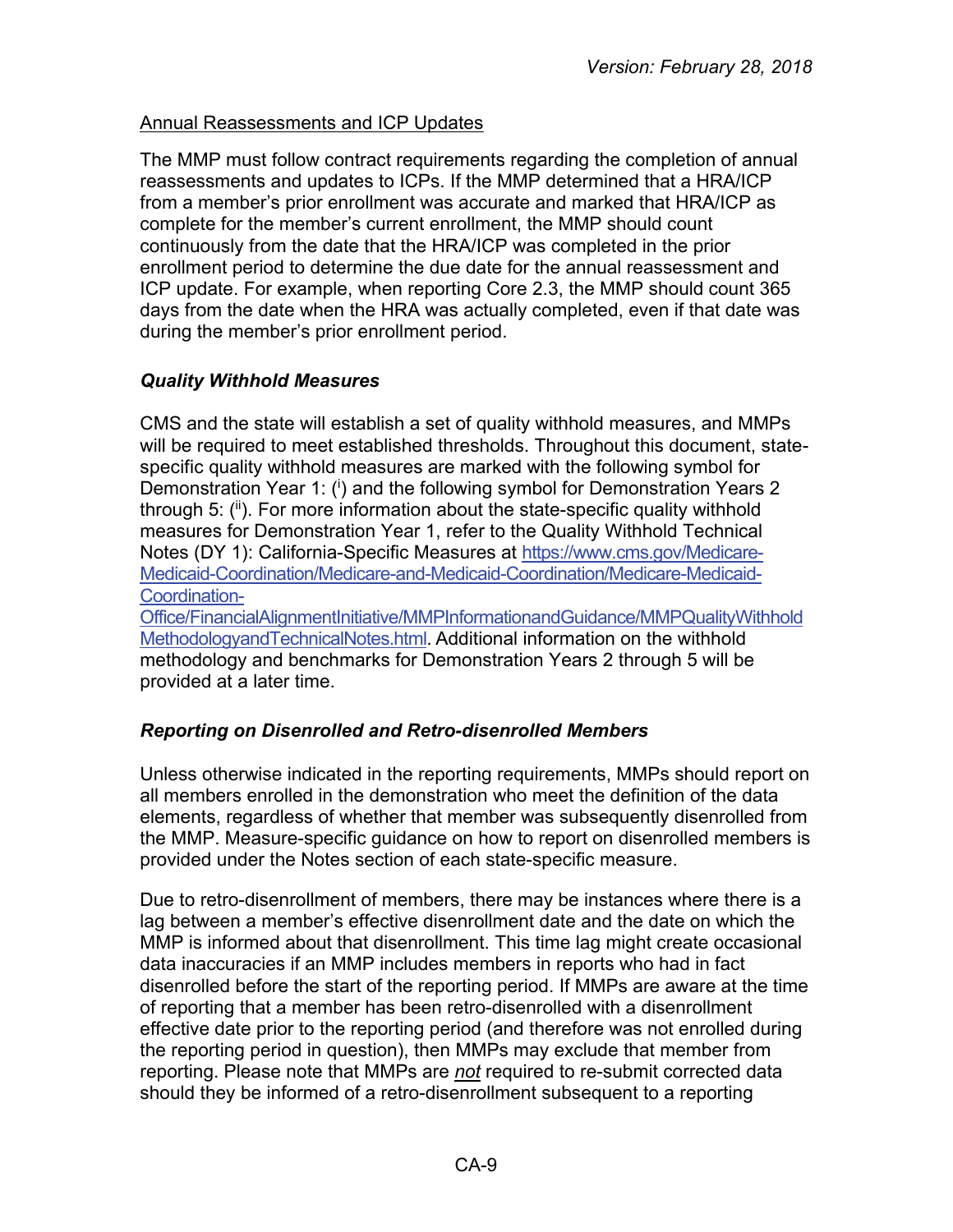deadline. MMPs should act upon their best and most current knowledge at the time of reporting regarding each member's enrollment status.

#### <span id="page-9-0"></span>*Hybrid Sampling*

Some demonstration-specific measures may allow medical record/supplemental documentation review to identify the numerator. In these instances, the sample size should be 411, plus additional records to allow for substitution. Sampling should be systematic to ensure that all individuals eligible for a measure have an equal chance of inclusion.

MMPs should complete the following steps for each measure that requires medical record review:

- **Step 1**: Determine the eligible population. Create a list of eligible members, including full name, date of birth, and event (if applicable).
- **Step 2:** Determine the final sample size. The final sample size will be 411 plus an adequate number of additional records to make substitutions. Oversample only enough to guarantee that the targeted sample size of 411 is met. The following oversampling rates are acceptable: 5 percent, 10 percent, 15 percent, or 20 percent. If oversampling, round up to the next whole number when determining the final sample size.
- **Step 3:** If the eligible population exceeds the final sample size as determined in Step 2, proceed to Step 5. If the eligible population is less than or equal to the final sample size as determined in Step 2, proceed to Step 4.
- **Step 4:** If the eligible population is less than or equal to the final sample size as determined in Step 2, the sample size can be reduced from 411 cases to a reduced final sample size by using the following formula:

Reduced Final Sample Size =  $\frac{\text{Original Final}}{1 + \left(\frac{\text{Original Final Sample Size}}{\text{Eligible Population}}\right)}$ 

Where the *Original Final Sample Size* is the number derived from Step 2, and the *Eligible Population* is the number derived from Step 1.

**Step 5**: Sort the list of eligible members in alphabetical order by last name, first name, date of birth, and event (if applicable). Sort this list by last name from A to Z during even reporting periods and from Z to A in odd reporting periods (i.e., name will be sorted from A to Z in 2014, 2016, and 2018 and from Z to A in 2015, 2017, and 2019).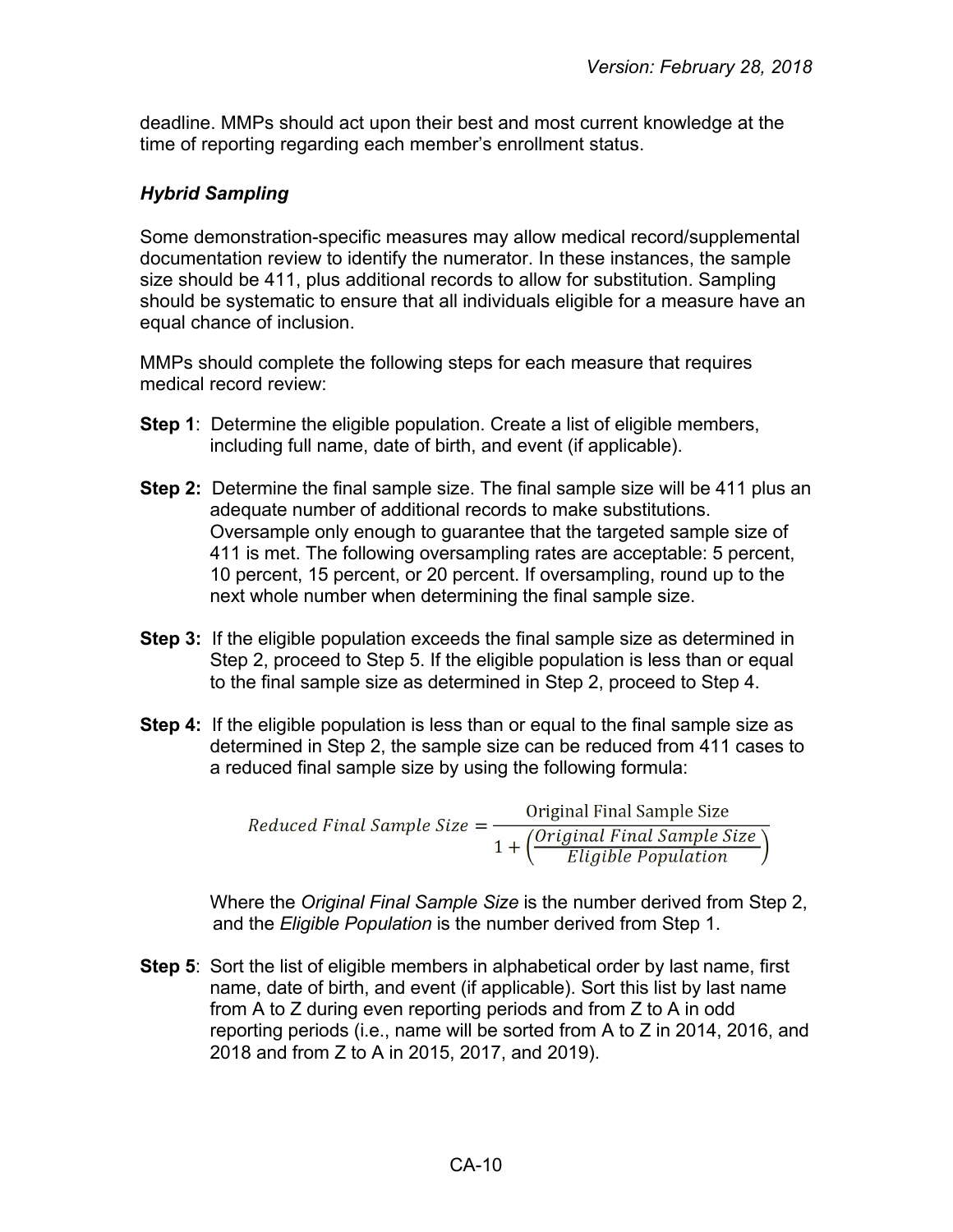**Note**: Sort order applies to all components. For example, for reporting period 2014, the last name, first name, date of birth, and events will be ascending.

**Step 6**: Calculate *N*, which will determine which member will start your sample. Round down to the nearest whole number.

$$
N = \frac{\text{Eligible Population}}{\text{Final Sample Size}}
$$

Where the *Eligible Population* is the number derived from Step 1. The *Final Sample Size* is either:

- $\circ$  The number derived from Step 2, for instances in which the eligible population exceeds the final sample size as determined in Step 2. OR
- $\circ$  The number derived in Step 4, for instances in which the eligible population was less than or equal to the number derived from Step 2.
- **Step 7**:Randomly select starting point, *K*, by choosing a number between one and *N* using a table of random numbers or a computer-generated random number.
- **Step 8**: Select every *Kth* record thereafter until the selection of the sample size is completed.

#### <span id="page-10-0"></span>*Value Sets*

<span id="page-10-1"></span>The measure specifications in this document refer to code value sets that must be used to determine and report measure data element values. A value set is the complete set of codes used to identify a service or condition included in a measure. The California-Specific Value Sets Workbook includes all value sets and codes needed to report certain measures included in the California-Specific Reporting Requirements and is intended to be used in conjunction with the measure specifications outlined in this document. The California-Specific Value Sets Workbook can be found on the CMS website at the following address: [https://www.cms.gov/Medicare-Medicaid-Coordination/Medicare-and-Medicaid-](https://www.cms.gov/Medicare-Medicaid-Coordination/Medicare-and-Medicaid-Coordination/Medicare-Medicaid-Coordination-Office/FinancialAlignmentInitiative/MMPInformationandGuidance/MMPReportingRequirements.html)[Coordination/Medicare-Medicaid-Coordination-](https://www.cms.gov/Medicare-Medicaid-Coordination/Medicare-and-Medicaid-Coordination/Medicare-Medicaid-Coordination-Office/FinancialAlignmentInitiative/MMPInformationandGuidance/MMPReportingRequirements.html)[Office/FinancialAlignmentInitiative/MMPInformationandGuidance/MMPReporting](https://www.cms.gov/Medicare-Medicaid-Coordination/Medicare-and-Medicaid-Coordination/Medicare-Medicaid-Coordination-Office/FinancialAlignmentInitiative/MMPInformationandGuidance/MMPReportingRequirements.html) [Requirements.html.](https://www.cms.gov/Medicare-Medicaid-Coordination/Medicare-and-Medicaid-Coordination/Medicare-Medicaid-Coordination-Office/FinancialAlignmentInitiative/MMPInformationandGuidance/MMPReportingRequirements.html)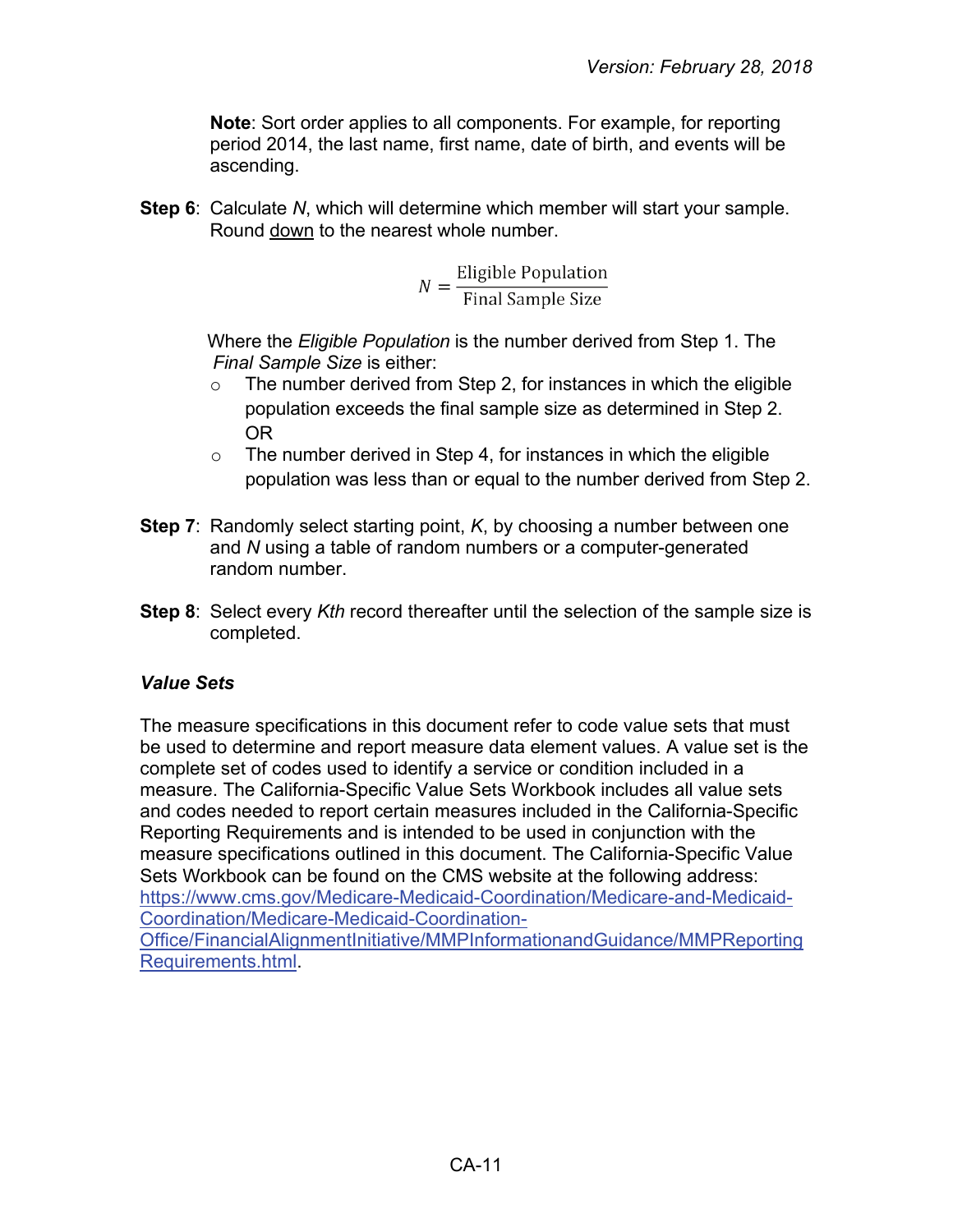| <b>Phase</b>                |                          | <b>Dates</b>                     | <b>Explanation</b>                                                                                                                                                                                                                                                                                                        |  |  |  |
|-----------------------------|--------------------------|----------------------------------|---------------------------------------------------------------------------------------------------------------------------------------------------------------------------------------------------------------------------------------------------------------------------------------------------------------------------|--|--|--|
| <b>Demonstration Year 1</b> |                          |                                  |                                                                                                                                                                                                                                                                                                                           |  |  |  |
| Continuous<br>Reporting     | Implementation<br>Period | Varies                           | The period of time starting with the<br>first effective enrollment date until the<br>end of the first full quarter following<br>the third wave of passive enrollment.<br>For MMPs adding a county in 2015,<br>the implementation period continues<br>for a full quarter following the first<br>effective date enrollment. |  |  |  |
|                             | Ongoing<br>Period        | Varies                           | From the first effective enrollment<br>date through the end of the first full<br>calendar year of the demonstration.                                                                                                                                                                                                      |  |  |  |
| <b>Demonstration Year 2</b> |                          |                                  |                                                                                                                                                                                                                                                                                                                           |  |  |  |
| Continuous<br>Reporting     | Ongoing<br>Period        | 1-1-16 through<br>$12 - 31 - 16$ | From January 1, 2016 through the<br>end of the second full calendar year<br>of the demonstration.                                                                                                                                                                                                                         |  |  |  |
|                             |                          | <b>Demonstration Year 3</b>      |                                                                                                                                                                                                                                                                                                                           |  |  |  |
| Continuous<br>Reporting     | Ongoing<br>Period        | 1-1-17 through<br>$12 - 31 - 17$ | From January 1, 2017 through the<br>end of the third full calendar year of<br>the demonstration.                                                                                                                                                                                                                          |  |  |  |
|                             |                          | <b>Demonstration Year 4</b>      |                                                                                                                                                                                                                                                                                                                           |  |  |  |
| Continuous<br>Reporting     | Ongoing<br>Period        | 1-1-18 through<br>$12 - 31 - 18$ | From January 1, 2018 through the<br>end of the fourth full calendar year of<br>the demonstration.                                                                                                                                                                                                                         |  |  |  |
|                             |                          | <b>Demonstration Year 5</b>      |                                                                                                                                                                                                                                                                                                                           |  |  |  |
| Continuous<br>Reporting     | Ongoing<br>Period        | 1-1-19 through<br>12-31-19       | From January 1, 2019 through the<br>end of the fifth full calendar year of<br>the demonstration.                                                                                                                                                                                                                          |  |  |  |

## *California's Implementation, Ongoing, and Continuous Reporting Periods*

## <span id="page-11-0"></span>*Data Submission*

All MMPs will submit state-specific measure data through the web-based Financial Alignment Initiative Data Collection System (FAI DCS) (unless otherwise specified in the measure description). All data submissions must be submitted to this site by 5:00p.m. ET on the applicable due date. This site can be accessed at the following web address: [https://Financial-Alignment-](https://financial-alignment-initiative.norc.org/)[Initiative.NORC.org.](https://financial-alignment-initiative.norc.org/)

(Note: Prior to the first use of the system, all MMPs will receive an email notification with the username and password that has been assigned to their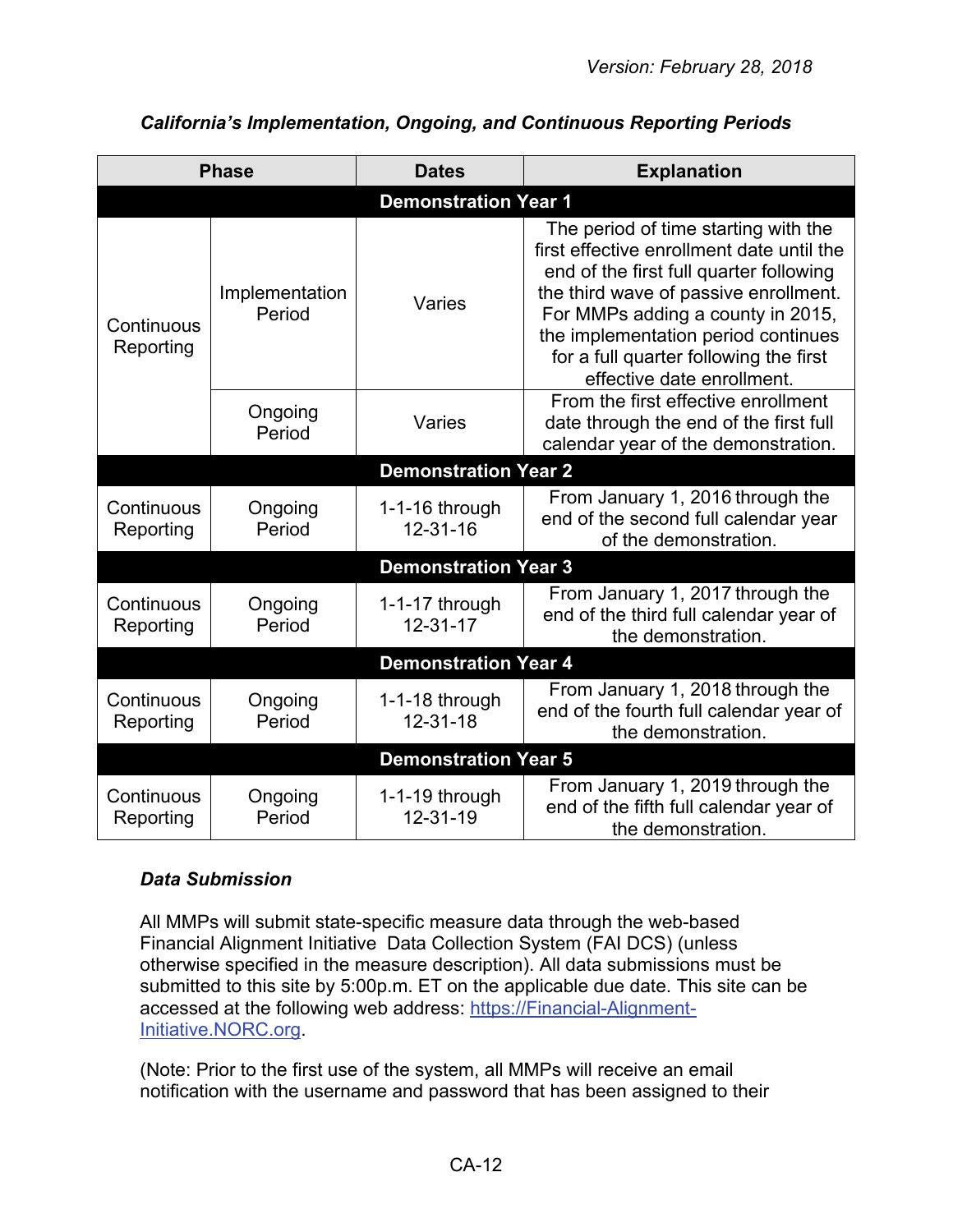MMP. This information will be used to log in to the FAI DCS and complete the data submission.)

All MMPs will submit core measure data in accordance with the Core Reporting Requirements. Submission requirements vary by measure, but most core measures are reported through the Health Plan Management System (HPMS).

Please note, late submissions may result in compliance action from CMS.

#### <span id="page-12-0"></span>*Resubmission of Data*

MMPs must comply with the following steps to resubmit data after an established due date:

- 1. Email the CA HelpDesk [\(CAHelpDesk@norc.org\)](mailto:CAHelpDesk@norc.org) to request resubmission.
	- o Specify in the email which measures need resubmission;
	- $\circ$  Specify for which reporting period(s) the resubmission is needed; and
	- o Provide a brief explanation for why the data need to be resubmitted.

After review of the request, the CA HelpDesk will notify the MMP once the FAI DCS and/or HPMS has been re-opened.

- 2. Resubmit data through the applicable reporting system.
- 3. Notify the CA HelpDesk again after resubmission has been completed.

Please note, requests for resubmission after an established due date may result in compliance action from CMS.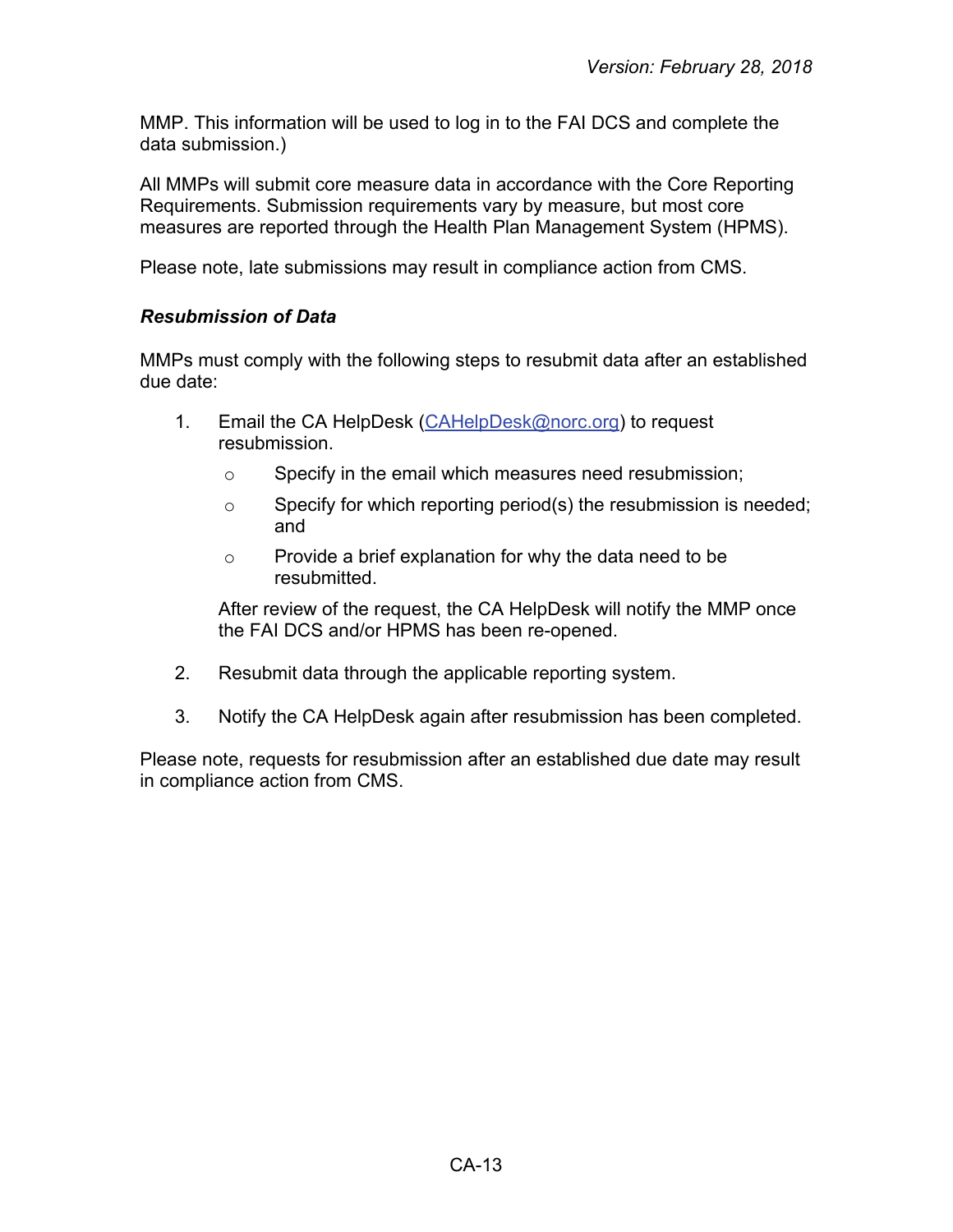#### <span id="page-13-0"></span>**Section CAI.Care Coordination**

- CA1.1 High-risk members with an Individualized Care Plan (ICP) within 30 working days after the completion of the timely initial Health Risk Assessment (HRA). – *Retired*
- CA1.2 High-risk members with an Individualized Care Plan (ICP) within 30 working days after the completion of the initial Health Risk Assessment (HRA). – *Retired*
- CA1.3 Low-risk members with an Individualized Care Plan (ICP) within 30 working days after the completion of the timely initial Health Risk Assessment (HRA). – *Retired*
- CA1.4 Low-risk members with an Individualized Care Plan (ICP) within 30 working days after the completion of the initial Health Risk Assessment (HRA). – *Retired*

| <b>IMPLEMENTATION</b>              |                                        |                |                                                                                                     |                                                                                           |
|------------------------------------|----------------------------------------|----------------|-----------------------------------------------------------------------------------------------------|-------------------------------------------------------------------------------------------|
| <b>Reporting</b><br><b>Section</b> | <b>Reporting</b><br><b>Frequency</b>   | Level          | Reporting<br><b>Period</b>                                                                          | Due Date                                                                                  |
| CA1. Care<br>Coordination          | Monthly,<br>beginning<br>after 90 days | Contract       | Current<br>Month<br>Ex:<br>$1/1 - 1/31$                                                             | By the end of the first<br>month following the<br>last day of the<br>reporting period     |
|                                    |                                        | <b>ONGOING</b> |                                                                                                     |                                                                                           |
| Reporting<br><b>Section</b>        | <b>Reporting</b><br><b>Frequency</b>   | Level          | Reporting<br><b>Periods</b>                                                                         | Due Date                                                                                  |
| CA1. Care<br>Coordination          | Quarterly                              | Contract       | Current<br>Calendar<br>Quarter<br>Ex:<br>$1/1 - 3/31$<br>$4/1 - 6/30$<br>$7/1 - 9/30$<br>10/1-12/31 | By the end of the<br>second month<br>following the last day<br>of the reporting<br>period |

CA1.5 Members with an ICP completed.

A. Data Element Definitions – details for each data element reported to CMS, including examples, methods for calculations, and how various data elements are associated.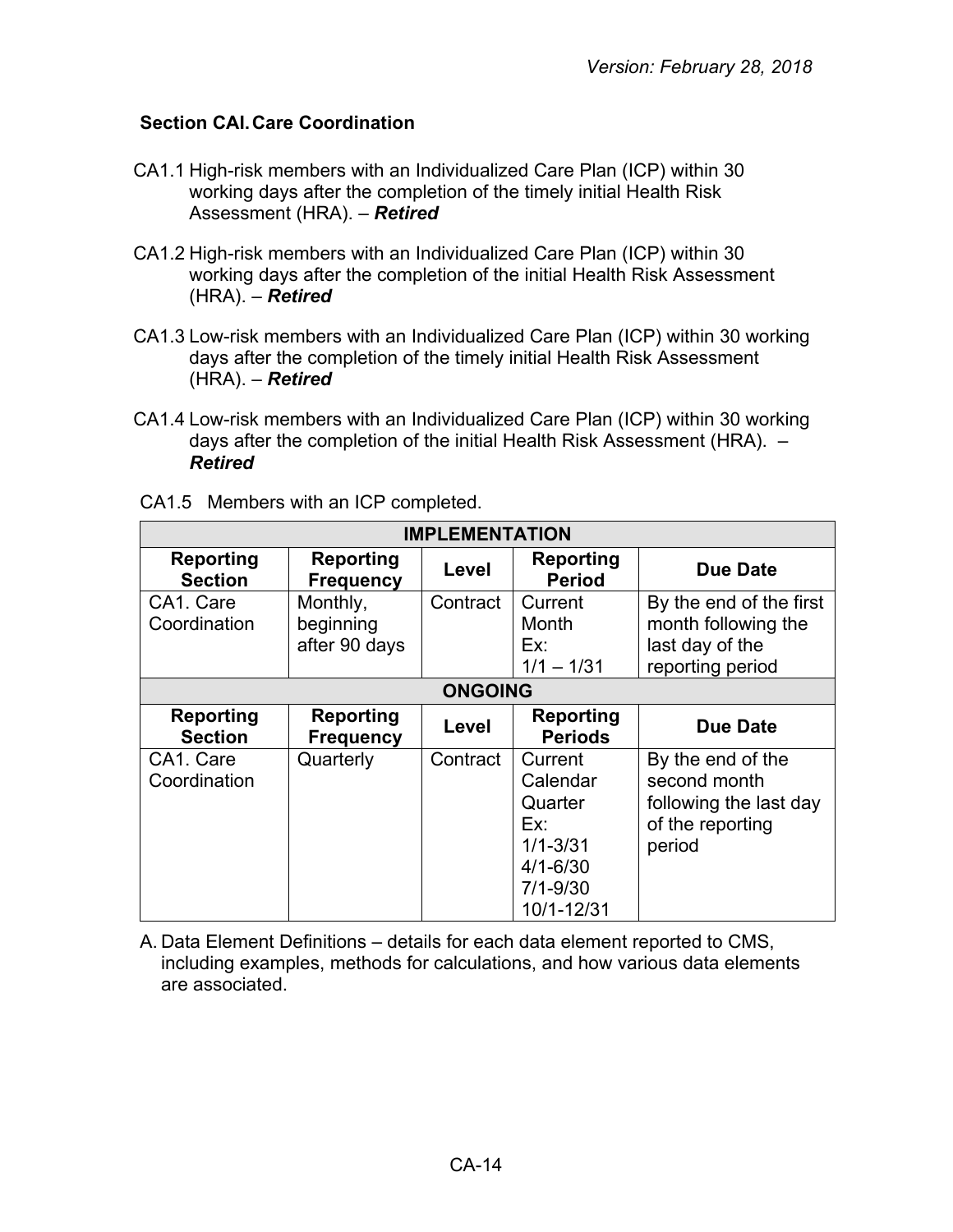| <b>Element</b><br>Letter | <b>Element Name</b>                                                                                                    | <b>Definition</b>                                                                                                                                      | <b>Allowable Values</b>                        |
|--------------------------|------------------------------------------------------------------------------------------------------------------------|--------------------------------------------------------------------------------------------------------------------------------------------------------|------------------------------------------------|
| Α.                       | Total number of<br>high-risk members<br>enrolled for 90 days<br>or longer as of the<br>end of the reporting<br>period. | Total number of high-<br>risk members enrolled<br>for 90 days or longer<br>as of the end of the<br>reporting period.                                   | Field Type: Numeric                            |
| B.                       | Total number of<br>high-risk members<br>who had an initial<br><b>Individualized Care</b><br>Plan (ICP)<br>completed.   | Of the total reported in<br>A, the number of high-<br>risk members who had<br>an initial ICP<br>completed as of the<br>end of the reporting<br>period. | Field Type: Numeric<br>Note: Is a subset of A. |
| C.                       | Total number of low-<br>risk members<br>enrolled for 90 days<br>or longer as of the<br>end of the reporting<br>period. | Total number of low-<br>risk members enrolled<br>for 90 days or longer<br>as of the end of the<br>reporting period.                                    | Field Type: Numeric                            |
| D.                       | Total number of low-<br>risk members who<br>had an initial ICP<br>completed.                                           | Of the total reported in<br>C, the number of low-<br>risk members who had<br>an initial ICP<br>completed as of the<br>end of the reporting<br>period.  | Field Type: Numeric<br>Note: Is a subset of C. |

B. QA Checks/Thresholds – procedures used by CMS and the state to establish benchmarks in order to identify outliers or data that are potentially erroneous.

- CMS and the state will perform an outlier analysis.
- As data are received from MMPs over time, CMS and the state will apply threshold checks.
- C. Edits and Validation Checks validation checks that should be performed by each MMP prior to data submission.
	- Confirm those data elements listed above as subsets of other elements.
	- MMPs should validate that data element B is less than or equal to data element A.
	- MMPs should validate that data element D is less than or equal to data element C.
	- All data elements should be positive values.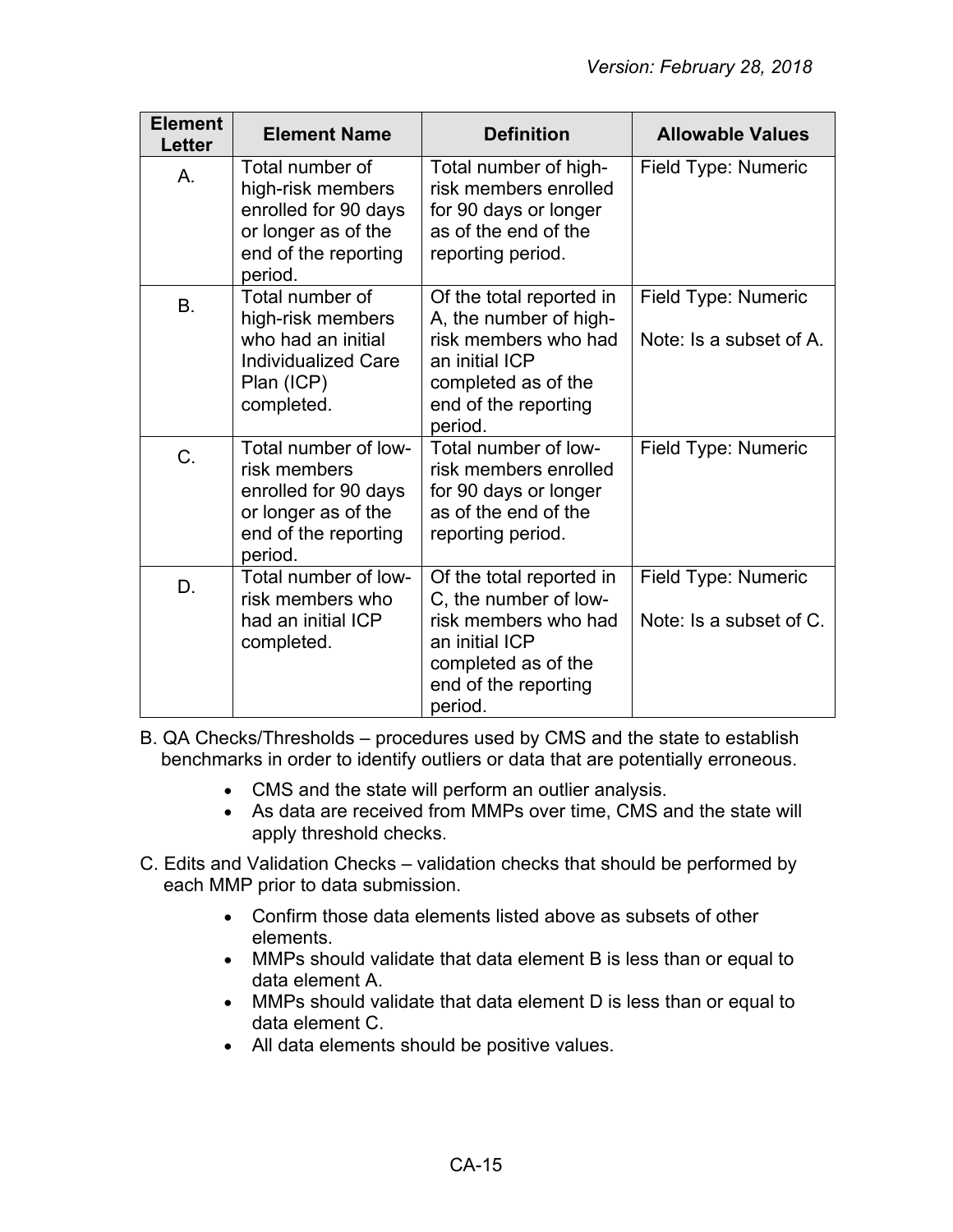- D. Analysis how CMS and the state will evaluate reported data, as well as how other data sources may be monitored. CMS and the state will evaluate the percentage of:
	- High-risk members enrolled for 90 days or longer who had an initial ICP completed as of the end of the reporting period.
	- Low-risk members enrolled for 90 days or longer who had an initial ICP completed as of the end of the reporting period.
- E. Notes additional clarifications to a reporting section. This section incorporates previously answered frequently asked questions.
	- MMPs should include all members regardless of whether the member was enrolled through passive enrollment or opt-in enrollment. Medicaid-only members should not be included.
	- For the purposes of reporting data elements A and C, 90 days of enrollment will be equivalent to three full calendar months.
	- The effective date of enrollment is the first date of the member's coverage through the MMP.
	- Risk level should be determined using an approved health risk stratification mechanism or algorithm. The health risk stratification shall be conducted in accordance with the most recent DHCS DPL. MMPs should use the member's initial risk level categorization for purposes of reporting this measure.
	- MMPs should refer to the California three-way contract for specific requirements pertaining to ICPs.
	- The completed initial ICPs reported in data elements B and D could have been completed at any point from the member's first day of enrollment through the end of the reporting period. Only members who participated in the development of the ICP should be included in these data elements.
	- High-risk members are members who are at increased risk for having an adverse health outcome or worsening of his or her health status if he or she does not receive initial contact within 45 calendar days after their effective enrollment date.
	- Low-risk members are members who do not meet the minimum requirements of a high risk member.
- F. Data Submission how MMPs will submit data collected to CMS.
	- MMPs will submit data collected for this measure in the above specified format through a secure data collection site accessed at the following web address: [https://Financial-Alignment-](https://financial-alignment-initiative.norc.org/)[Initiative.NORC.org.](https://financial-alignment-initiative.norc.org/)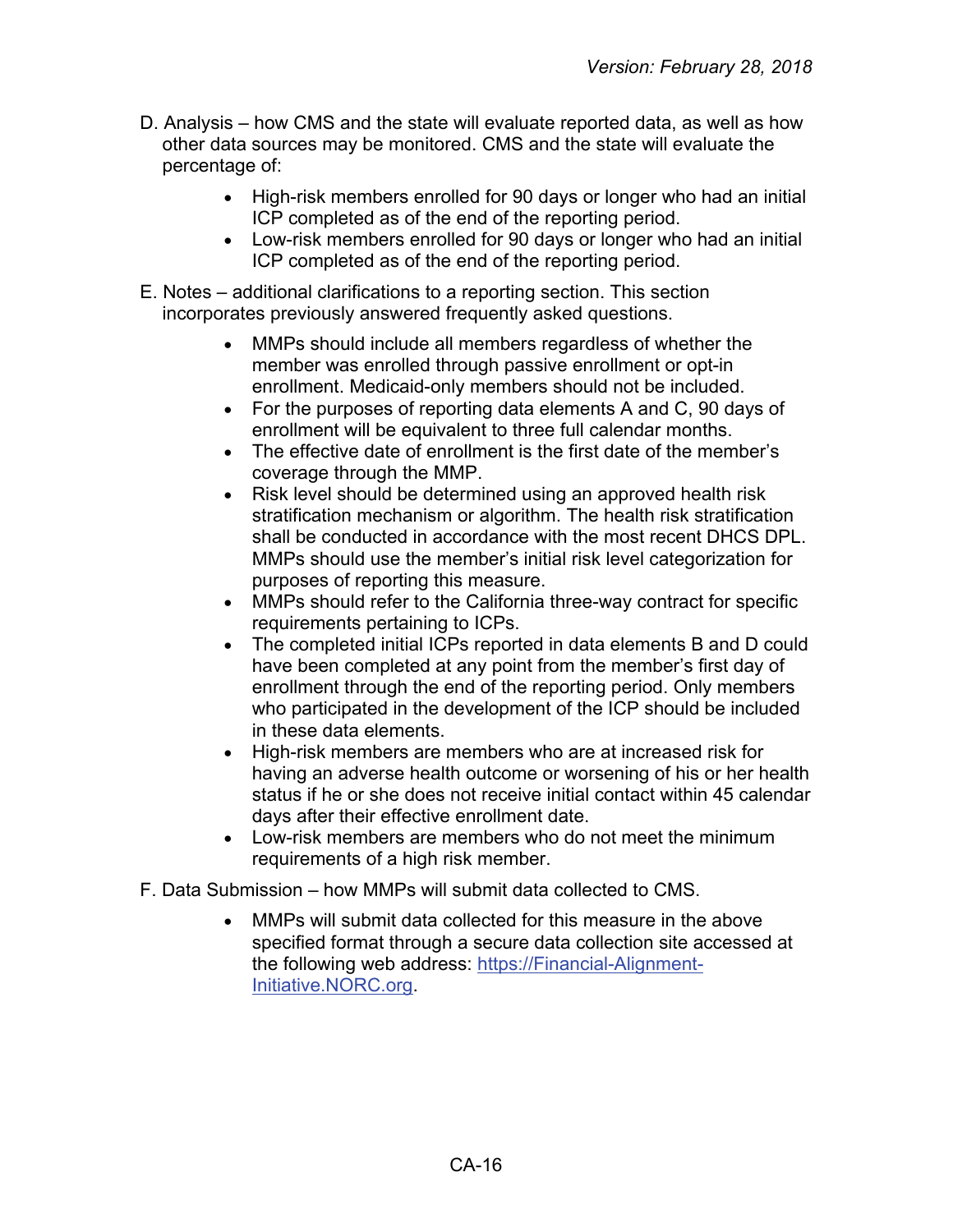| <b>CONTINUOUS REPORTING</b>        |                                      |          |                            |                                                                                           |
|------------------------------------|--------------------------------------|----------|----------------------------|-------------------------------------------------------------------------------------------|
| <b>Reporting</b><br><b>Section</b> | <b>Reporting</b><br><b>Frequency</b> | Level    | Reporting<br><b>Period</b> | <b>Due Date</b>                                                                           |
| CA1. Care<br>Coordination          | Annually                             | Contract | <b>Calendar Year</b>       | By the end of the<br>second month<br>following the last<br>day of the<br>reporting period |

CA1.6 Members with documented discussions of care goals.<sup>i, ii</sup>

| <b>Element</b><br><b>Letter</b> | <b>Element Name</b>                                                                                                 | <b>Definition</b>                                                                                                                          | <b>Allowable Values</b>                        |
|---------------------------------|---------------------------------------------------------------------------------------------------------------------|--------------------------------------------------------------------------------------------------------------------------------------------|------------------------------------------------|
| A.                              | Total number of<br>members with an<br>initial Individualized<br>Care Plan (ICP)<br>completed.                       | Total number of<br>members with an<br>initial ICP completed<br>during the reporting<br>period.                                             | Field Type: Numeric                            |
| <b>B.</b>                       | Total number of<br>members sampled<br>that met the<br>inclusion criteria.                                           | Of the total reported in<br>A, the number of<br>members sampled<br>that met inclusion<br>criteria.                                         | Field type: Numeric<br>Note: Is a subset of A. |
| $C_{\cdot}$                     | Total number of<br>members with at<br>least one<br>documented<br>discussion of care<br>goals in the initial<br>ICP. | Of the total reported in<br>B, the number of<br>members with at least<br>one documented<br>discussion of care<br>goals in the initial ICP. | Field Type: Numeric<br>Note: Is a subset of B. |
| D.                              | Total number of<br>existing ICPs<br>revised.                                                                        | Total number of<br>existing ICPs revised<br>during the reporting<br>period.                                                                | Field Type: Numeric                            |
| Ε.                              | Total number of<br>revised ICPs<br>sampled that met<br>inclusion criteria.                                          | Of the total reported in<br>D, the number of<br>revised ICPs sampled<br>that met inclusion<br>criteria.                                    | Field Type: Numeric<br>Note: Is a subset of D. |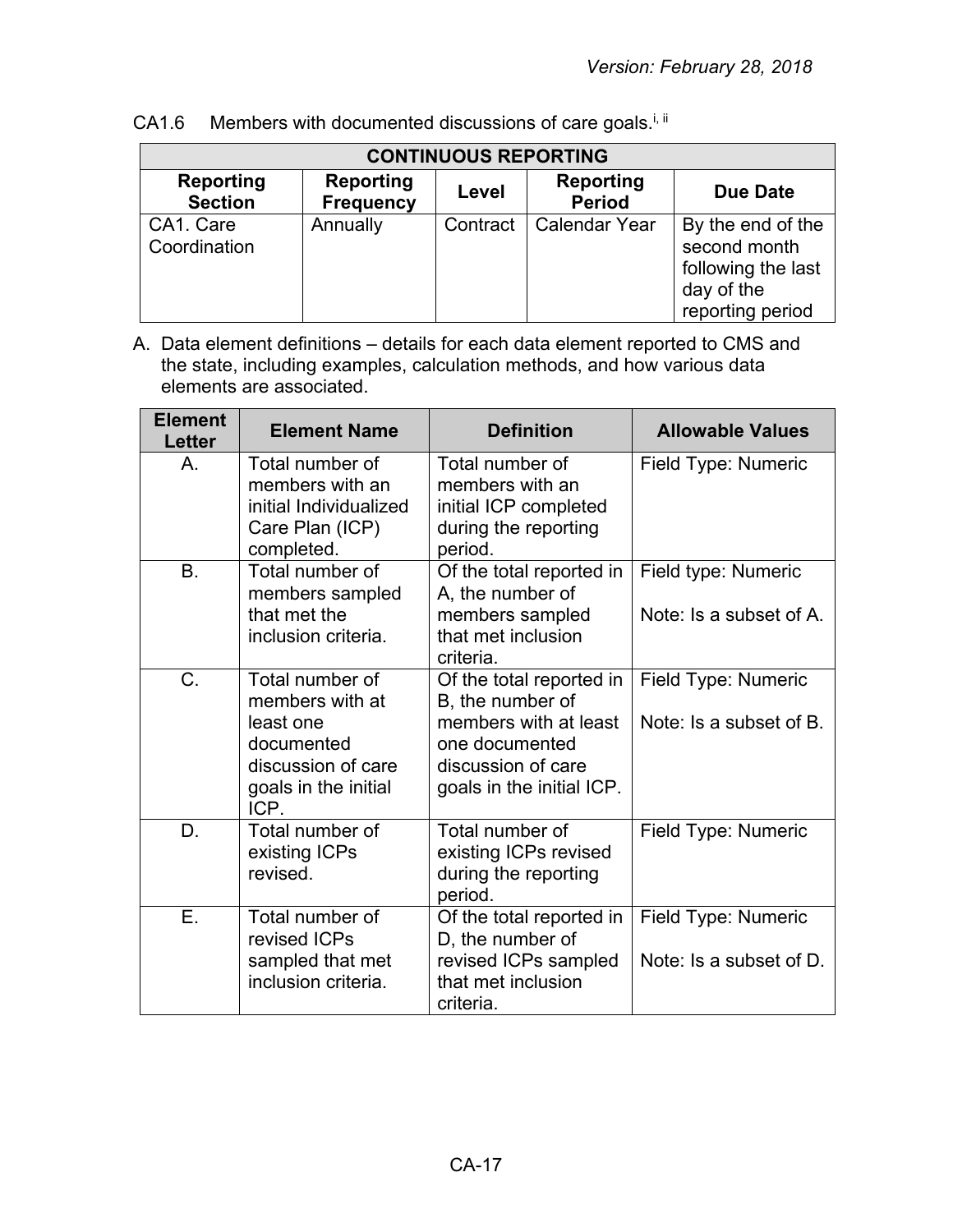| <b>Element</b><br><b>Letter</b> | <b>Element Name</b>                                                     | <b>Definition</b>                                                                            | <b>Allowable Values</b> |
|---------------------------------|-------------------------------------------------------------------------|----------------------------------------------------------------------------------------------|-------------------------|
| $F_{\rm{H}}$                    | Total number of<br>revised ICPs with at                                 | Of the total reported in   Field Type: Numeric<br>E, the number of                           |                         |
|                                 | least one<br>documented<br>discussion of new or<br>existing care goals. | revised ICPs with at<br>least one documented<br>discussion of new or<br>existing care goals. | Note: Is a subset of E. |

- B. QA Checks/Thresholds procedures used by CMS and the state to establish benchmarks in order to identify outliers or data that are potentially erroneous.
	- Guidance will be forthcoming on the established benchmark for this measure for DY 2 through 5.
- C. Edits and Validation Checks validation checks that should be performed by each MMP prior to data submission.
	- Confirm those data elements listed above as subsets of other elements.
	- MMPs should validate that data element B is less than or equal to data element A.
	- MMPs should validate that data element C is less than or equal to data element B.
	- MMPs should validate that data element E is less than or equal to data element D.
	- MMPs should validate that data element F is less than or equal to data element E.
	- All data elements should be positive values.
- D. Analysis how CMS and the state will evaluate reported data, as well as how other data sources may be monitored. CMS and the state will evaluate the percentage of:
	- Members with an initial ICP completed during the reporting period who had evidence of creation of at least one care goal documented in the initial ICP.
	- Existing ICPs revised during the reporting period that had at least one documented discussion of new or existing care goals.
- E. Notes additional clarifications to a reporting section. This section incorporates previously answered frequently asked questions.
	- MMPs should include all members regardless of whether the member was enrolled through passive enrollment or opt-in enrollment. A subset of all members that are eligible will be included in the sample. Medicaid-only members should not be included.
	- MMPs should include all members who meet the criteria outlined in data element A, regardless of whether they are disenrolled as of the end of the reporting period (i.e., include all members regardless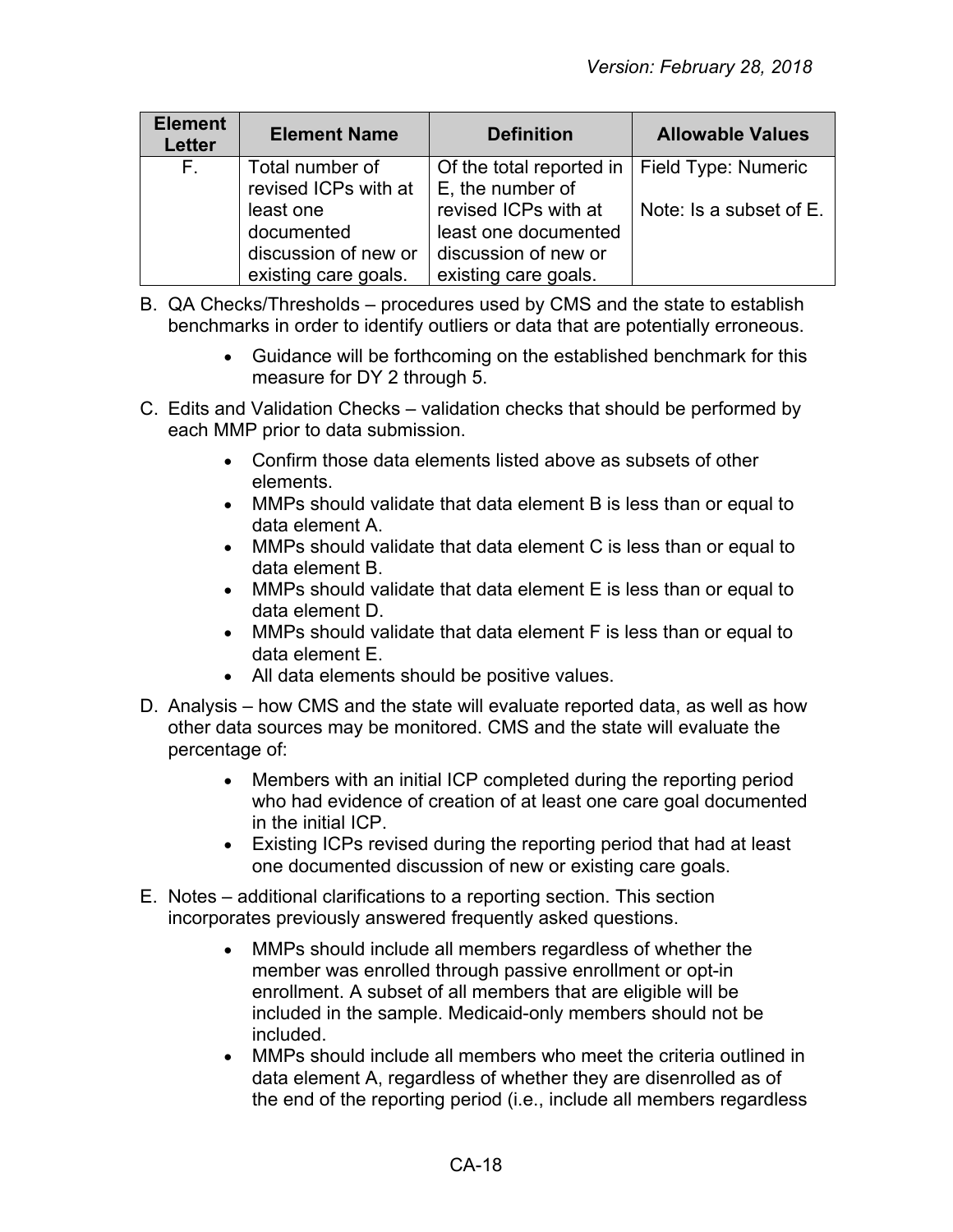of whether they are currently enrolled or disenrolled as of the last day of the reporting period).

- For reporting, the MMPs may elect to sample since this measure may require documentation review to identify data elements C and F. Sampling should be systematic to ensure all eligible individuals have an equal chance of inclusion. The sample size should be 411, plus oversample to allow for substitution. For further instructions on selecting the sample size, please see pages CA-10 to CA-11 of this document.
- If an MMP does not elect to sample, data element B should be equal to data element A.
- If an MMP does not elect to sample, data element E should be equal to data element D.
- Data element A should include all members with ICPs that were completed for the first time during the reporting period (i.e., the member did not previously have an ICP completed prior to the start of the reporting period). There can be no more than one initial ICP completed per member. Only ICPs that included participation from the member (or his/her authorized representative) in the completion of the ICP should be reported.
- The MMP should only count members in data element C when the discussion of care goals with the member (or his/her authorized representative) is clearly documented in the member's initial ICP.
- Data element D should include all existing ICPs that were revised during the reporting period. MMPs should refer to the California three-way contract for specific requirements pertaining to updating the ICP. Only ICPs that included participation from the member (or his/her authorized representative) in the revision to the ICP should be reported.
- MMPs should only include ICPs in data element F when a new or previously documented care goal is discussed with the member (or his/her authorized representative) and is clearly documented in the member's revised ICP. If the initial ICP clearly documented the discussion of care goals, but those existing care goals were not revised or discussed, or new care goals are not discussed and documented during the revision of the ICP, then that ICP should not be reported in data element F.
- If a member has an initial ICP completed during the reporting period, and has their ICP revised during the same reporting period, then the member's initial ICP should be reported in data element A and the member's revised ICP should be reported in data element D.
- If a member's ICP is revised multiple times during the same reporting period, each revision should be reported in data element D. For example, if a member's ICP is revised twice during the same reporting period, two ICPs should be counted in data element D.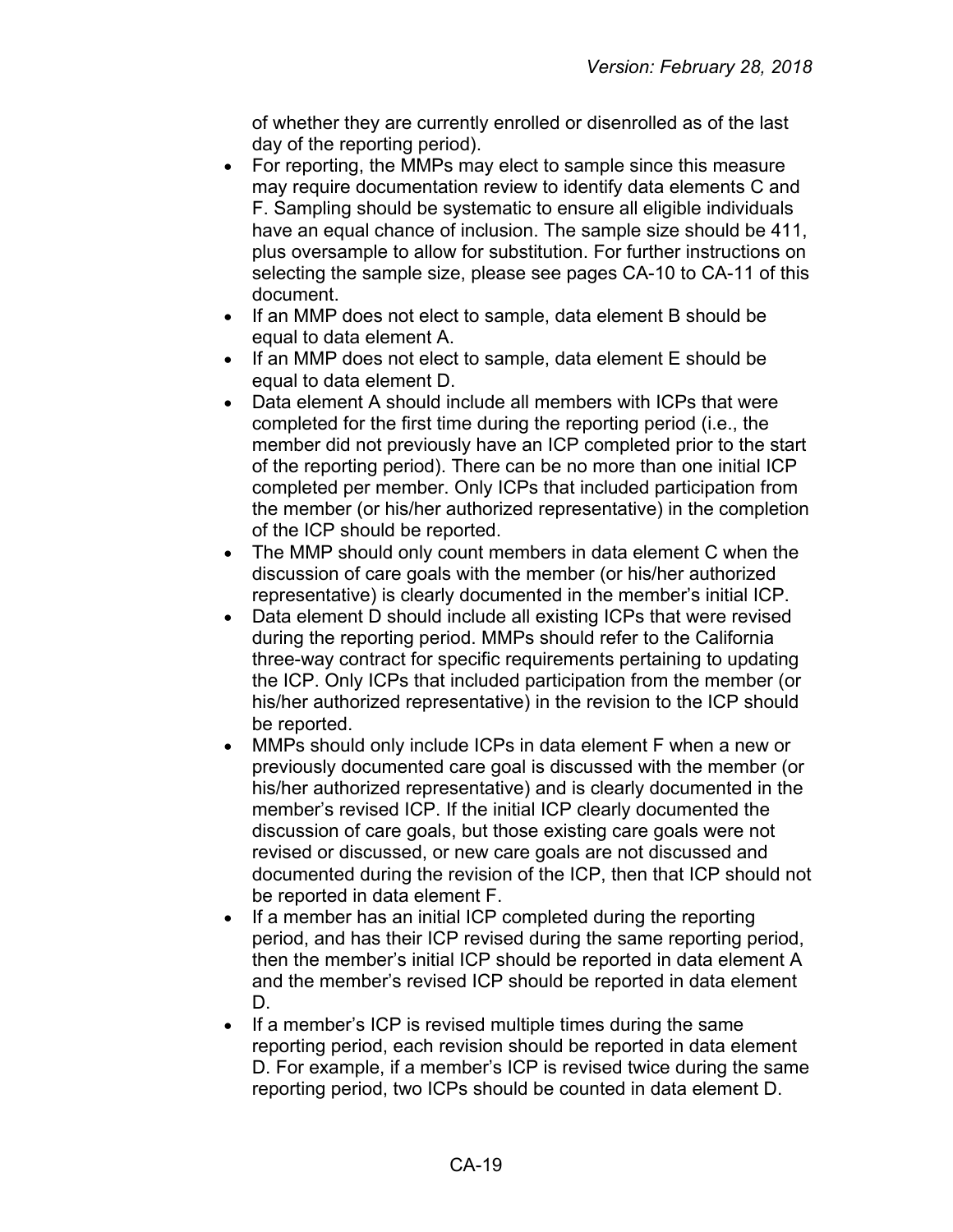- F. Data Submission –how MMPs will submit data collected to CMS and the state.
	- MMPs will submit data collected for this measure in the above specified format through a secure data collection site accessed at the following web address: [https://Financial-Alignment-](https://financial-alignment-initiative.norc.org/)[Initiative.NORC.org.](https://financial-alignment-initiative.norc.org/)
- CA1.7 Members receiving Medi-Cal specialty mental health services that received care coordination with the primary mental health provider.<sup>ii</sup>

| <b>CONTINUOUS REPORTING</b>        |                                      |          |                                   |                                                                                           |
|------------------------------------|--------------------------------------|----------|-----------------------------------|-------------------------------------------------------------------------------------------|
| <b>Reporting</b><br><b>Section</b> | <b>Reporting</b><br><b>Frequency</b> | Level    | <b>Reporting</b><br><b>Period</b> | Due Date                                                                                  |
| CA1. Care<br>Coordination          | Annually                             | Contract | Calendar Year                     | By the end of the<br>fourth month<br>following the last<br>day of the<br>reporting period |

| <b>Element</b><br>Letter | <b>Element Name</b>                                                                   | <b>Definition</b>                                                                                                                                                                                                                                                                                            | <b>Allowable Values</b> |
|--------------------------|---------------------------------------------------------------------------------------|--------------------------------------------------------------------------------------------------------------------------------------------------------------------------------------------------------------------------------------------------------------------------------------------------------------|-------------------------|
| А.                       | Total number of<br>members receiving<br>Medi-Cal specialty<br>mental health services. | Total number of<br>members who have<br>been continuously<br>enrolled in the<br>same MMP for at<br>least five months<br>during the reporting<br>period and who<br>have received<br>Medi-Cal specialty<br>mental health<br>services for three or<br>more consecutive<br>months during the<br>reporting period. | Field Type: Numeric     |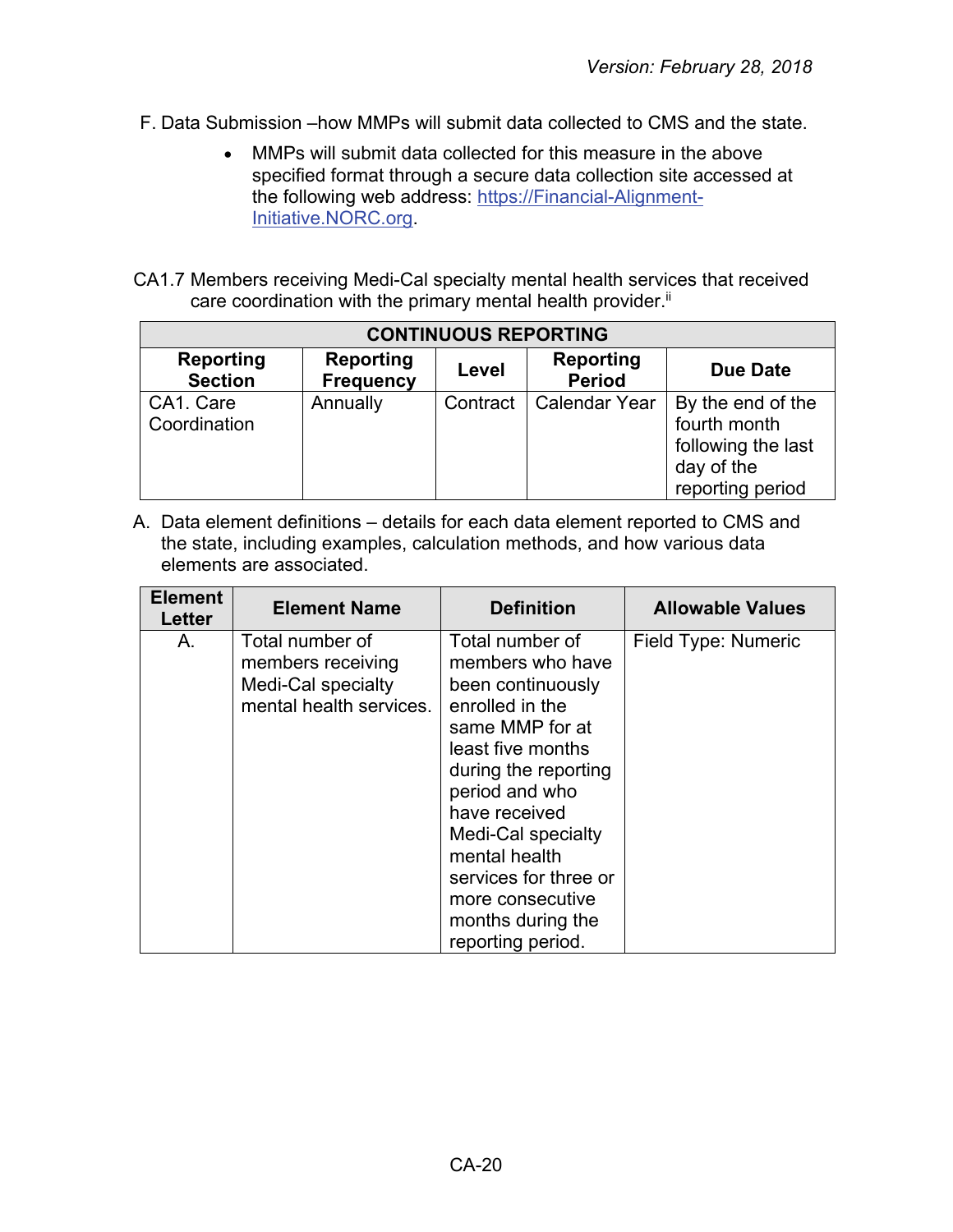| <b>Element</b><br>Letter | <b>Element Name</b>                                                                                                                                                                                                                                                                         | <b>Definition</b>                                                                                                                                                                                                                                                                                                                                                | <b>Allowable Values</b>                        |
|--------------------------|---------------------------------------------------------------------------------------------------------------------------------------------------------------------------------------------------------------------------------------------------------------------------------------------|------------------------------------------------------------------------------------------------------------------------------------------------------------------------------------------------------------------------------------------------------------------------------------------------------------------------------------------------------------------|------------------------------------------------|
| Β.                       | Total number of<br>members for whom the<br>MMP was unable to<br>reach the member's<br>county mental health<br>provider/county clinic,<br>following at least three<br>documented outreach<br>attempts, for the<br>purpose of care<br>coordination of the<br>member's mental<br>health needs. | Of the total reported<br>in A, the number of<br>members for whom<br>the MMP was<br>unable to reach the<br>member's county<br>mental health<br>provider/county<br>clinic, following at<br>least three<br>documented<br>outreach attempts,<br>for the purpose of<br>care coordination of<br>the member's<br>mental health<br>needs during the<br>reporting period. | Field Type: Numeric<br>Note: Is a subset of A. |
| C.                       | Total number of<br>members for whom the<br><b>MMP</b> successfully<br>contacted the<br>member's county<br>mental health<br>provider/county clinic<br>for the purpose of care<br>coordination of the<br>member's mental<br>health needs.                                                     | Of the total reported<br>in A, the number of<br>members for whom<br>the MMP<br>successfully<br>contacted the<br>member's county<br>mental health<br>provider/county<br>clinic for the<br>purpose of care<br>coordination of the<br>member's mental<br>health needs during<br>the reporting<br>period.                                                            | Field Type: Numeric<br>Note: Is a subset of A. |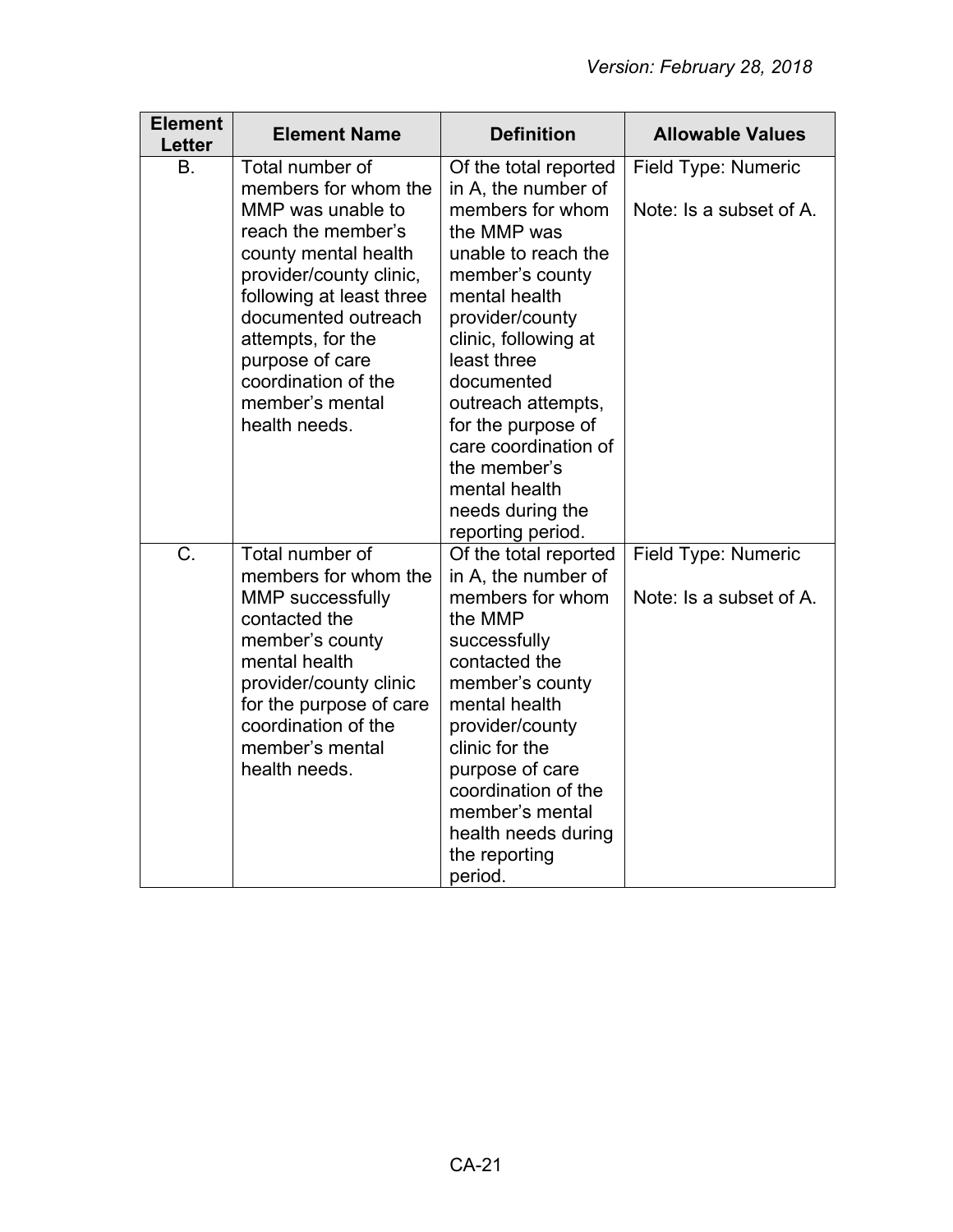| <b>Element</b><br><b>Letter</b> | <b>Element Name</b>                                                                                                                                                                                              | <b>Definition</b>                                                                                                                                                                                                                                                                  | <b>Allowable Values</b>                        |
|---------------------------------|------------------------------------------------------------------------------------------------------------------------------------------------------------------------------------------------------------------|------------------------------------------------------------------------------------------------------------------------------------------------------------------------------------------------------------------------------------------------------------------------------------|------------------------------------------------|
| D.                              | Total number of<br>members the MMP<br>was unable to reach,<br>following at least three<br>documented outreach<br>attempts, for the<br>purpose of care<br>coordination of the<br>member's mental<br>health needs. | Of the total reported<br>in A, the number of<br>members the MMP<br>was unable to<br>reach, following at<br>least three<br>documented<br>outreach attempts,<br>for the purpose of<br>care coordination of<br>the member's<br>mental health<br>needs during the<br>reporting period. | Field Type: Numeric<br>Note: Is a subset of A. |
| Е.                              | Total number of<br>members the MMP<br>successfully contacted<br>for the purpose of care<br>coordination of the<br>member's mental<br>health needs.                                                               | Of the total reported<br>in A, the number of<br>members the MMP<br>successfully<br>contacted for the<br>purpose of care<br>coordination of the<br>member's mental<br>health needs during<br>the reporting<br>period.                                                               | Field Type: Numeric<br>Note: Is a subset of A. |

B. QA Checks/Thresholds – procedures used by CMS and the state to establish benchmarks in order to identify outliers or data that are potentially erroneous.

- Guidance will be forthcoming on the established benchmark for this measure for DY 3.
- C. Edits and Validation Checks validation checks that should be performed by each MMP prior to data submission.
	- Confirm those data elements listed above as subsets of other elements.
	- MMPs should validate that data elements B, C, D, and E are less than or equal to data element A.
	- All data elements should be positive values.
- D. Analysis how CMS and the state will evaluate reported data, as well as how other data sources may be monitored. CMS and the state will evaluate the percentage of members who have been continuously enrolled in the same MMP for at least five months during the reporting period who have received Medi-Cal specialty mental health services for three or more consecutive months during the reporting period: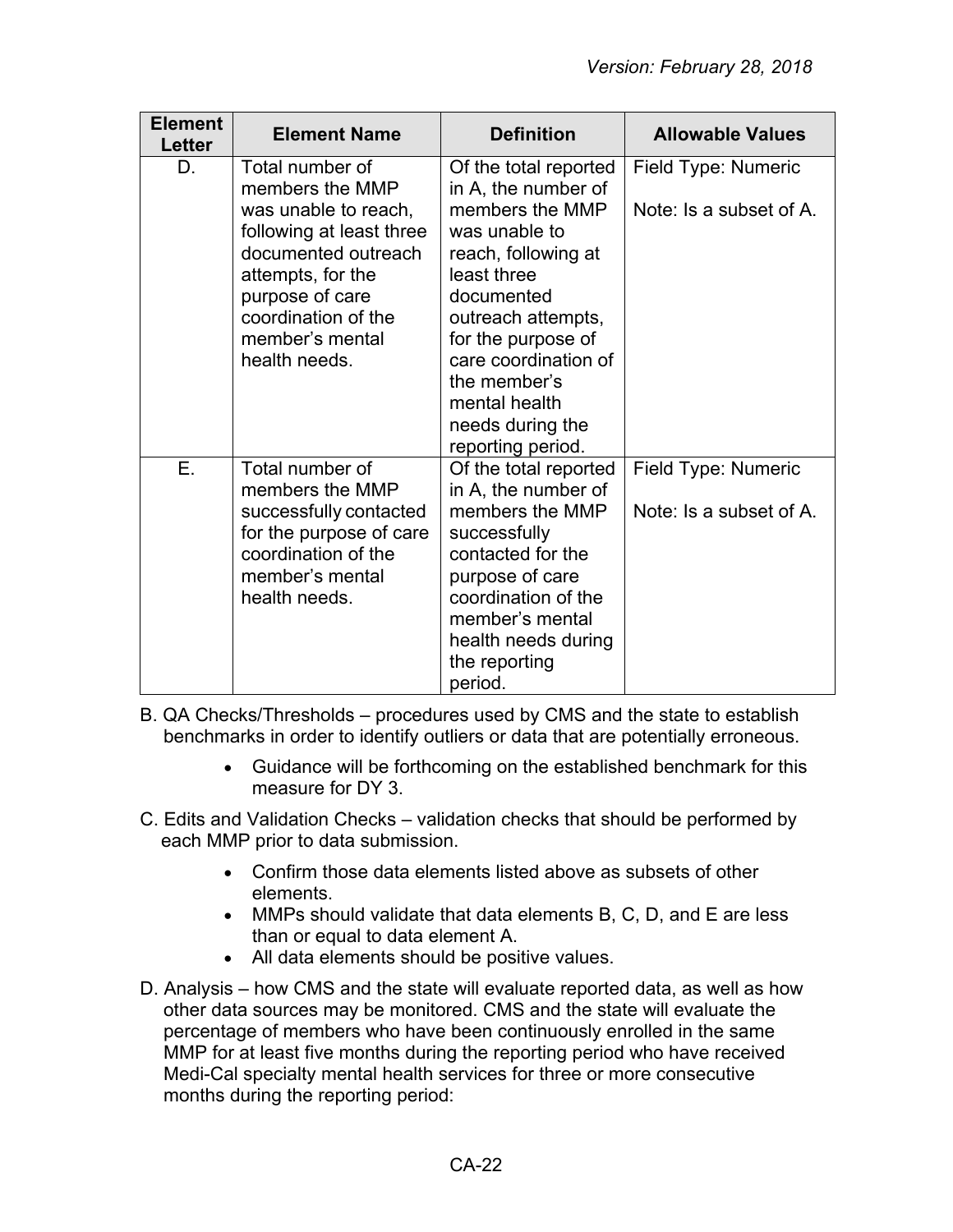- For whom the MMP successfully contacted the member's county mental health provider/county clinic for the purpose of care coordination of the member's mental health needs during the reporting period.
- For whom the member's county mental health provider/county clinic could be reached and who the MMP was able to successfully contact for the purpose of care coordination of the member's mental health needs during the reporting period (i.e., data element A minus data element B will serve as the denominator).
- Who the MMP successfully contacted for the purpose of care coordination of the member's mental health needs during the reporting period.
- Who could be reached and who the MMP was able to successfully contact for the purpose of care coordination of the member's mental health needs during the reporting period (i.e., data element A minus data element D will serve as the denominator).
- E. Notes additional clarifications to a reporting section. This section incorporates previously answered frequently asked questions.
	- MMPs should include all members regardless of whether the member was enrolled through passive enrollment or opt-in enrollment. Medicaid-only members should not be included.
	- MMPs should include all members who meet the criteria outlined in data element A, regardless of whether they are disenrolled as of the end of the reporting period (i.e., include all members regardless of whether they are currently enrolled or disenrolled as of the last day of the reporting period).
	- Medi-Cal specialty mental health services are financed and administered by county agencies under the provisions of the 1915(b) SMHS waiver. For more information, including a list of specialty mental health services, refer to the Coordinated Care Initiative and Behavioral Health Services Fact Sheet available at: <http://www.calduals.org/wp-content/uploads/2013/03/FAQ-BH.pdf>
	- To identify members who have received Medi-Cal specialty mental health services for three or more consecutive months during the reporting period, MMPs should refer to information provided by the county agencies and/or claims data provided by the State.
	- For information about care coordination expectations, MMPs should refer to the California three-way contract, which delineates care coordination requirements in several sections. The contract also highlights the California Welfare and Institutions (WIC) Code for the definition and administration of care coordination (see WIC Sections 14182.17(d)(4) and 14186(b)). MMPs are encouraged to reference the contract and the WIC code for guidance on care coordination for all members, including members receiving Medi-Cal specialty mental health services.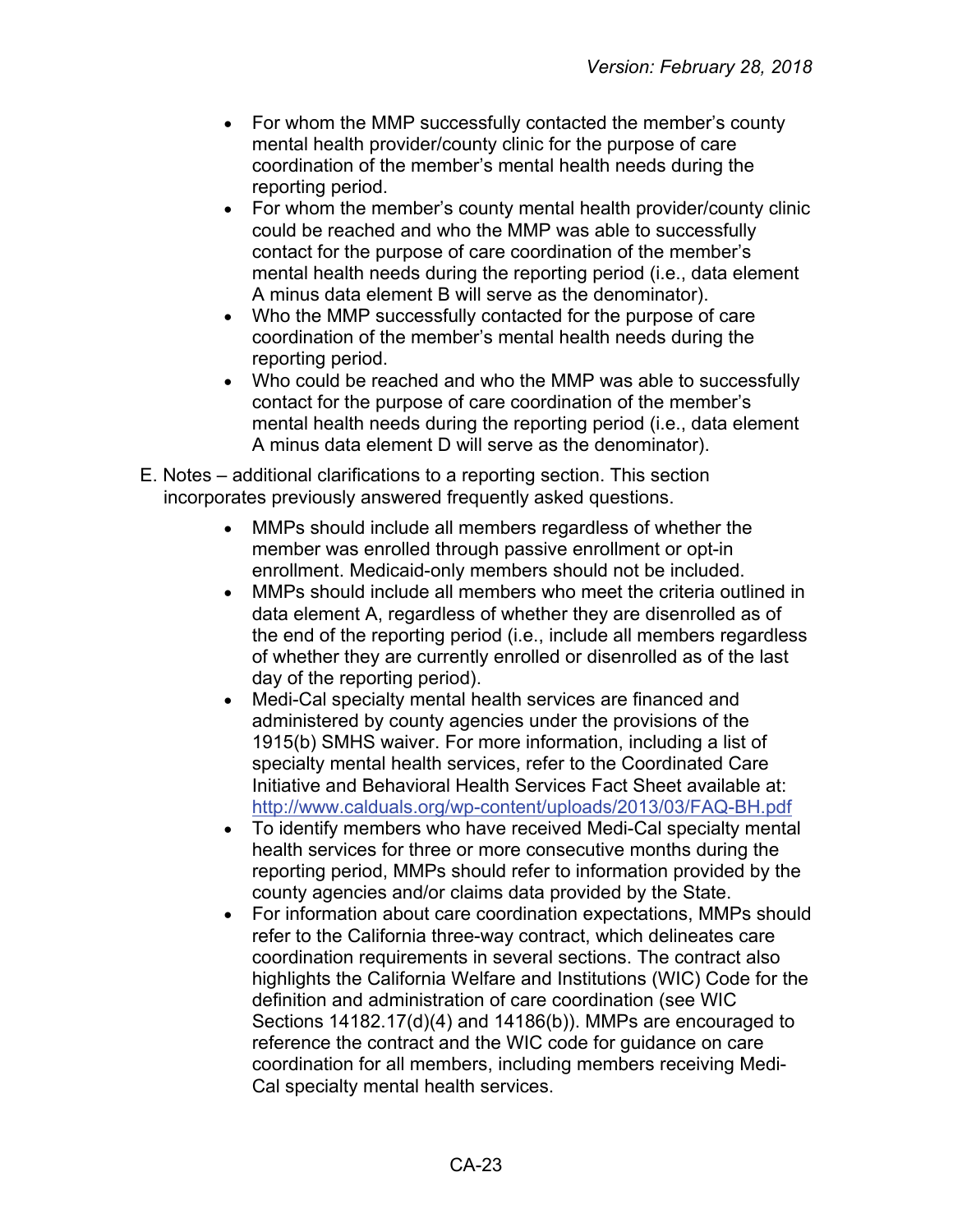- For data element B, the MMP should only report those members for whom the MMP was unable to reach the member's county mental health provider/county clinic following at least three documented outreach attempts for the purpose of care coordination of the member's mental health needs during the reporting period. Documentation of outreach attempts must include:
	- o The name of the member's county mental health provider/county clinic;
	- o The name of the person the MMP attempted to contact at the member's county mental health provider/county clinic;
	- $\circ$  The time and date of the outreach attempt;
	- $\circ$  The method of the outreach attempt (e.g., phone, email, fax, in-person, etc.);
	- o The outcome of the outreach attempt.
- For data element C, successful contact occurs when the MMP and county provider discuss diagnoses (including medical, behavioral, and social needs), review treatment plans, and/or coordinate mental health services provided by the county provider with any of the services (e.g., medical, LTSS, etc.) provided by the MMP. This exchange of information may be conducted via phone, secure email, fax, or in person. If the county provider is reached, but is not able to discuss the member's case at that time (e.g., due to lack of signed release), then the contact is not considered successful, but may be counted as an outreach attempt.
- Data elements B and C are mutually exclusive (i.e., the same member should not be counted in both data elements B and C). If the member's county mental health provider/county clinic was not reached after three outreach attempts, but then subsequently is successfully contacted during the reporting period for the purpose of care coordination of the member's mental health needs, then the member should be counted in data element C.
- For data element D, the MMP should only report those members the MMP was unable to reach following at least three outreach attempts to contact the member for the purpose of care coordination of the member's mental health needs during the reporting period. Documentation of outreach attempts must include:
	- $\circ$  The time and date of the outreach attempt;
	- $\circ$  The method of the outreach attempt (e.g., phone, email, fax, in-person, etc.);
	- o The outcome of the outreach attempt.
- For data element E, successful contact occurs when the MMP and member discuss the member's mental health needs and services, and how those services may be coordinated with other services (e.g., medical, LTSS, etc.) provided by the MMP. This discussion may be conducted via phone, secure email, fax, or in person.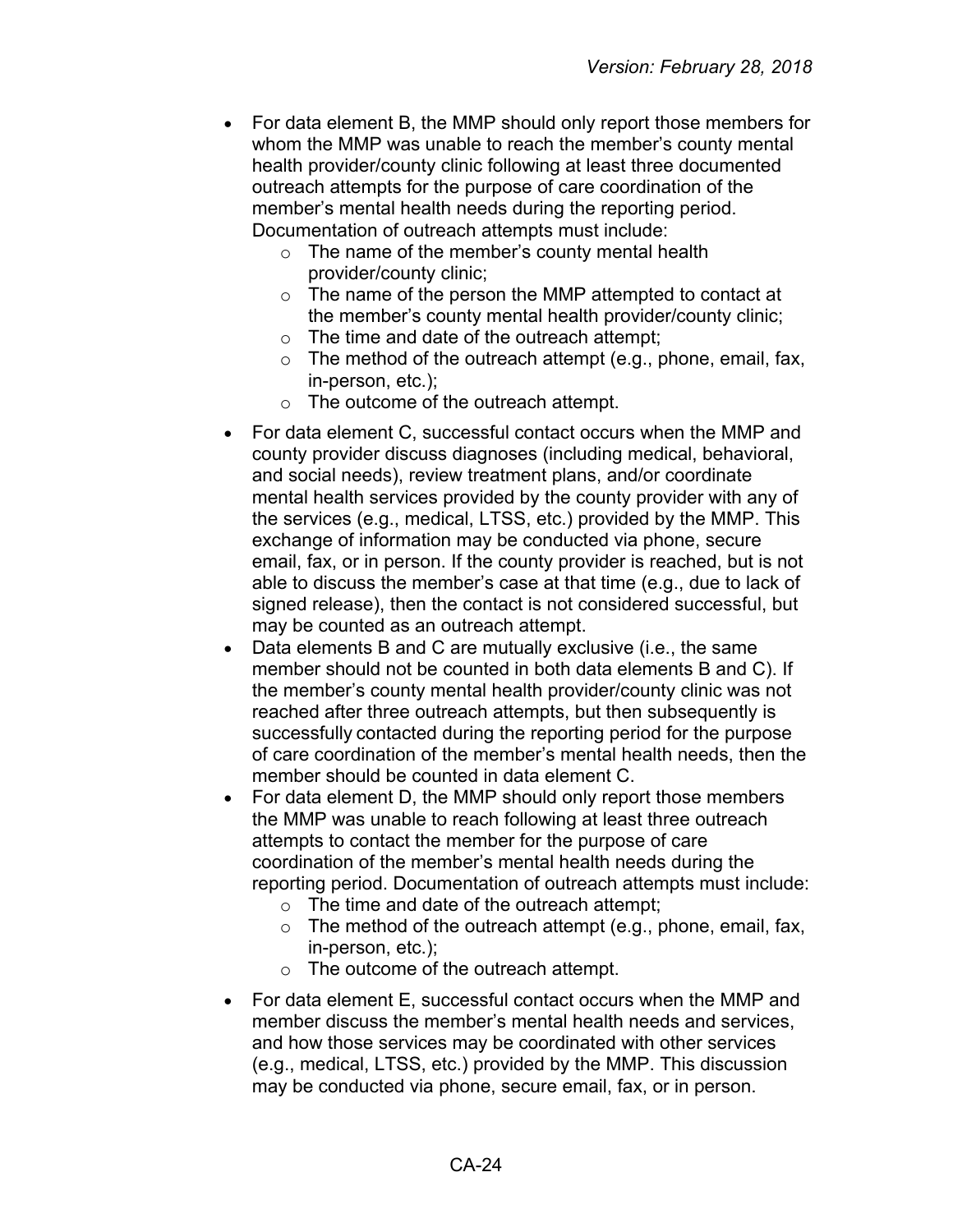- Data elements D and E are mutually exclusive (i.e., the same member should not be counted in both data elements D and E). If the member was not reached after three outreach attempts, but then subsequently is successfully contacted during the reporting period for the purpose of care coordination of the member's mental health needs, then the member should be counted in data element E.
- Data elements B and C are not mutually exclusive with data elements D and E. For example, if a member's county mental health provider/county clinic was not reached after three outreach attempts, but the member was successfully contacted during the reporting period for the purpose of care coordination of his/her mental health needs, then the member would be reported in both data elements B and E.
- The MMP does not have to conduct separate outreach to the member for the specific purpose of care coordination of the member's mental health needs (i.e., the MMP may discuss the member's mental health needs as part of its broader care coordination efforts, such as when conducting the health risk assessment or developing the care plan). If the MMP discusses the member's mental health needs when conducting the health risk assessment or developing the care plan (or as part of other care coordination efforts), the MMP must clearly document the outcome of the interaction with the member, following the instructions for documenting outreach attempts as noted above.
- The outreach attempts are meant to coordinate the mental health services being provided at the county with any of the services (e.g., medical, LTSS, etc.) that the MMP is providing.
- F. Data Submission how MMPs will submit data collected to CMS and the state.
	- MMPs will submit data collected for this measure in the above specified format through a secure data collection site accessed at the following web address: [https://Financial-Alignment-](https://financial-alignment-initiative.norc.org/)[Initiative.NORC.org.](https://financial-alignment-initiative.norc.org/)

CA1.8 Unmet Need in IHSS. – *Retired*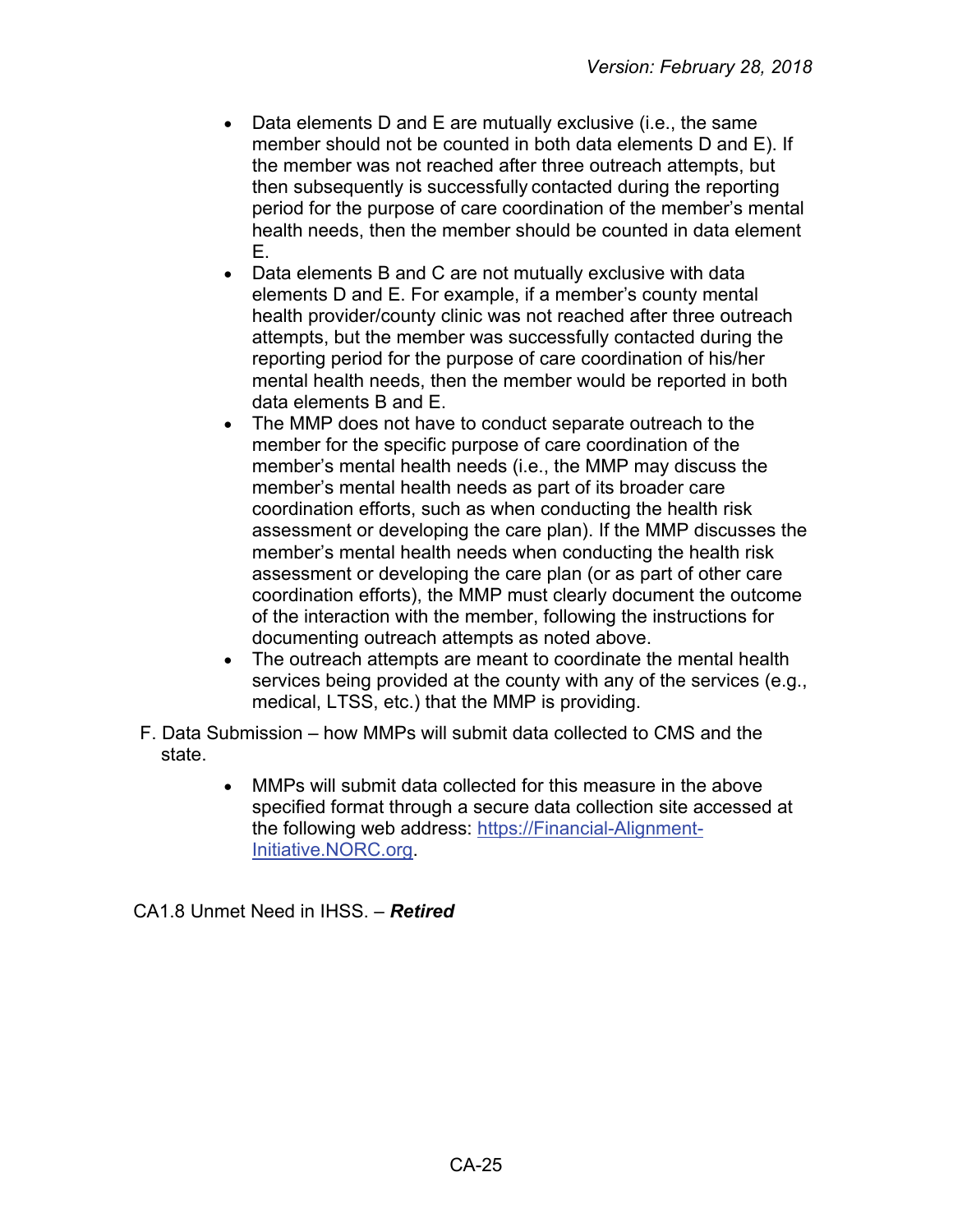#### CA1.9 IHSS social worker contact with member

Please note: No MMP reporting is required for this measure; CMS and the state will receive data from CDSS. MMPs are required to assist CDSS with the process, and more detail will be provided.

Subsequent to establishing the methodology for this measure, this appendix will be updated to include the measure specifications.

| <b>CONTINUOUS REPORTING</b> |                               |        |                            |                                                                 |
|-----------------------------|-------------------------------|--------|----------------------------|-----------------------------------------------------------------|
| Reporting<br><b>Section</b> | Reporting<br><b>Frequency</b> | Level  | Reporting<br><b>Period</b> | Due Date                                                        |
| CA1. Care<br>Coordination   | Annually                      | County |                            | Calendar Year   CMS and state<br>will receive data<br>from CDSS |

- CA1.10 Satisfaction with IHSS social worker, home workers, personal care. *Retired*
- CA1.11 Members with first follow-up visit within 30 days after hospital discharge.

| <b>CONTINUOUS REPORTING</b> |                                      |          |                                                                                           |                                                                                                              |  |
|-----------------------------|--------------------------------------|----------|-------------------------------------------------------------------------------------------|--------------------------------------------------------------------------------------------------------------|--|
| Reporting<br><b>Section</b> | <b>Reporting</b><br><b>Frequency</b> | Level    | Reporting<br><b>Periods</b>                                                               | Due Date                                                                                                     |  |
| CA1. Care<br>Coordination   | Annually                             | Contract | Calendar<br>Quarters<br>Ex:<br>$1/1 - 3/31$<br>$4/1 - 6/30$<br>$7/1 - 9/30$<br>10/1-12/31 | By the end of the<br>fourth month<br>following the last<br>day of the final<br>quarterly reporting<br>period |  |

| <b>Element</b><br><b>Letter</b> | <b>Element Name</b>                                        | <b>Definition</b>                                                                         | <b>Allowable</b><br><b>Values</b> |
|---------------------------------|------------------------------------------------------------|-------------------------------------------------------------------------------------------|-----------------------------------|
| A.                              | Total number of<br>acute inpatient<br>hospital discharges. | Total number of acute<br>inpatient hospital<br>discharges during the<br>reporting period. | Field Type: Numeric               |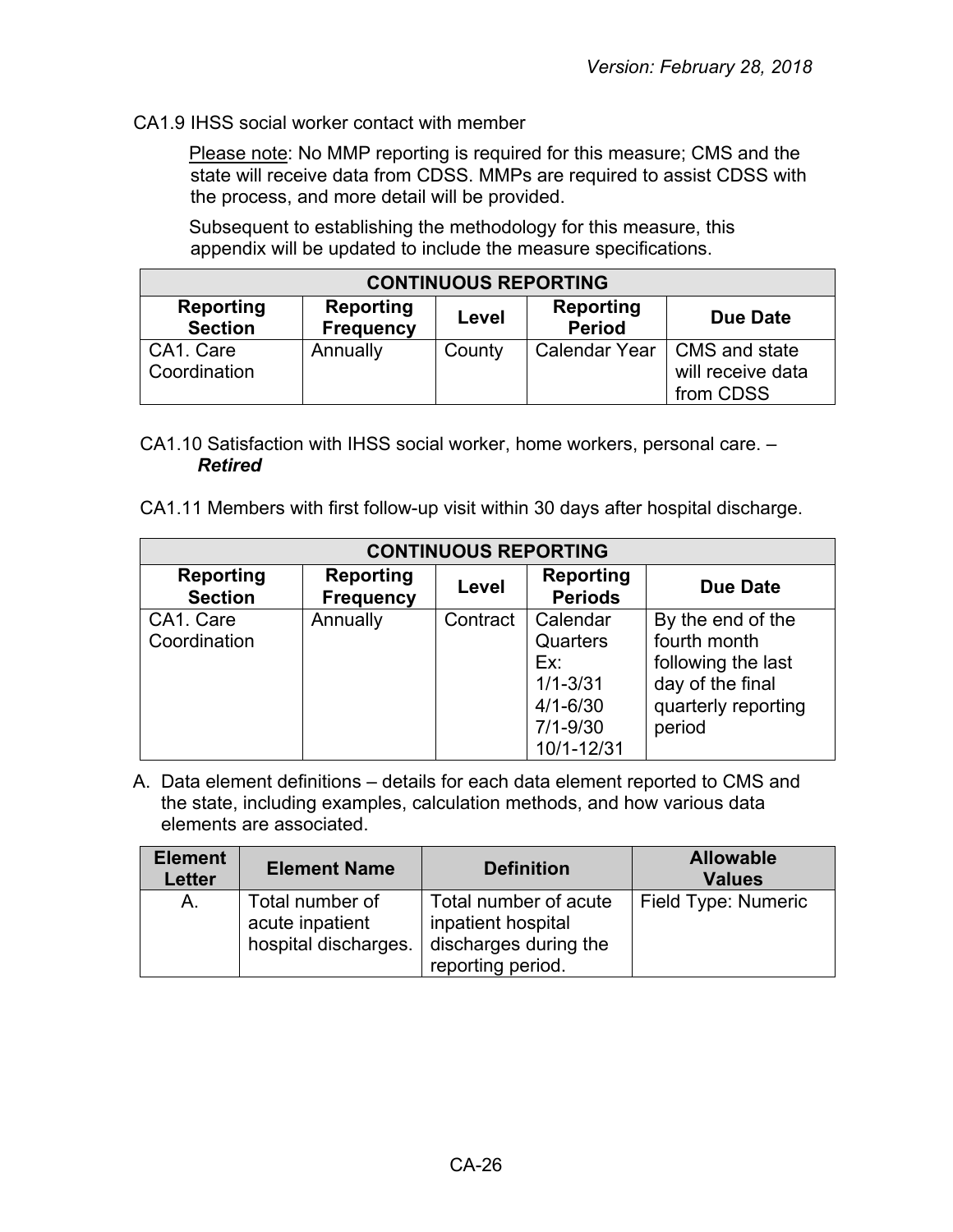| <b>Element</b><br><b>Letter</b> | <b>Element Name</b>                                                                                                                                           | <b>Definition</b>                                                                                                                                                        | <b>Allowable</b><br><b>Values</b> |
|---------------------------------|---------------------------------------------------------------------------------------------------------------------------------------------------------------|--------------------------------------------------------------------------------------------------------------------------------------------------------------------------|-----------------------------------|
| В.                              | Total number of<br>acute inpatient                                                                                                                            | Of the total reported in<br>A, the number of acute                                                                                                                       | Field Type: Numeric               |
|                                 | hospital discharges<br>that resulted in an<br>ambulatory care<br>follow-up visit within<br>30 days after<br>discharge from the<br>inpatient hospital<br>stay. | inpatient hospital<br>discharges that<br>resulted in an<br>ambulatory care follow-<br>up visit within 30 days<br>after discharge from<br>the inpatient hospital<br>stay. | Note: Is a subset of A.           |

- B. QA Checks/Thresholds procedures used by CMS and the state to establish benchmarks in order to identify outliers or data that are potentially erroneous.
	- CMS and the state will perform an outlier analysis.
	- As data are received from MMPs over time, CMS and the state will apply threshold checks.
- C. Edits and Validation checks validation checks that should be performed by each MMP prior to data submission.
	- Confirm those data elements listed above as subsets of other elements.
	- MMPs should validate that data element B is less than or equal to data element A.
	- All data elements should be positive values.
- D. Analysis how CMS and the state will evaluate reported data, as well as how other data sources may be monitored.
	- CMS and the state will evaluate the percentage of acute inpatient hospital discharges that resulted in an ambulatory care follow-up visit within 30 days after discharge from the inpatient hospital stay.
- E. Notes additional clarifications to a reporting section. This section incorporates previously answered frequently asked questions.
	- MMPs should include all inpatient hospital discharges for members regardless of whether the member was enrolled through passive enrollment or opt-in enrollment. Medicaid-only members should not be included.
	- MMPs should include all inpatient hospital discharges for members who meet the criteria outlined in data element A and who were continuously enrolled from the date of the inpatient hospital discharge through 30 days after the inpatient hospital discharge, regardless of whether they are disenrolled as of the end of the reporting period.
	- The denominator for this measure is based on inpatient hospital discharges, not members.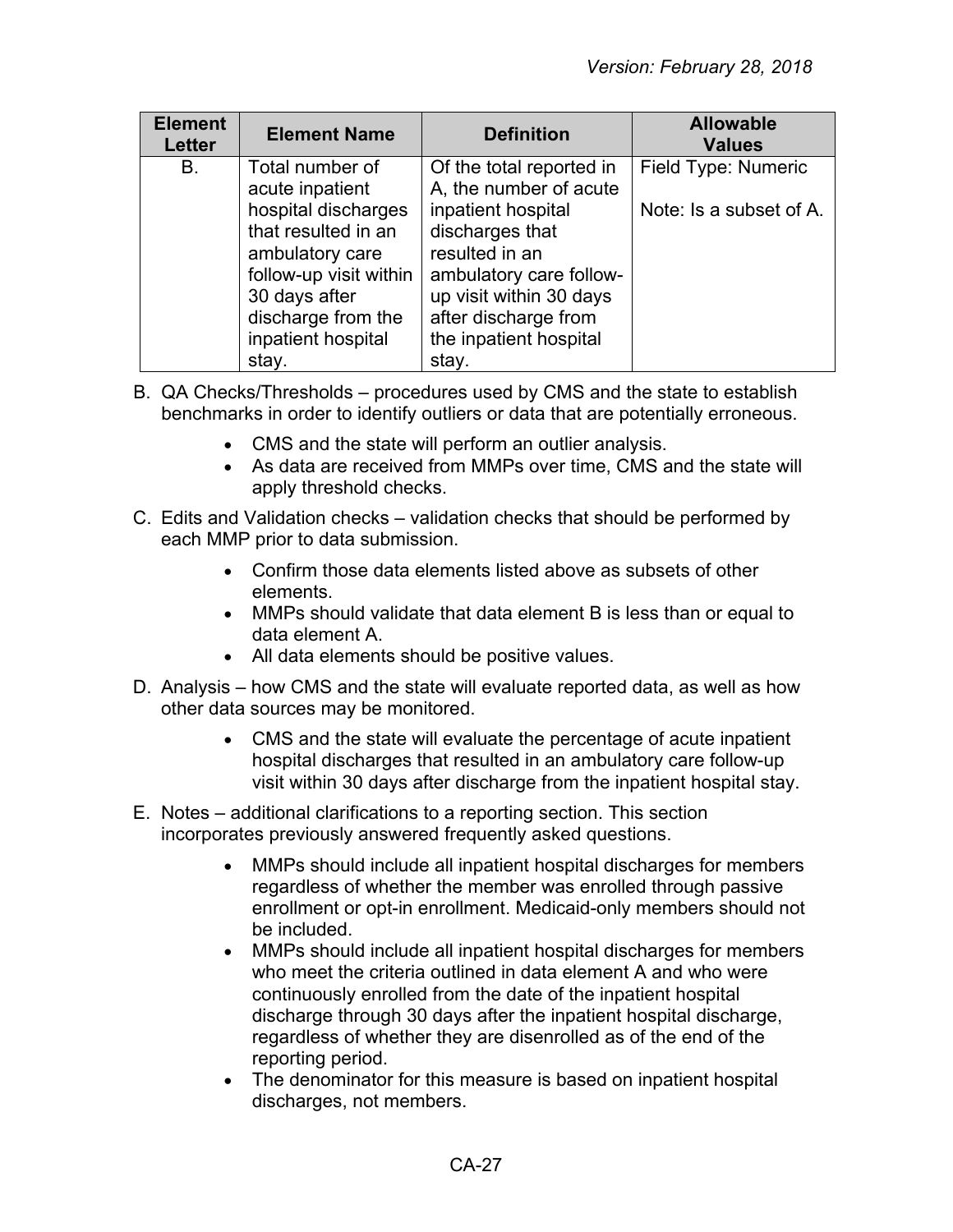- The date of discharge must occur within the reporting period, but the follow-up visit may or may not occur in the same reporting period. For example, if a discharge occurs during the last month of the reporting period, look to the first month of the following reporting period to identify the follow-up visit.
- The member needs to be enrolled from the date of the inpatient hospital discharge through 30 days after the inpatient hospital discharge, with no gaps in enrollment to be included in this measure.
- A follow-up visit is defined as an ambulatory care follow-up visit to assess the member's health following a hospitalization. Codes to identify follow-up visits are provided in the Ambulatory Visits value set and Other Ambulatory Visits value set. MMPs should report ambulatory care follow-up visits based on all visits identified, including denied and pended claims, and including encounter data as necessary in cases where follow-up care is included as part of a bundled payment covering the services delivered during the inpatient stay. MMPs should use all information available, including encounter data supplied by providers, to ensure complete and accurate reporting.
- To identify all acute inpatient hospital discharges during the reporting period (data element A):
	- o Identify all acute and nonacute inpatient stays (Inpatient Stay value set).
	- o Exclude nonacute inpatient stays (Nonacute Inpatient Stay value set)
	- o Identify the discharge date for the stay. The date of discharge should be within the reporting period.

Additionally, MMPs should use UB Type of Bill codes 11x, 12x, 41x, and 84x or any acute inpatient facility code to identify discharges from an inpatient hospital stay.

- MMPs should report discharges based on all inpatient stays identified, including denied and pended claims.
- If the discharge is followed by readmission or direct transfer to an acute inpatient care setting within the 30-day follow-up period, count only the last discharge for reporting in data element A. To identify readmissions and direct transfers to an acute inpatient care setting:
	- o Identify all acute and nonacute inpatient stays (Inpatient Stay value set)
	- o Exclude nonacute inpatient stays (Nonacute Inpatient Stay value set)
	- $\circ$  Identify the admission date for the stay
- Exclude from data element A any discharges followed by readmission or direct transfer to a nonacute inpatient care setting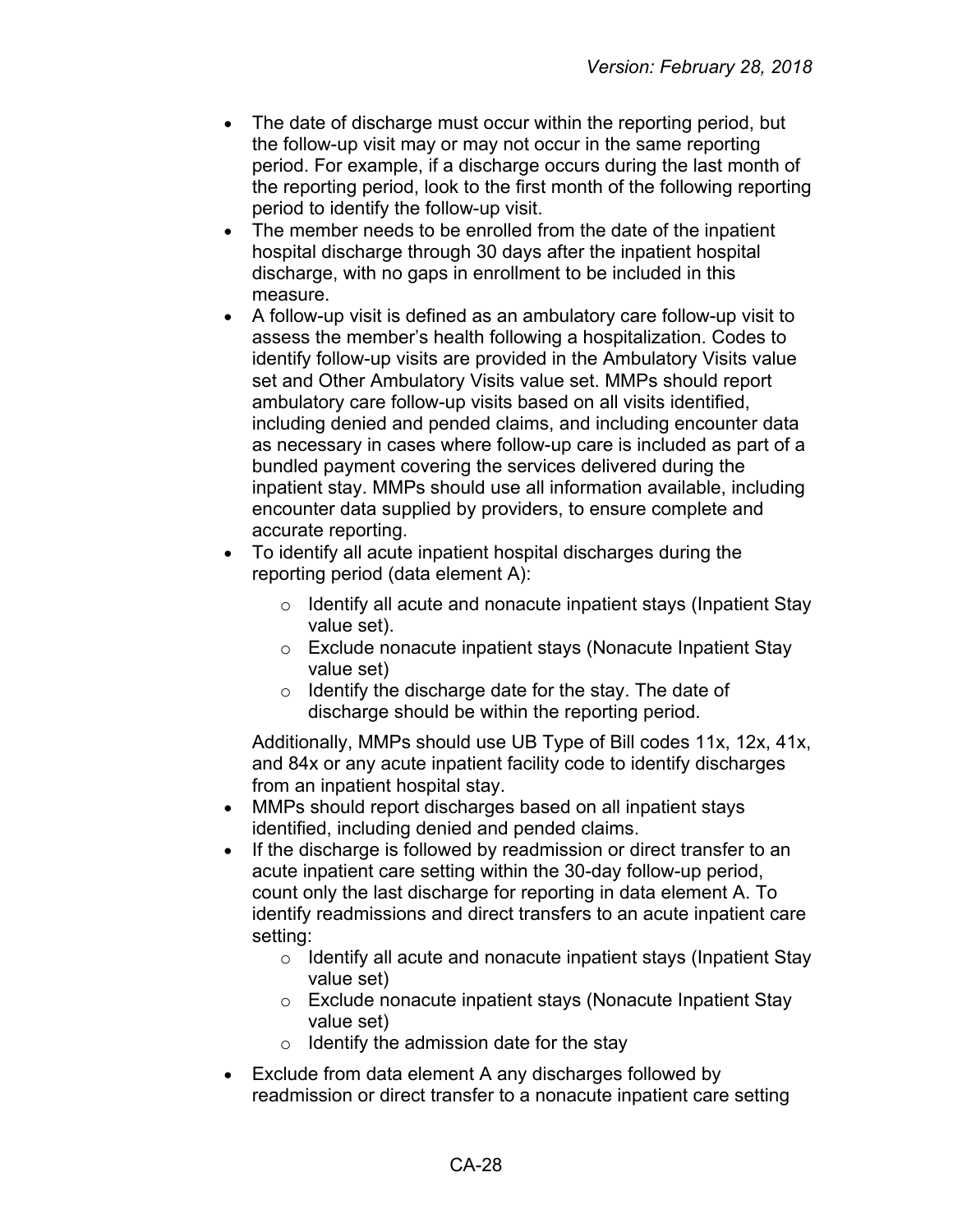within the 30-day follow-up period. To identify readmissions and direct transfers to a nonacute inpatient care setting:

- $\circ$  Identify all acute and nonacute inpatient stays (Inpatient Stay value set)
- o Confirm the stay was for nonacute care based on the presence of a nonacute code (Nonacute Inpatient Stay value set) on the claim
- $\circ$  Identify the admission date for the stay

These discharges are excluded from the measure because rehospitalization or direct transfer may prevent an outpatient followup visit from taking place.

- For example, the following direct transfers/readmissions should be excluded from this measure:
	- An inpatient discharge on June 1, followed by an admission to another inpatient setting on June 1 (a direct transfer)
	- An inpatient discharge on June 1, followed by a readmission to a hospital on June 15 (readmission within 30 days)
- Exclude discharges due to death, using the Discharges due to Death value set.
- F. Data Submission how MMPs will submit data collected to CMS and the state.
	- MMPs will submit data collected for this measure in the above specified format through a secure data collection site accessed at the following web address: [https://Financial-Alignment-](https://financial-alignment-initiative.norc.org/)[Initiative.NORC.org.](https://financial-alignment-initiative.norc.org/)
- CA1.12 Members who have a care coordinator and have at least one care team contact during the reporting period.<sup>i, ii</sup>

| <b>CONTINUOUS REPORTING</b>        |                                      |          |                            |                                                                                           |  |  |
|------------------------------------|--------------------------------------|----------|----------------------------|-------------------------------------------------------------------------------------------|--|--|
| <b>Reporting</b><br><b>Section</b> | <b>Reporting</b><br><b>Frequency</b> | Level    | Reporting<br><b>Period</b> | <b>Due Date</b>                                                                           |  |  |
| CA1. Care<br>Coordination          | Annually                             | Contract | Calendar Year              | By the end of the<br>second month<br>following the last<br>day of the reporting<br>period |  |  |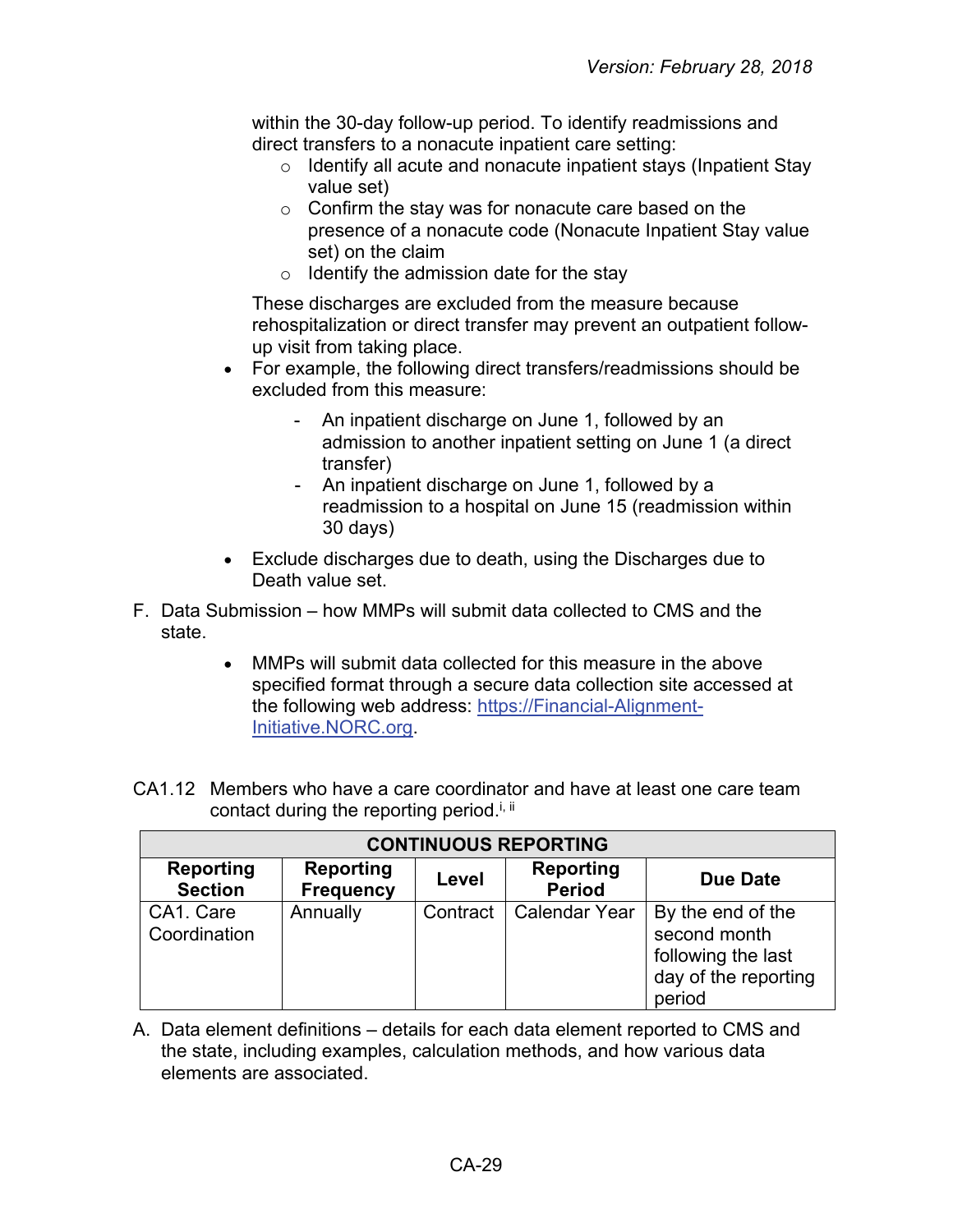| <b>Element</b><br><b>Letter</b> | <b>Element Name</b>                                                                                   | <b>Definition</b>                                                                                                                  | <b>Allowable Values</b>                        |
|---------------------------------|-------------------------------------------------------------------------------------------------------|------------------------------------------------------------------------------------------------------------------------------------|------------------------------------------------|
| A.                              | Total number of<br>members who<br>have/had a care<br>coordinator.                                     | Total number of<br>members who have/had<br>a care coordinator<br>during the reporting<br>period.                                   | Field Type: Numeric                            |
| <b>B.</b>                       | Total number of<br>members who had<br>at least one care<br>coordinator or other<br>care team contact. | Of the total reported in<br>A, the number of<br>members who had at<br>least one care<br>coordinator or other<br>care team contact. | Field Type: Numeric<br>Note: Is a subset of A. |

- B. QA Checks/Thresholds procedures used by CMS and the state to establish benchmarks in order to identify outliers or data that are potentially erroneous.
	- Guidance will be forthcoming on the established benchmark for this measure for DY 2 through 5.
- C. Edits and Validation checks validation checks that should be performed by each MMP prior to data submission.
	- Confirm those data elements listed above as subsets of other elements.
	- MMPs should validate that data element B is less than or equal to data element A.
	- All data elements should be positive values.
- D. Analysis how CMS and the state will evaluate reported data, as well as how other data sources may be monitored.
	- CMS and the state will evaluate the percentage of members with a care coordinator who had at least one care coordinator or other care team contact during the reporting period.
- E. Notes additional clarifications to a reporting section. This section incorporates previously answered frequently asked questions.
	- MMPs should include all members regardless of whether the member was enrolled through passive enrollment or opt-in enrollment. Medicaid-only members should not be included.
	- MMPs should include all members who meet the criteria outlined in data element A, regardless of whether they are disenrolled as of the end of the reporting period (i.e., include all members regardless of whether they are currently enrolled or disenrolled as of the last day of the reporting period).
	- The contact can be from the care coordinator or another member of the care team, depending on the member's needs.
	- MMPs should include only successful care coordinator or other care team contacts in data element B.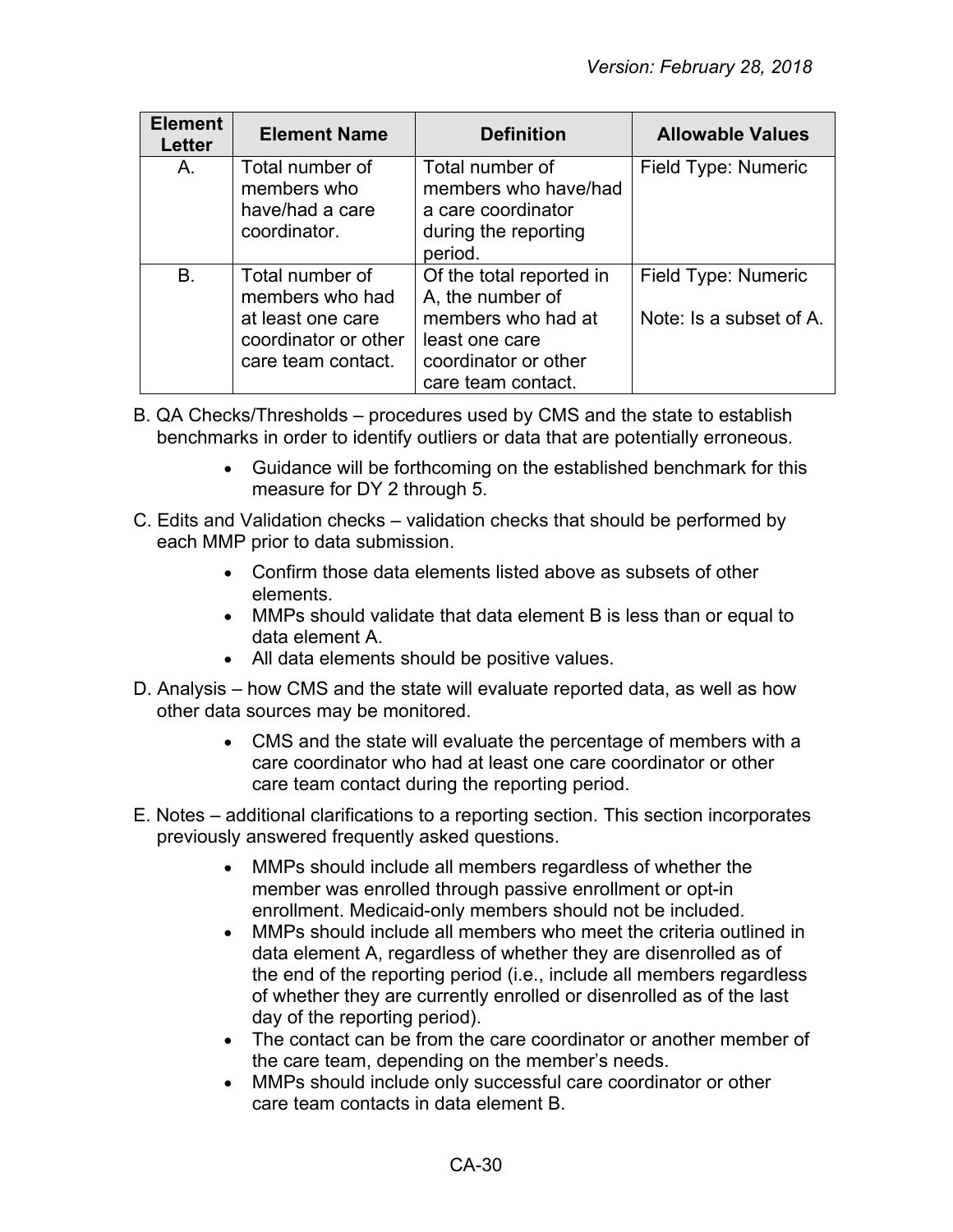- MMPs should refer to the California three-way contract for specific requirements pertaining to the care team.
- To be included in this measure, the member needs to be continuously enrolled for six months during the reporting period, with no gaps in enrollment.

F. Data Submission – how MMPs will submit data collected to CMS and the state.

• MMPs will submit data collected for this measure in the above specified format through a secure data collection site accessed at the following web address: [https://Financial-Alignment-](https://financial-alignment-initiative.norc.org/)[Initiative.NORC.org.](https://financial-alignment-initiative.norc.org/)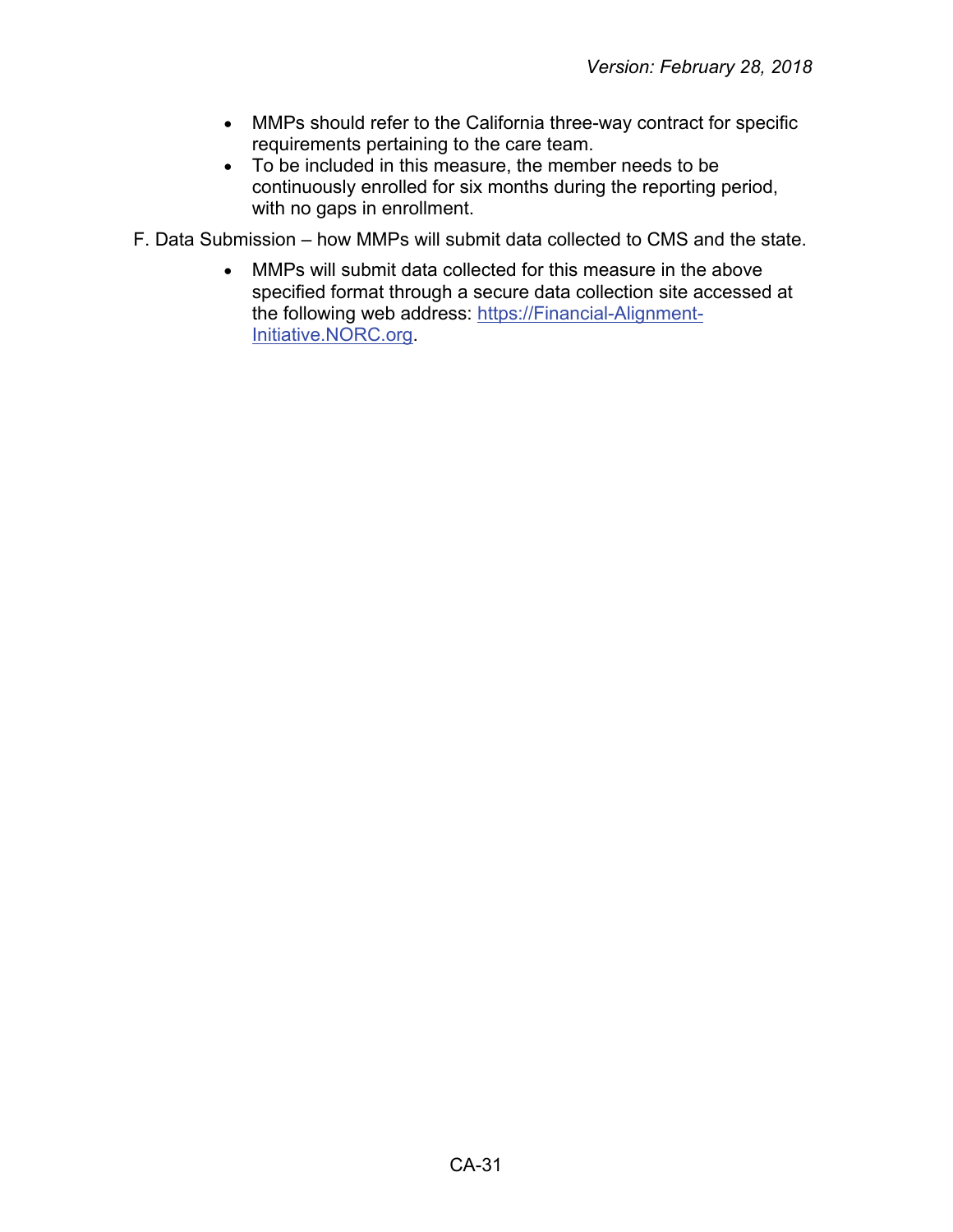## <span id="page-31-0"></span>**Section CAII. Enrollee Protections**

|       |  | CA2.1 The number of critical incident and abuse reports for members receiving |
|-------|--|-------------------------------------------------------------------------------|
| LTSS. |  |                                                                               |

| <b>IMPLEMENTATION</b>               |                                      |                |                                                                                                     |                                                                                           |  |
|-------------------------------------|--------------------------------------|----------------|-----------------------------------------------------------------------------------------------------|-------------------------------------------------------------------------------------------|--|
| Reporting<br><b>Section</b>         | Reporting<br><b>Frequency</b>        | Level          | Reporting<br><b>Period</b>                                                                          | <b>Due Date</b>                                                                           |  |
| CA2. Enrollee<br><b>Protections</b> | Monthly                              | Contract       | <b>Current Month</b><br>Ex:<br>$1/1 - 1/31$                                                         | By the end of the<br>month following the<br>last day of the<br>reporting period           |  |
|                                     |                                      | <b>ONGOING</b> |                                                                                                     |                                                                                           |  |
| <b>Reporting</b><br><b>Section</b>  | <b>Reporting</b><br><b>Frequency</b> | Level          | <b>Reporting</b><br><b>Periods</b>                                                                  | <b>Due Date</b>                                                                           |  |
| CA2. Enrollee<br><b>Protections</b> | Quarterly                            | Contract       | Current<br>Calendar<br>Quarter<br>Ex:<br>$1/1 - 3/31$<br>$4/1 - 6/30$<br>$7/1 - 9/30$<br>10/1-12/31 | By the end of the<br>second month<br>following the last<br>day of the reporting<br>period |  |

| <b>Element</b><br><b>Letter</b> | <b>Element Name</b>                                                        | <b>Definition</b>                                                                            | <b>Allowable</b><br><b>Values</b> |
|---------------------------------|----------------------------------------------------------------------------|----------------------------------------------------------------------------------------------|-----------------------------------|
| A.                              | Total number of<br>members receiving<br>IHSS.                              | Total number of<br>members receiving<br><b>IHSS during the</b>                               | Field Type: Numeric               |
|                                 |                                                                            | reporting period.                                                                            |                                   |
| B <sub>1</sub>                  | Total number of<br>members receiving<br><b>CBAS</b> services.              | Total number of<br>members receiving<br><b>CBAS</b> services during<br>the reporting period. | Field Type: Numeric               |
| $C_{\cdot}$                     | Total number of<br>members receiving<br>MSSP services.                     | Total number of<br>members receiving<br><b>MSSP</b> services during<br>the reporting period. | Field Type: Numeric               |
| D.                              | Total number of<br>members receiving<br>nursing facility (NF)<br>services. | Total number of<br>members receiving NF<br>services during the<br>reporting period.          | Field Type: Numeric               |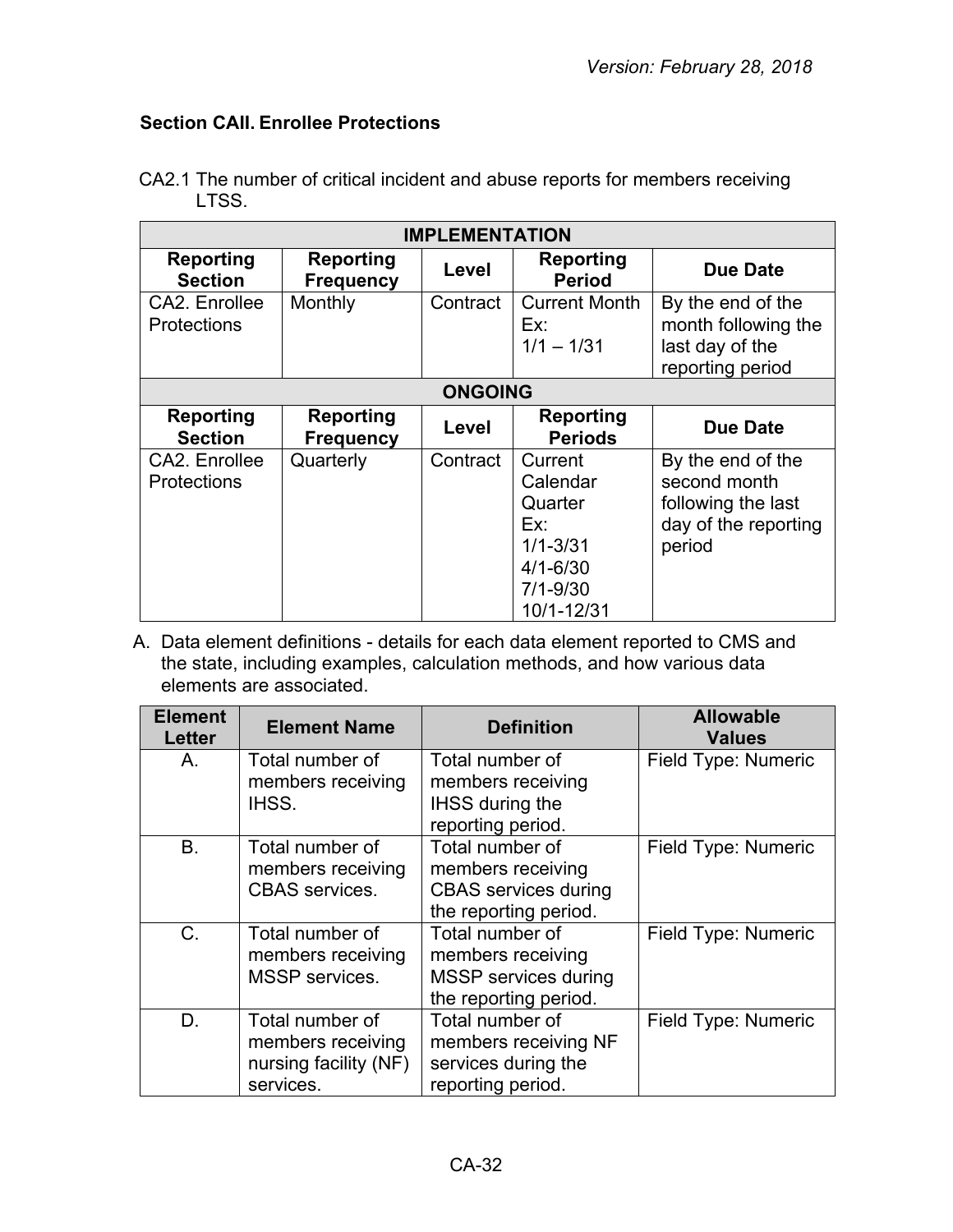| <b>Element</b><br><b>Letter</b> | <b>Element Name</b>                | <b>Definition</b>                             | <b>Allowable</b><br><b>Values</b> |
|---------------------------------|------------------------------------|-----------------------------------------------|-----------------------------------|
| Е.                              | Total number of                    | Of the total reported in                      | Field Type: Numeric               |
|                                 | critical incident and              | A, the number of critical                     |                                   |
|                                 | abuse reports                      | incident and abuse                            |                                   |
|                                 | among members                      | reports during the                            |                                   |
| $F_{\rm{H}}$                    | receiving IHSS.<br>Total number of | reporting period.<br>Of the total reported in | Field Type: Numeric               |
|                                 | critical incident and              | B, the number of critical                     |                                   |
|                                 | abuse reports                      | incident and abuse                            |                                   |
|                                 | among members                      | reports during the                            |                                   |
|                                 | receiving CBAS.                    | reporting period.                             |                                   |
| G.                              | Total number of                    | Of the total reported in                      | Field Type: Numeric               |
|                                 | critical incident and              | C, the number of critical                     |                                   |
|                                 | abuse reports                      | incident and abuse                            |                                   |
|                                 | among members                      | reports during the                            |                                   |
|                                 | receiving MSSP                     | reporting period.                             |                                   |
|                                 | services.                          |                                               |                                   |
| Η.                              | Total number of                    | Of the total reported in                      | Field Type: Numeric               |
|                                 | critical incident and              | D, the number of critical                     |                                   |
|                                 | abuse reports                      | incident and abuse                            |                                   |
|                                 | among members                      | reports during the                            |                                   |
|                                 | receiving NF                       | reporting period.                             |                                   |
|                                 | services.                          |                                               |                                   |

B. QA Checks/Thresholds - procedures used by CMS and the state to establish benchmarks in order to identify outliers or data that are potentially erroneous.

- CMS and the state will perform an outlier analysis.
- As data are received from MMPs over time, CMS and the state will apply threshold checks.
- C. Edits and Validation checks validation checks that should be performed by each MMP prior to data submission.
	- All data elements should be positive values.
- D. Analysis how CMS and the state will evaluate reported data, as well as how other data sources may be monitored. CMS and the state will evaluate the number of critical incident and abuse reports per 100 members receiving:
	- IHSS during the reporting period.
	- CBAS services during the reporting period.
	- MSSP services during the reporting period.
	- NF services during the reporting period.
- E. Notes additional clarifications to a reporting section. This section incorporates previously answered frequently asked questions.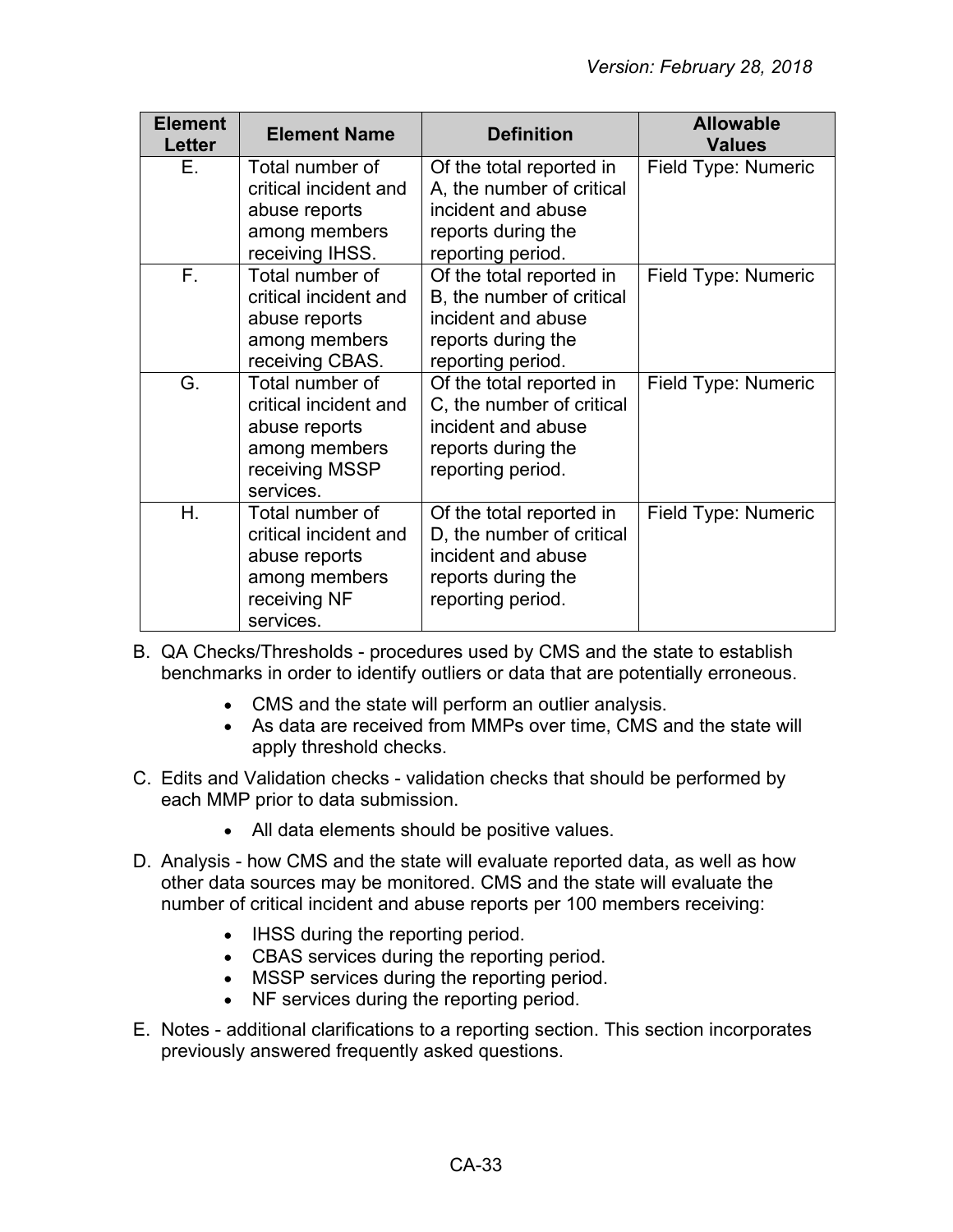- MMPs should include all members regardless of whether the member was enrolled through passive enrollment or opt-in enrollment. Medicaid-only members should not be included.
- MMPs should include all members who meet the criteria outlined in data elements A, B, C, and D regardless of whether they are disenrolled as of the end of the reporting period (i.e., include all members regardless of whether they are currently enrolled or disenrolled as of the last day of the reporting period).
- For quarterly reporting, if a member is enrolled at any point in time during the reporting period and received one of the specified categories of services, he/she should be included in this measure.
- For data elements E through H, MMPs should include all new critical incident and abuse cases that are reported during the reporting period, regardless of whether the case status is open or closed as of the last day of the reporting period.
- Critical incident and abuse reports could be reported by the MMP or any provider, and are not limited to only those providers defined as LTSS providers. It is possible for members to have more than one critical incident and/or abuse report during the reporting period. All new critical incident and abuse reports during the reporting period should be counted.
- Critical incident refers to any actual or alleged event or situation that creates a significant risk of substantial or serious harm to the physical or mental health, safety or well-being of a member.
- Abuse refers to:
	- 1. Willful use of offensive, abusive, or demeaning language by a caretaker that causes mental anguish;
	- 2. Knowing, reckless, or intentional acts or failures to act which cause injury or death to an individual or which places that individual at risk of injury or death;
	- 3. Rape or sexual assault;
	- 4. Corporal punishment or striking of an individual;
	- 5. Unauthorized use or the use of excessive force in the placement of bodily restraints on an individual; and
	- 6. Use of bodily or chemical restraints on an individual which is not in compliance with federal or state laws and administrative regulations.
- Community Based Adult Services (CBAS) is an outpatient, facilitybased program that delivers skilled nursing care, social services, therapies, personal care, family/caregiver training and support, nutrition services, and transportation to eligible Medi-Cal beneficiaries, aged 18 years and older, blind, or disabled.
- Multi-Purpose Senior Services Program (MSSP) is a Californiaspecific program, the 1915(c) Home and Community-Based services waiver that provides HCBS to Medi-Cal eligible individuals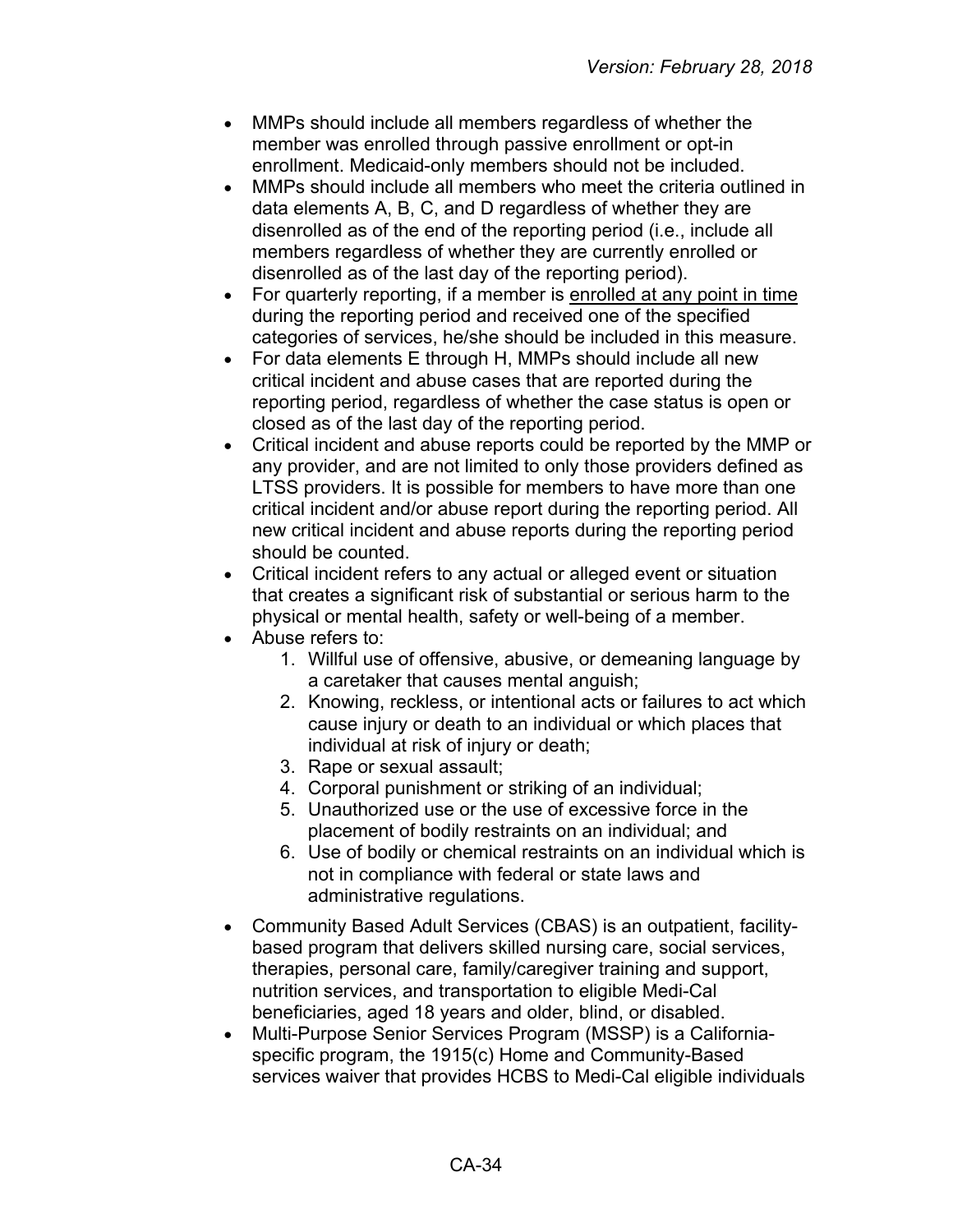who are 65 years or older with disabilities as an alternative to nursing facility placement.

- Nursing facility services include any type of nursing facility care, including skilled and custodial services.
- It may be possible for a member to receive services from IHSS, CBAS, MSSP, and/or NF during the same quarterly reporting period. Certain services, such as NF services, cannot be received during the same month as IHSS, CBAS, and MSSP services, but they can be received during sequential months during the same quarterly reporting period. If a member receives services from more than one type of LTSS, they should be reported in all applicable data elements. For example, if a member received both IHSS and MSSP services during the same reporting period, he/she would be reported in data elements A and C. The MMP should report the critical incident/abuse report for the service during which the incident or abuse occurred. Using the example above, if the member had a reported critical incident while receiving MSSP services, the critical incident would be reported in data element G only. If the member received multiple services during the reporting period, the critical incident/abuse should only be reported once and MMPs should use their best judgment on which data element to report the critical incident/abuse.
- F. Data Submission how MMPs will submit data collected to CMS and the state.
	- MMPs will submit data collected for this measure in the above specified format through a secure data collection site accessed at the following web address: [https://Financial-Alignment-](https://financial-alignment-initiative.norc.org/)[Initiative.NORC.org.](https://financial-alignment-initiative.norc.org/)
- CA2.2 Policies and procedures attached to the MOU with county behavioral health agency(ies) around assessments, referrals, coordinated care planning, and information sharing.<sup>i</sup>

| <b>CONTINUOUS REPORTING</b>         |                                      |          |                            |                                                                                           |  |
|-------------------------------------|--------------------------------------|----------|----------------------------|-------------------------------------------------------------------------------------------|--|
| <b>Reporting</b><br><b>Section</b>  | <b>Reporting</b><br><b>Frequency</b> | Level    | Reporting<br><b>Period</b> | Due Date                                                                                  |  |
| CA2. Enrollee<br><b>Protections</b> | Annually                             | Contract | <b>Calendar Year</b>       | By the end of the<br>second month<br>following the last<br>day of the reporting<br>period |  |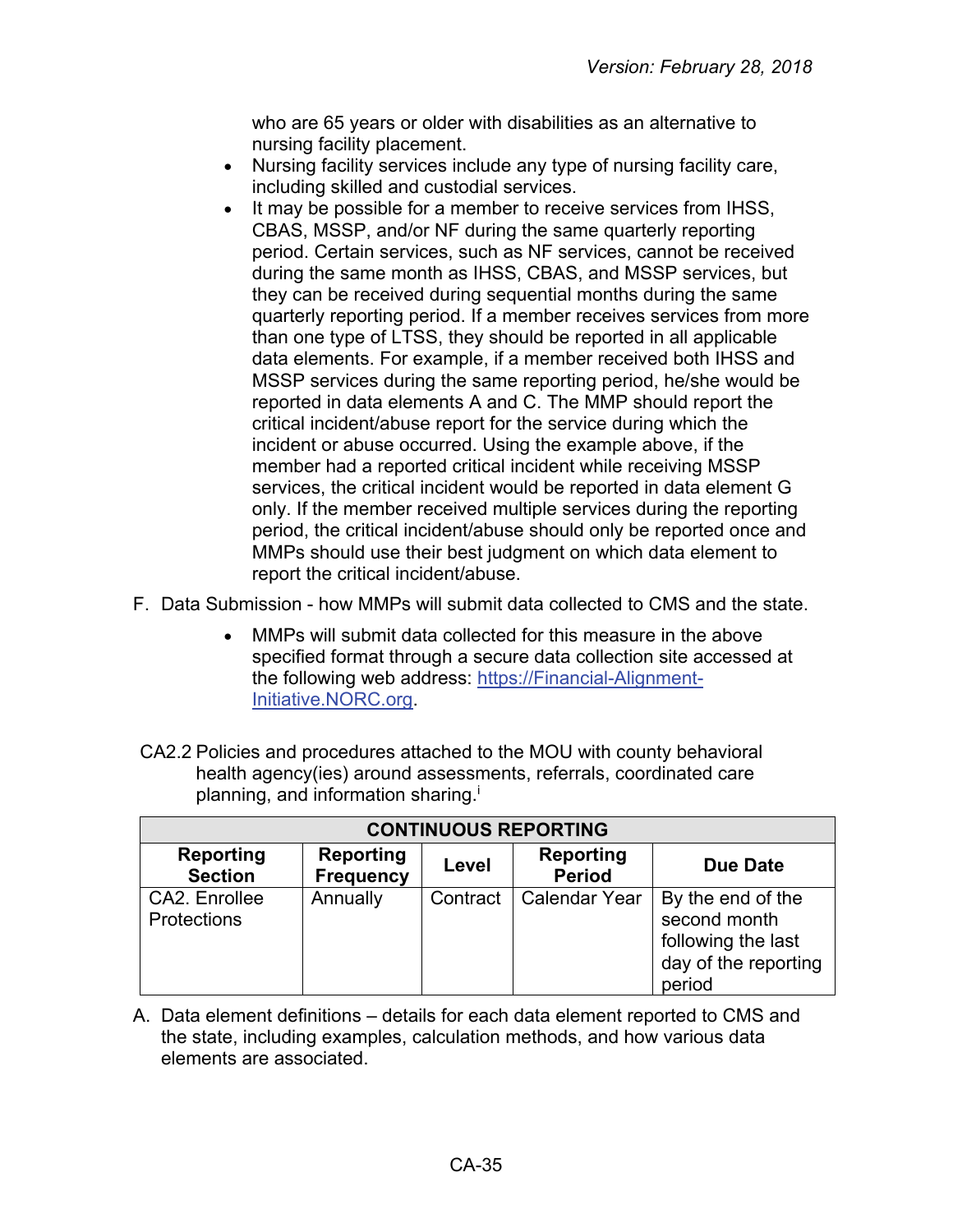| <b>Element</b><br><b>Letter</b> | <b>Element Name</b>                                                                                                                                                                             | <b>Definition</b>                                                                                                                                                                               | <b>Allowable</b><br><b>Values</b>                                                                               |
|---------------------------------|-------------------------------------------------------------------------------------------------------------------------------------------------------------------------------------------------|-------------------------------------------------------------------------------------------------------------------------------------------------------------------------------------------------|-----------------------------------------------------------------------------------------------------------------|
| А.                              | Policies and<br>procedures attached<br>to the MOU with<br>county behavioral<br>health agency(ies)<br>around assessments,<br>referrals, coordinated<br>care planning, and<br>information sharing | Policies and<br>procedures attached<br>to the MOU with<br>county behavioral<br>health agency(ies)<br>around assessments,<br>referrals, coordinated<br>care planning, and<br>information sharing | Field Type: N/A<br>Note: File will be<br>emailed to the State;<br>additional information<br>will be forthcoming |

- B. QA checks/Thresholds procedures used by CMS and the state to establish benchmarks in order to identify outliers or data that are potentially erroneous.
	- CMS and the state will perform an outlier analysis.
	- As data are received from MMPs over time, CMS and the state will apply threshold checks.
- C. Edits and Validation checks validation checks that should be performed by each MMP prior to data submission.
	- Confirm that the appropriate policies and procedures are submitted align with the MOU(s) with county behavioral health agency(ies).
- D. Analysis how CMS and the state will evaluate reported data, as well as how other data sources may be monitored.
	- CMS and the state will verify that the policies and procedures contain, at a minimum, the roles and responsibilities of the MMP and the county behavioral health agency(ies) regarding assessments, referrals, coordinated care planning, and information sharing.
- E. Notes additional clarifications to a reporting section. This section incorporates previously answered frequently asked questions.
	- These policies and procedures should be specific to each MMP/county behavioral health agency(ies) and reflect the appropriate roles and responsibilities of each organization.
- F. Data Submission how MMPs will submit data collected to CMS and the state.
	- Data will be submitted directly to the state via email to: [pmmp.monitoring@dhcs.ca.gov](mailto:pmmp.monitoring@dhcs.ca.gov)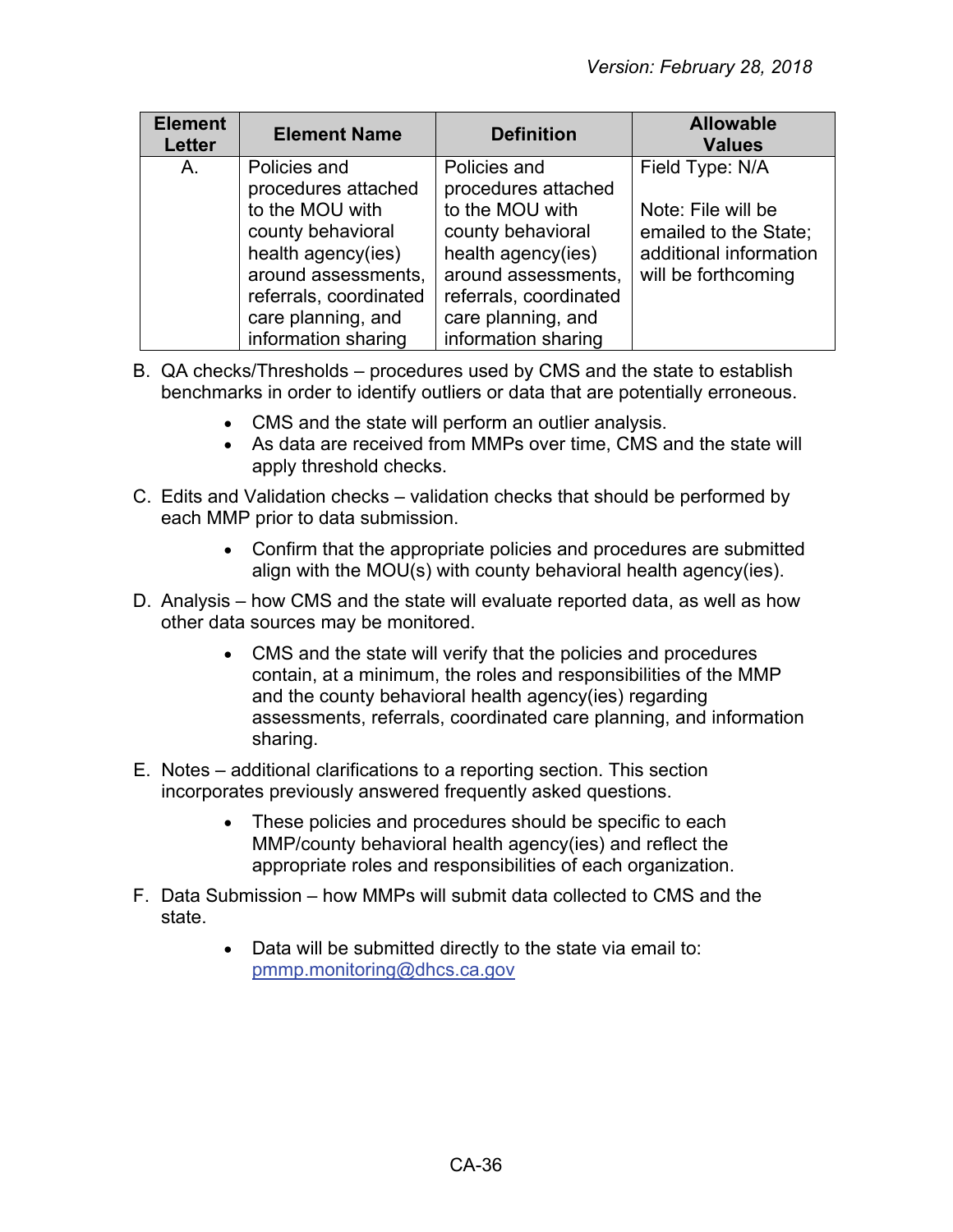#### <span id="page-36-0"></span>**Section CAIII. Organizational Structure and Staffing**

- CA3.1 MMPs with an established physical access compliance policy and identification of an individual who is responsible for physical access compliance.i – *Retired*
- CA3.2 Care coordinator training for supporting self-direction under the demonstration.

| <b>CONTINUOUS REPORTING</b>                      |                                      |          |                                   |                                                                                           |  |
|--------------------------------------------------|--------------------------------------|----------|-----------------------------------|-------------------------------------------------------------------------------------------|--|
| <b>Reporting Section</b>                         | <b>Reporting</b><br><b>Frequency</b> | Level    | <b>Reporting</b><br><b>Period</b> | <b>Due Date</b>                                                                           |  |
| CA3. Organizational<br>Structure and<br>Staffing | Annually                             | Contract | <b>Calendar Year</b>              | By the end of the<br>second month<br>following the last<br>day of the<br>reporting period |  |

| <b>Element</b><br><b>Letter</b> | <b>Element Name</b>                                                                                                                                                     | <b>Definition</b>                                                                                                                                                                                    | <b>Allowable</b><br><b>Values</b>              |
|---------------------------------|-------------------------------------------------------------------------------------------------------------------------------------------------------------------------|------------------------------------------------------------------------------------------------------------------------------------------------------------------------------------------------------|------------------------------------------------|
| Α.                              | Total number of care<br>coordinators who<br>have been employed<br>by the MMP for at<br>least 30 days.                                                                   | Total number of care<br>coordinators who<br>have been employed<br>by the MMP for at<br>least 30 days at any<br>point during the<br>reporting period.                                                 | Field Type: Numeric                            |
| В.                              | Total number of care<br>coordinators that<br>have undergone<br>training for<br>supporting self-<br>direction under the<br>demonstration within<br>the reporting period. | Of the total reported<br>in A, the number of<br>care coordinators<br>that have undergone<br>training for<br>supporting self-<br>direction under the<br>demonstration within<br>the reporting period. | Field Type: Numeric<br>Note: Is a subset of A. |

- B. QA Checks/Thresholds procedures used by CMS and the state to establish benchmarks in order to identify outliers or data that are potentially erroneous.
	- CMS and the state will perform an outlier analysis.
	- As data are received from MMPs over time, CMS and the state will apply threshold checks.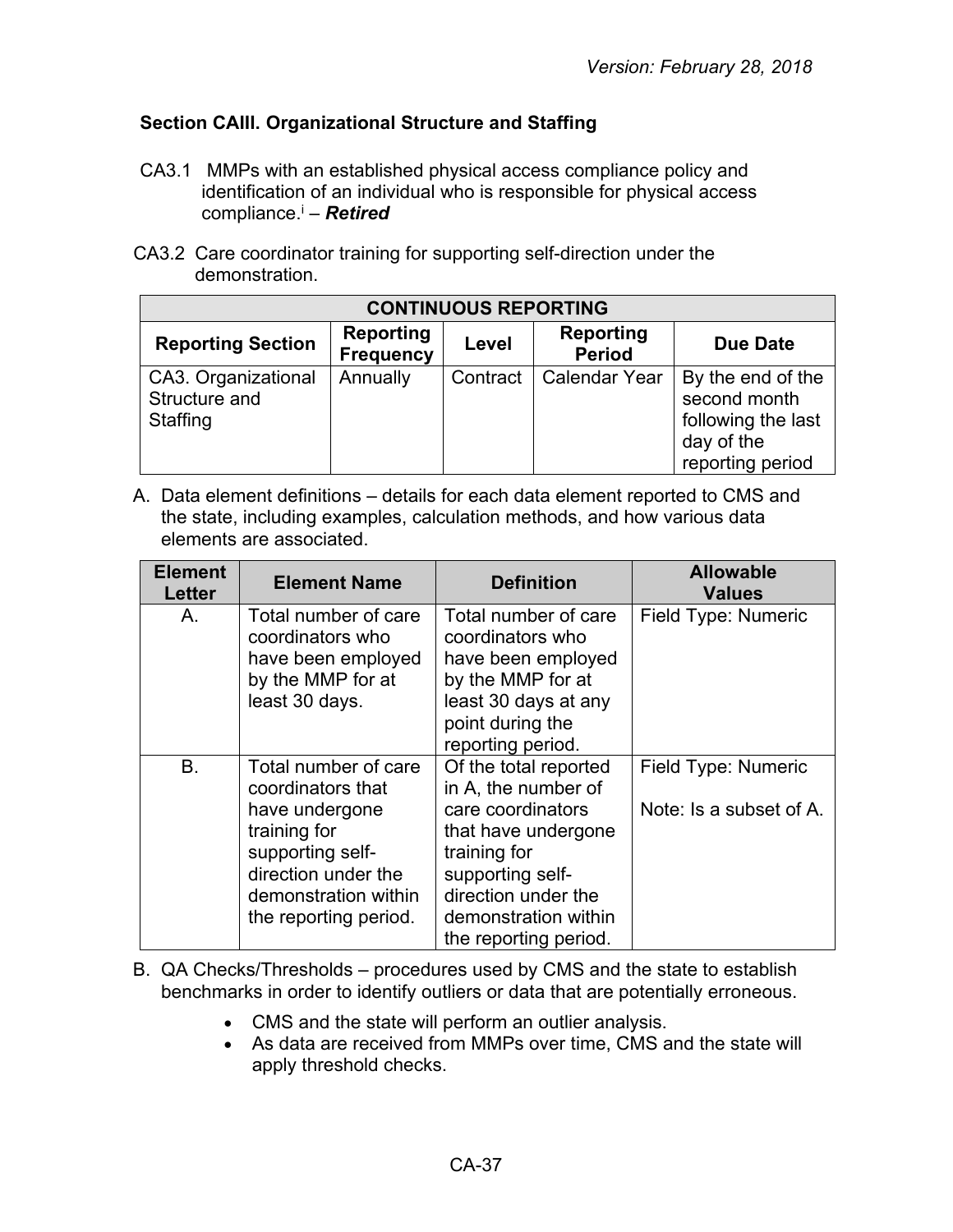- C. Edits and Validation checks validation checks that should be performed by each MMP prior to data submission.
	- Confirm those data elements listed above as subsets of other elements.
	- MMPs should validate that data element B is less than or equal to data element A.
	- All data elements should be positive values.
- D. Analysis how CMS and the state will evaluate reported data, as well as how other data sources may be monitored.
	- CMS and the state will evaluate the percentage of care coordinators who have undergone training for supporting selfdirection within the reporting period.
- E. Notes additional clarifications to a reporting section. This section incorporates previously answered frequently asked questions.
	- MMPs should refer to the California three-way contract for specific requirements pertaining to care coordinators.
	- MMPs should refer to the California three-way contract for specific requirements pertaining to training for supporting self-direction.
	- If a care coordinator was not currently with the MMP at the end of the reporting period, but was with the MMP for at least 30 days at any point during the reporting period, they should be included in this measure.
	- All full-time and part-time staff are included in the count of total number of care coordinators.
- F. Data Submission how MMPs will submit data collected to CMS and the state.
	- MMPs will submit data collected for this measure in the above specified format through a secure data collection site accessed at the following web address: [https://Financial-Alignment-](https://financial-alignment-initiative.norc.org/)[Initiative.NORC.org.](https://financial-alignment-initiative.norc.org/)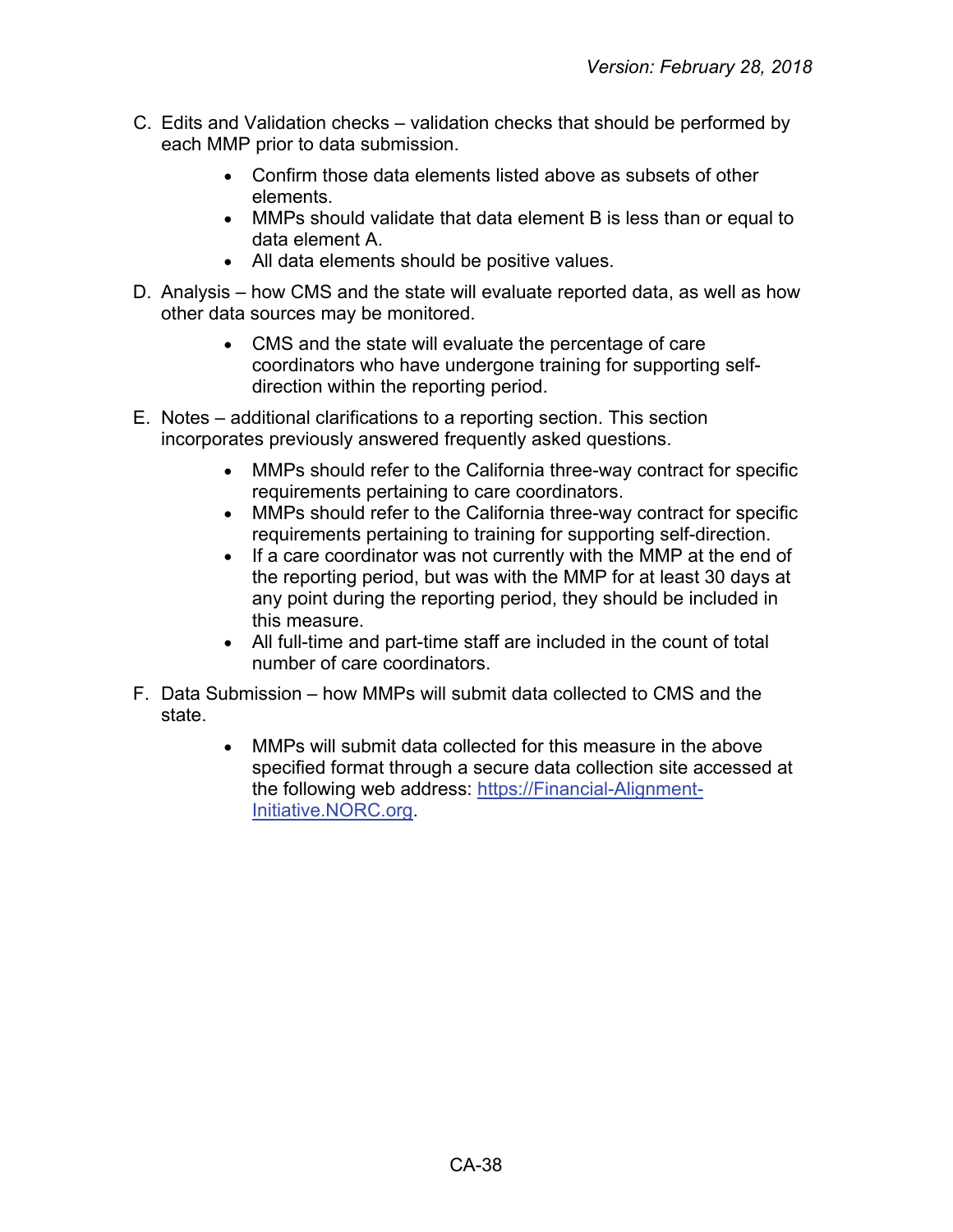#### <span id="page-38-0"></span>**Section CAIV. Utilization**

| <b>CONTINUOUS REPORTING</b>        |                                      |          |                                                   |                                                                                           |  |  |
|------------------------------------|--------------------------------------|----------|---------------------------------------------------|-------------------------------------------------------------------------------------------|--|--|
| <b>Reporting</b><br><b>Section</b> | <b>Reporting</b><br><b>Frequency</b> | Level    | <b>Reporting</b><br><b>Period</b>                 | Due Date                                                                                  |  |  |
| CA4. Utilization                   | Annually                             | Contract | Calendar Year,<br>beginning in<br>CY <sub>2</sub> | By the end of the<br>fourth month<br>following the last<br>day of the<br>reporting period |  |  |

CA4.1 Reduction in emergency department (ED) use for seriously mentally ill and substance use disorder (SUD) members.<sup>ii</sup>

A. Data element definitions – details for each data element reported to CMS and the state, including examples, calculation methods, and how various data elements are associated.

| <b>Element</b><br>Letter | <b>Element Name</b>                                                                                                                                                | <b>Definition</b>                                                                                                                                                                                                                                         | <b>Allowable Values</b> |
|--------------------------|--------------------------------------------------------------------------------------------------------------------------------------------------------------------|-----------------------------------------------------------------------------------------------------------------------------------------------------------------------------------------------------------------------------------------------------------|-------------------------|
| Α.                       | Total number of<br>members enrolled for<br>at least five months,<br>with an indication of<br>either serious mental<br>illness or substance<br>use disorders (SUD). | Total number of<br>members continuously<br>enrolled for at least five<br>months during the<br>reporting period, with<br>an indication of either<br>serious mental illness<br>or SUD problems<br>during the 12 months<br>prior to the reporting<br>period. | Field Type: Numeric     |
| B.                       | Total number of<br>member months.                                                                                                                                  | Of the total reported in<br>A, the number of<br>member months during<br>the reporting period.                                                                                                                                                             | Field Type: Numeric     |
| C.                       | Total number of ED<br>visits.                                                                                                                                      | Of the total reported in<br>A, the number of ED<br>visits during the<br>reporting period.                                                                                                                                                                 | Field Type: Numeric     |

B. QA Checks/Thresholds – procedures used by CMS and the state to establish benchmarks in order to identify outliers or data that are potentially erroneous.

- Guidance will be forthcoming on the established benchmark for this measure for DY 2 through 5.
- C. Edits and Validation checks validation checks that should be performed by each MMP prior to data submission.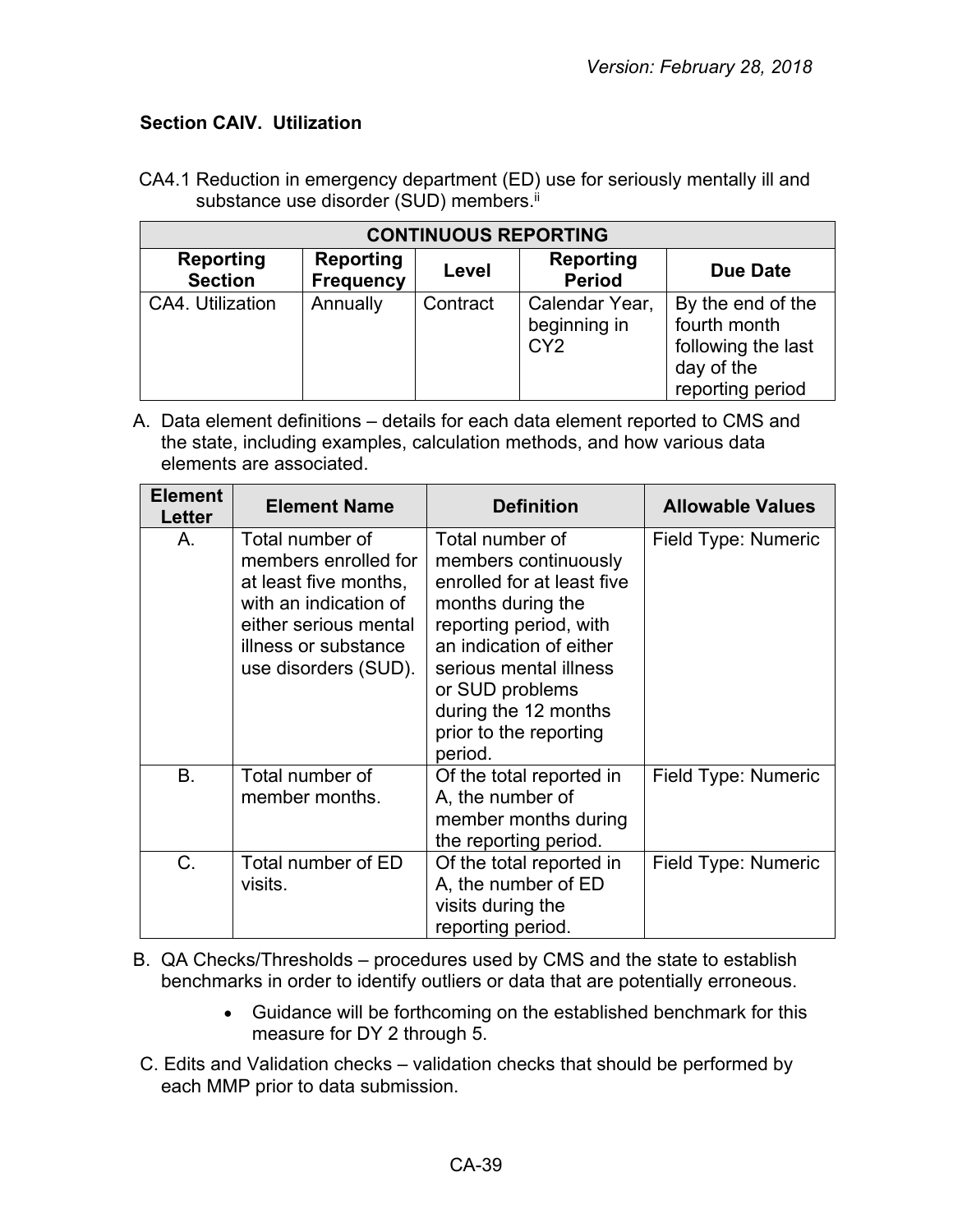- Each member should have a member month value between 5 and 12. A value greater than 12 is not acceptable.
- All data elements should be positive values.
- D. Analysis how CMS and the state will evaluate reported data, as well as how other data sources may be monitored.
	- CMS and the state will evaluate the number of ED visits for members with an indication of either serious mental illness or SUD problems during the 12 months prior to the reporting period per 1,000 member months.
- E. Notes additional clarifications to a reporting section. This section incorporates previously answered frequently asked questions.
	- MMPs should include all members regardless of whether the member was enrolled through passive enrollment or opt-in enrollment. Medicaid-only members should not be included.
	- MMPs should include all members who meet the criteria outlined in data element A, regardless of whether they are disenrolled as of the end of the reporting period (i.e., include all members regardless of whether they are currently enrolled or disenrolled as of the last day of the reporting period).
	- Members diagnosed with serious mental illness *and/or* substance use disorders (SUD) should be included in this measure (i.e., members with both serious mental illness and SUD diagnoses should also be included).
	- MMPs should include all members with any diagnosis of serious mental illness and/or SUD, regardless of whether the diagnosis of mental illness and/or SUD is the primary diagnosis on the claim.
	- MMPs should exclude ED visits (ED value set) or observation stays (Observation value set) that resulted in an inpatient stay (Inpatient Stay value set). An ED visit or observation stay results in an inpatient stay when the ED/observation date of service and the admission date for the inpatient stay are one calendar day apart or less.
	- Member months refers to the number of months each Medicare-Medicaid member was enrolled in the MMP in the year. Each member should have a member month value between 5 and 12. A value greater than 12 is not acceptable. Determine member months using the 15th of the month. This date must be used consistently from member to member, month to month, and from year to year. For example, if Ms. X is enrolled in the MMP as of January 15, Ms. X contributes one member month in January.
	- A member with serious mental illness is defined as someone with the following:
		- o Mental illness diagnosis in Medicare or Medicaid claims in the 12 months prior to the reporting period (Mental Health Diagnosis value set). In the case where the member enrolled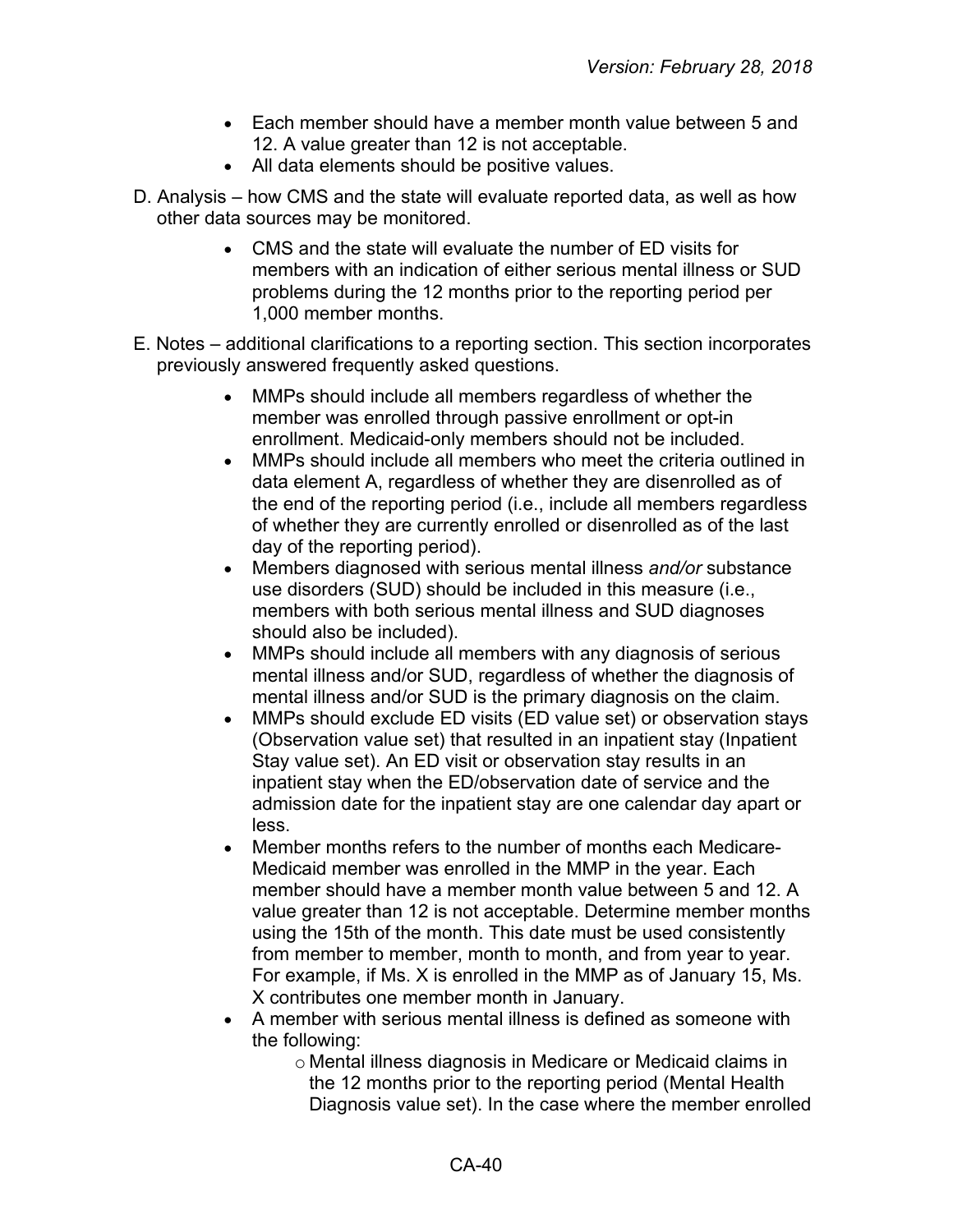for the first time within the reporting period (e.g., February 1, 2017 or later in 2017), MMPs can use Medicare or Medicaid claims in the 12 months prior to the member's effective enrollment date to identify a mental illness diagnosis.

• A member with SUD is defined as someone with ANY of the following:

> o SUD diagnosis in Medicare or Medicaid claims in the 12 months prior to the reporting period (AOD Abuse and Dependence value set). In the case where the member enrolled for the first time within the reporting period (e.g., February 1, 2017 or later in 2017), MMPs can use Medicare or Medicaid claims in the 12 months prior to the member's effective enrollment date to identify a SUD diagnosis.

- F. Data Submission how MMPs will submit data collected to CMS and the state.
	- MMPs will submit data collected for this measure in the above specified format through a secure data collection site accessed at the following web address: [https://Financial-Alignment-](https://financial-alignment-initiative.norc.org/)[Initiative.NORC.org.](https://financial-alignment-initiative.norc.org/)

CA4.2 In-Home Supportive Services (IHSS) utilization.

Please note: No MMP reporting is required for this measure; CMS and the state will receive data from California Department of Social Services (CDSS). MMPs are required to assist CDSS with the process, and more detail will be provided.

Subsequent to establishing the methodology for this measure, this appendix will be updated to include the measure specifications.

| <b>CONTINUOUS REPORTING</b>        |                               |        |                            |                                                        |  |
|------------------------------------|-------------------------------|--------|----------------------------|--------------------------------------------------------|--|
| <b>Reporting</b><br><b>Section</b> | Reporting<br><b>Frequency</b> | Level  | Reporting<br><b>Period</b> | Due Date                                               |  |
| CA4. Utilization                   | Annually                      | County | Calendar Year              | CMS and state will<br>receive data from<br><b>CDSS</b> |  |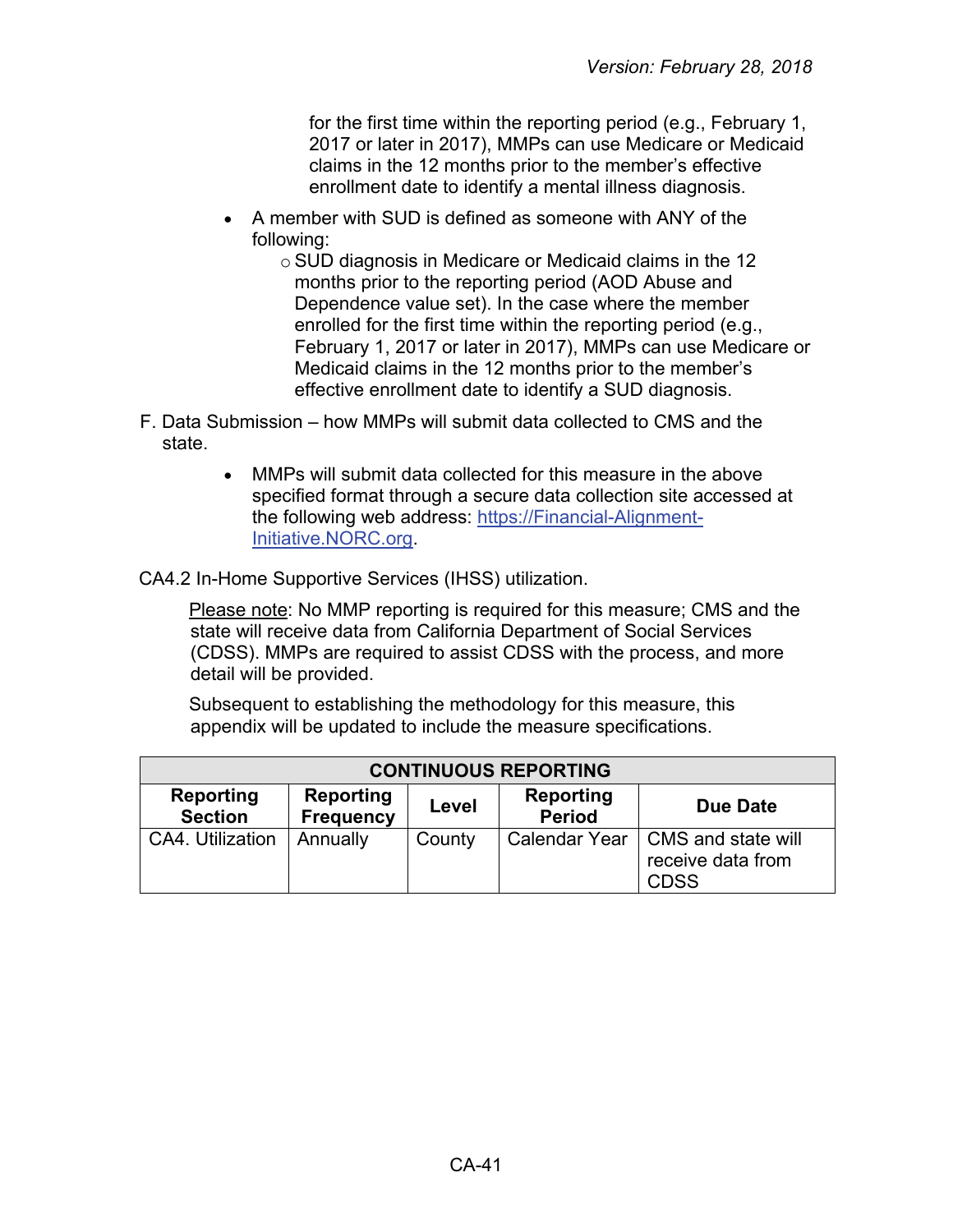CA4.3 Readmissions of short- and long-stay nursing facility residents after hospitalization for diabetes, chronic obstructive pulmonary disease (COPD) or any medical diagnosis.

| <b>CONTINUOUS REPORTING</b>        |                                      |          |                                   |                                                                                           |  |
|------------------------------------|--------------------------------------|----------|-----------------------------------|-------------------------------------------------------------------------------------------|--|
| <b>Reporting</b><br><b>Section</b> | <b>Reporting</b><br><b>Frequency</b> | Level    | <b>Reporting</b><br><b>Period</b> | <b>Due Date</b>                                                                           |  |
| CA4. Utilization                   | Annually                             | Contract | <b>Calendar Year</b>              | By the end of the<br>fourth month<br>following the last<br>day of the reporting<br>period |  |

| <b>Element</b><br><b>Letter</b> | <b>Element Name</b>                                                                                           | <b>Definition</b>                                                                               | <b>Allowable Values</b>                        |
|---------------------------------|---------------------------------------------------------------------------------------------------------------|-------------------------------------------------------------------------------------------------|------------------------------------------------|
| A.                              | Total number of<br>short-term stay<br>nursing facility<br>(NF) residents.                                     | Total number of short-<br>term stay NF residents<br>during the reporting<br>period.             | Field Type: Numeric                            |
| B.                              | Total number of<br>short-term stay NF<br>residents with<br>diabetes.                                          | Of the total reported in<br>A, the number of short-<br>term stay NF residents<br>with diabetes. | Field Type: Numeric<br>Note: Is a subset of A. |
| $C$ .                           | Total number of<br>short-term stay NF<br>residents with<br>chronic obstructive<br>pulmonary disease<br>COPD). | Of the total reported in<br>A, the number of short-<br>term stay NF residents<br>with COPD.     | Field Type: Numeric<br>Note: Is a subset of A. |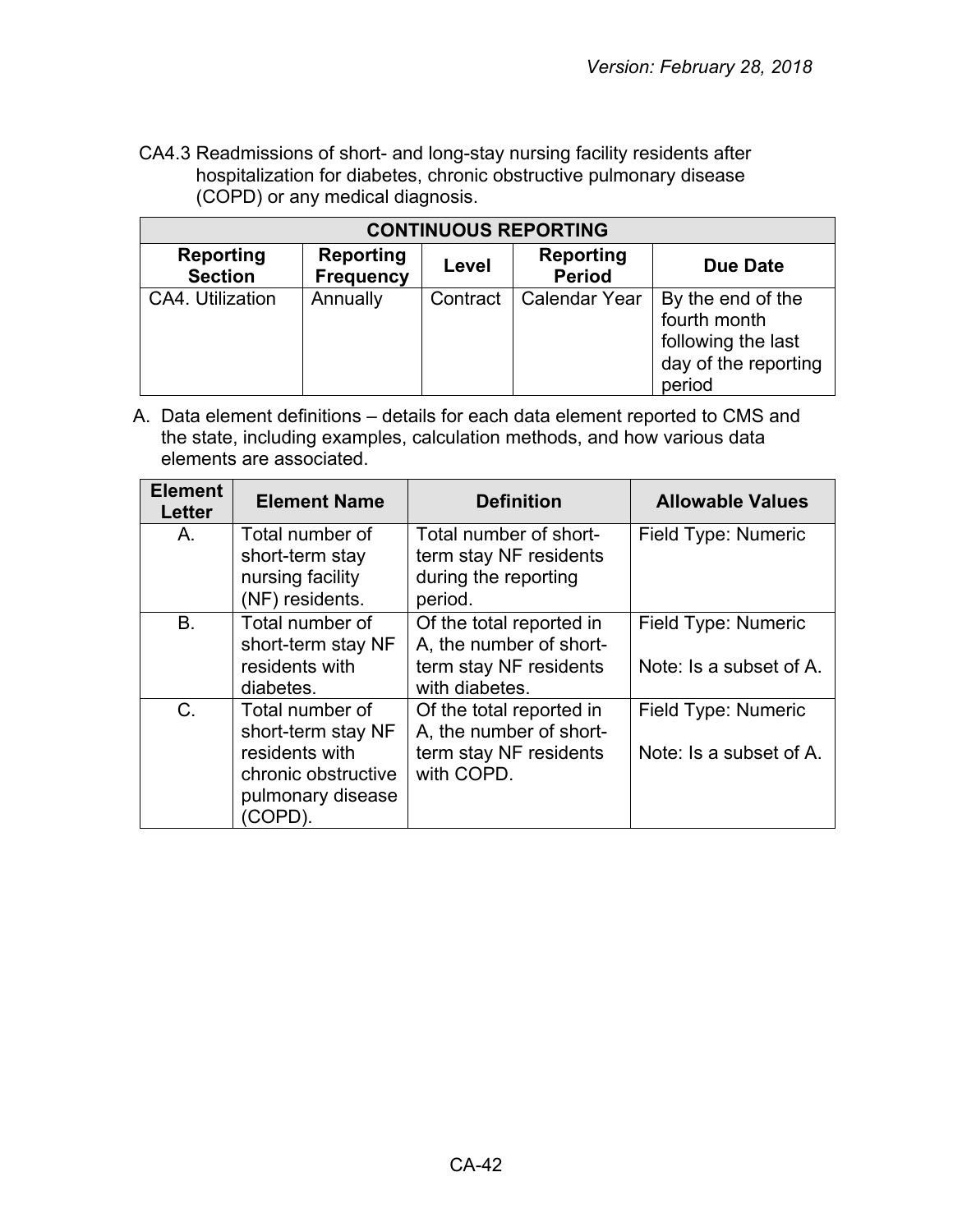| <b>Element</b><br>Letter | <b>Element Name</b>                                                                                                                                                                                                                                        | <b>Definition</b>                                                                                                                                                                                                                                                                                                  | <b>Allowable Values</b> |
|--------------------------|------------------------------------------------------------------------------------------------------------------------------------------------------------------------------------------------------------------------------------------------------------|--------------------------------------------------------------------------------------------------------------------------------------------------------------------------------------------------------------------------------------------------------------------------------------------------------------------|-------------------------|
| D.                       | Total number of<br>transfers for short-<br>term stay NF<br>residents who<br>were transferred<br>from the NF and<br>admitted to an<br>acute care hospital<br>for any medical<br>diagnosis and who<br>were subsequently<br>discharged back to<br>any NF.     | For the members<br>reported in A, the<br>number of transfers for<br>short-term stay NF<br>residents who were<br>transferred from the NF<br>and admitted to an<br>acute care hospital for<br>any medical diagnosis<br>and who were<br>subsequently<br>discharged back to any<br>NF during the reporting<br>period.  | Field Type: Numeric     |
| Ε.                       | Total number of<br>transfers for short-<br>term stay NF<br>residents with<br>diabetes who were<br>transferred from<br>the NF and<br>admitted to an<br>acute care hospital<br>for diabetes and<br>who were<br>subsequently<br>discharged back to<br>any NF. | For the members<br>reported in B, the<br>number of transfers for<br>short-term stay NF<br>residents with diabetes<br>who were transferred<br>from the NF and<br>admitted to an acute<br>care hospital for<br>diabetes and who were<br>subsequently<br>discharged back to any<br>NF during the reporting<br>period. | Field Type: Numeric     |
| F.                       | Total number of<br>transfers for short-<br>term stay NF<br>residents with<br>COPD who were<br>transferred from<br>the NF and<br>admitted to an<br>acute care hospital<br>for COPD and who<br>were subsequently<br>discharged back to<br>any NF.            | For the members<br>reported in C, the<br>number of transfers for<br>short-term stay NF<br>residents with COPD<br>who were transferred<br>from the NF and<br>admitted to an acute<br>care hospital for COPD<br>and who were<br>subsequently<br>discharged back to any<br>NF during the reporting<br>period.         | Field Type: Numeric     |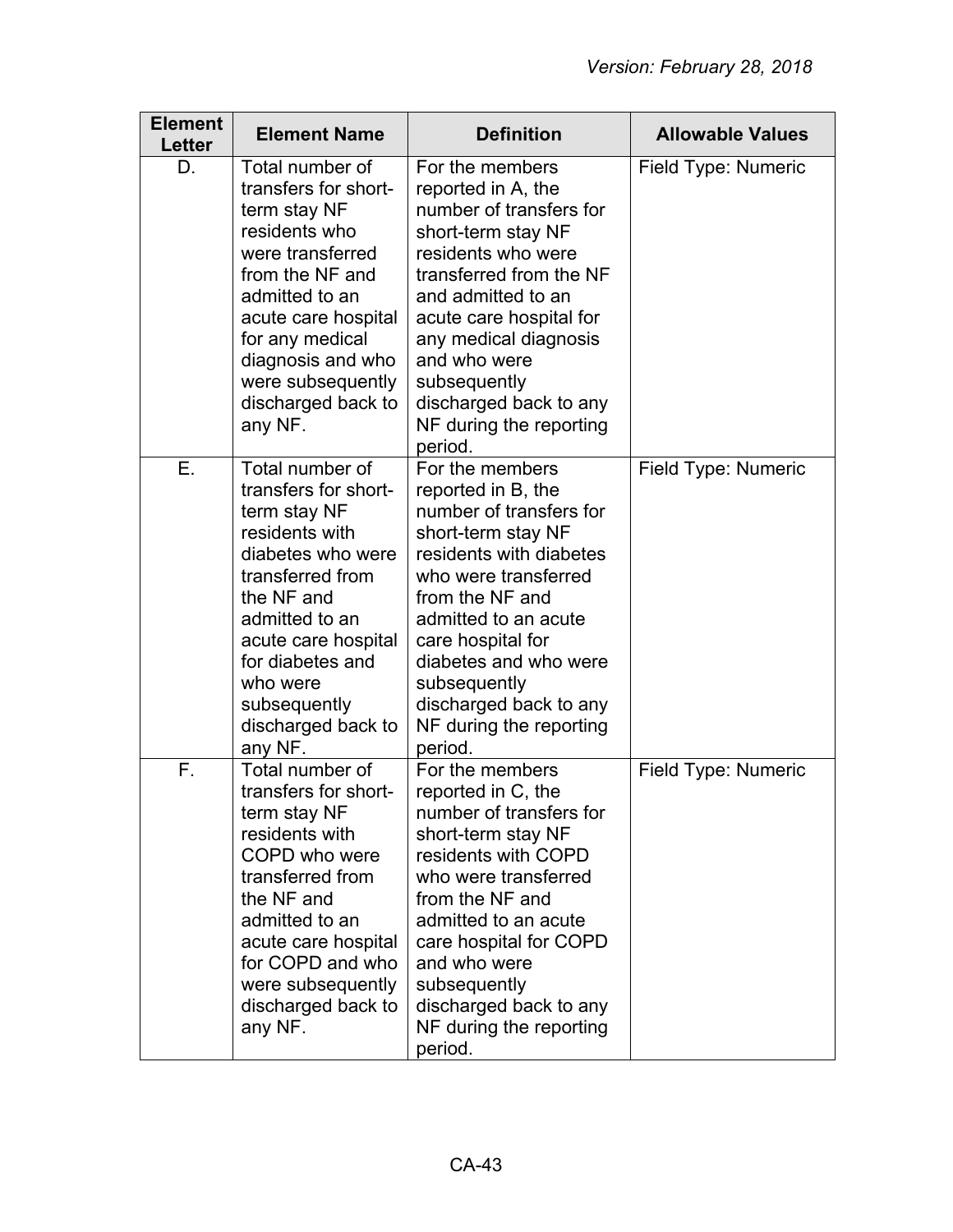| <b>Element</b><br>Letter | <b>Element Name</b>                                                                                                                                                                                                                                       | <b>Definition</b>                                                                                                                                                                                                                                                                                                 | <b>Allowable Values</b>                        |
|--------------------------|-----------------------------------------------------------------------------------------------------------------------------------------------------------------------------------------------------------------------------------------------------------|-------------------------------------------------------------------------------------------------------------------------------------------------------------------------------------------------------------------------------------------------------------------------------------------------------------------|------------------------------------------------|
| G.                       | Total number of<br>long-term stay NF<br>residents.                                                                                                                                                                                                        | Total number of long-<br>term stay NF residents<br>during the reporting<br>period.                                                                                                                                                                                                                                | Field Type: Numeric                            |
| Η.                       | Total number of<br>long-term stay NF<br>residents with<br>diabetes.                                                                                                                                                                                       | Of the total reported in<br>G, the number of long-<br>term stay NF residents<br>with diabetes.                                                                                                                                                                                                                    | Field Type: Numeric<br>Note: Is a subset of G. |
| $\mathbf{I}$ .           | Total number of<br>long-term stay NF<br>residents with<br>COPD.                                                                                                                                                                                           | Of the total reported in<br>G, the number of long-<br>term NF residents with<br>COPD.                                                                                                                                                                                                                             | Field Type: Numeric<br>Note: Is a subset of G. |
| J.                       | Total number of<br>transfers for long-<br>term stay NF<br>residents who<br>were transferred<br>from the NF and<br>admitted to an<br>acute care hospital<br>for any medical<br>diagnosis and who<br>were subsequently<br>discharged back to<br>any NF.     | For the members<br>reported in G, the<br>number of transfers for<br>long-term stay NF<br>residents who were<br>transferred from the NF<br>and admitted to an<br>acute care hospital for<br>any medical diagnosis<br>and who were<br>subsequently<br>discharged back to any<br>NF during the reporting<br>period.  | Field Type: Numeric                            |
| K.                       | Total number of<br>transfers for long-<br>term stay NF<br>residents with<br>diabetes who were<br>transferred from<br>the NF and<br>admitted to an<br>acute care hospital<br>for diabetes and<br>who were<br>subsequently<br>discharged back to<br>any NF. | For the members<br>reported in H, the<br>number of transfers for<br>long-term stay NF<br>residents with diabetes<br>who were transferred<br>from the NF and<br>admitted to an acute<br>care hospital for<br>diabetes and who were<br>subsequently<br>discharged back to any<br>NF during the reporting<br>period. | Field Type: Numeric                            |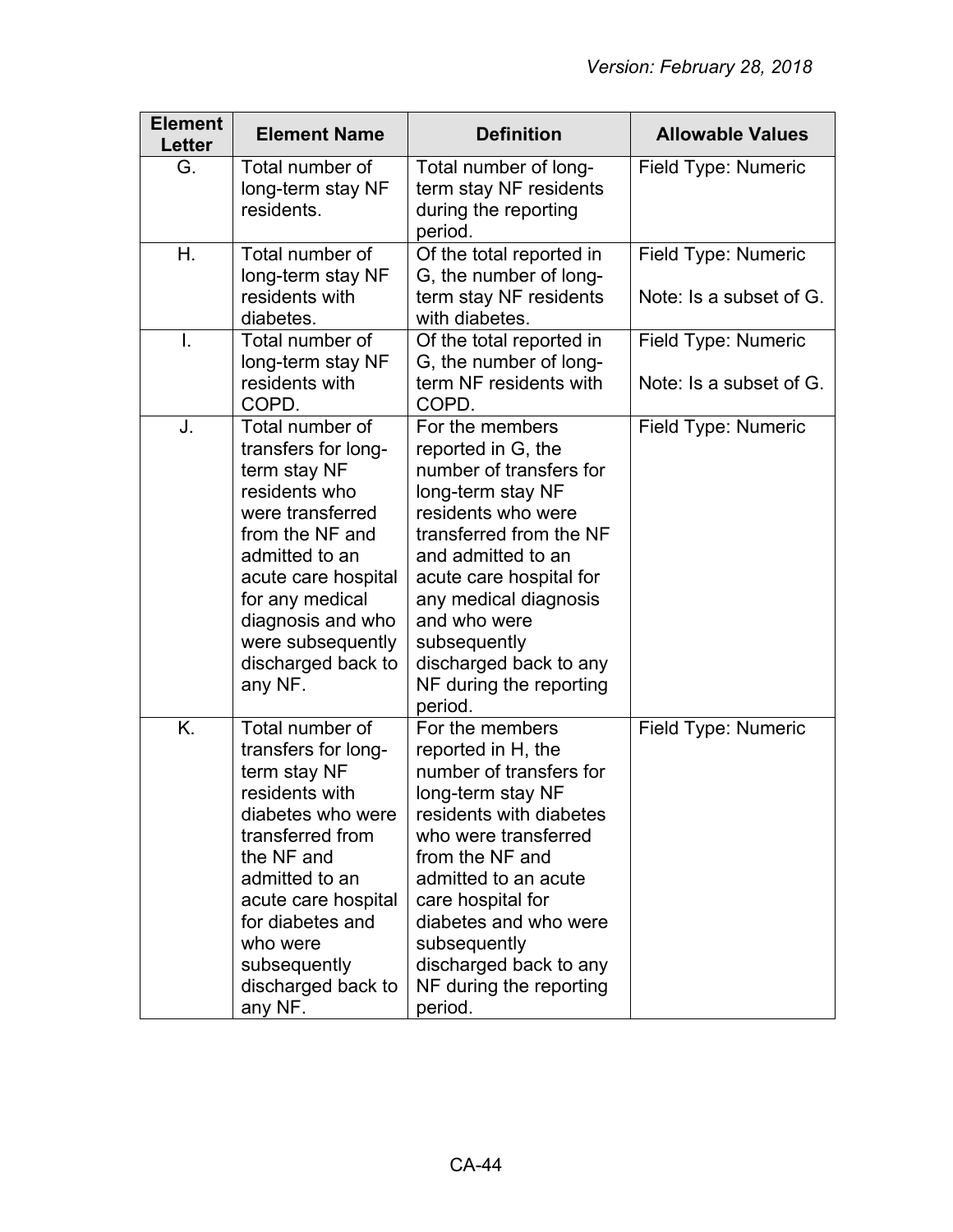| <b>Element</b><br><b>Letter</b> | <b>Element Name</b>                                                                                                                                                                                                                            | <b>Definition</b>                                                                                                                                                                                                                                                                                      | <b>Allowable Values</b> |
|---------------------------------|------------------------------------------------------------------------------------------------------------------------------------------------------------------------------------------------------------------------------------------------|--------------------------------------------------------------------------------------------------------------------------------------------------------------------------------------------------------------------------------------------------------------------------------------------------------|-------------------------|
| L.                              | Total number of<br>transfers for long-<br>term stay NF<br>residents with<br>COPD who were<br>transferred from<br>the NF and<br>admitted to an<br>acute care hospital<br>for COPD and who<br>were subsequently<br>discharged back to<br>any NF. | For the members<br>reported in I, the number<br>of transfers for long-term<br>stay NF residents with<br>COPD who were<br>transferred from the NF<br>and admitted to an<br>acute care hospital for<br>COPD and who were<br>subsequently<br>discharged back to any<br>NF during the reporting<br>period. | Field Type: Numeric     |

- B. QA Checks/Thresholds procedures used by CMS and the state to establish benchmarks in order to identify outliers or data that are potentially erroneous.
	- CMS and the state will perform an outlier analysis.
	- As data are received from MMPs over time, CMS and the state will apply threshold checks.
- C. Edits and Validation checks validation checks that should be performed by each MMP prior to data submission.
	- All data elements should be positive values.
- D. Analysis how CMS and the state will evaluate reported data, as well as how other data sources may be monitored.

## **Short-Term Stay Analysis**

- CMS and the state will evaluate the number of transfers among short-term stay NF residents who were transferred from the NF and admitted to an acute care hospital for any medical diagnosis and who were subsequently discharged back to any NF during the reporting period per 100 short-term stay NF residents.
- CMS and the state will evaluate the number of transfers among short-term stay NF residents with diabetes who were transferred from the NF and admitted to an acute care hospital for diabetes and who were subsequently discharged back to any NF during the reporting period per 100 short-term stay NF residents with diabetes.
- CMS and the state will evaluate the number of transfers among short-term stay NF residents with COPD who were transferred from the NF and admitted to an acute care hospital for COPD and who were subsequently discharged back to any NF during the reporting period per 100 short-term stay NF residents with COPD.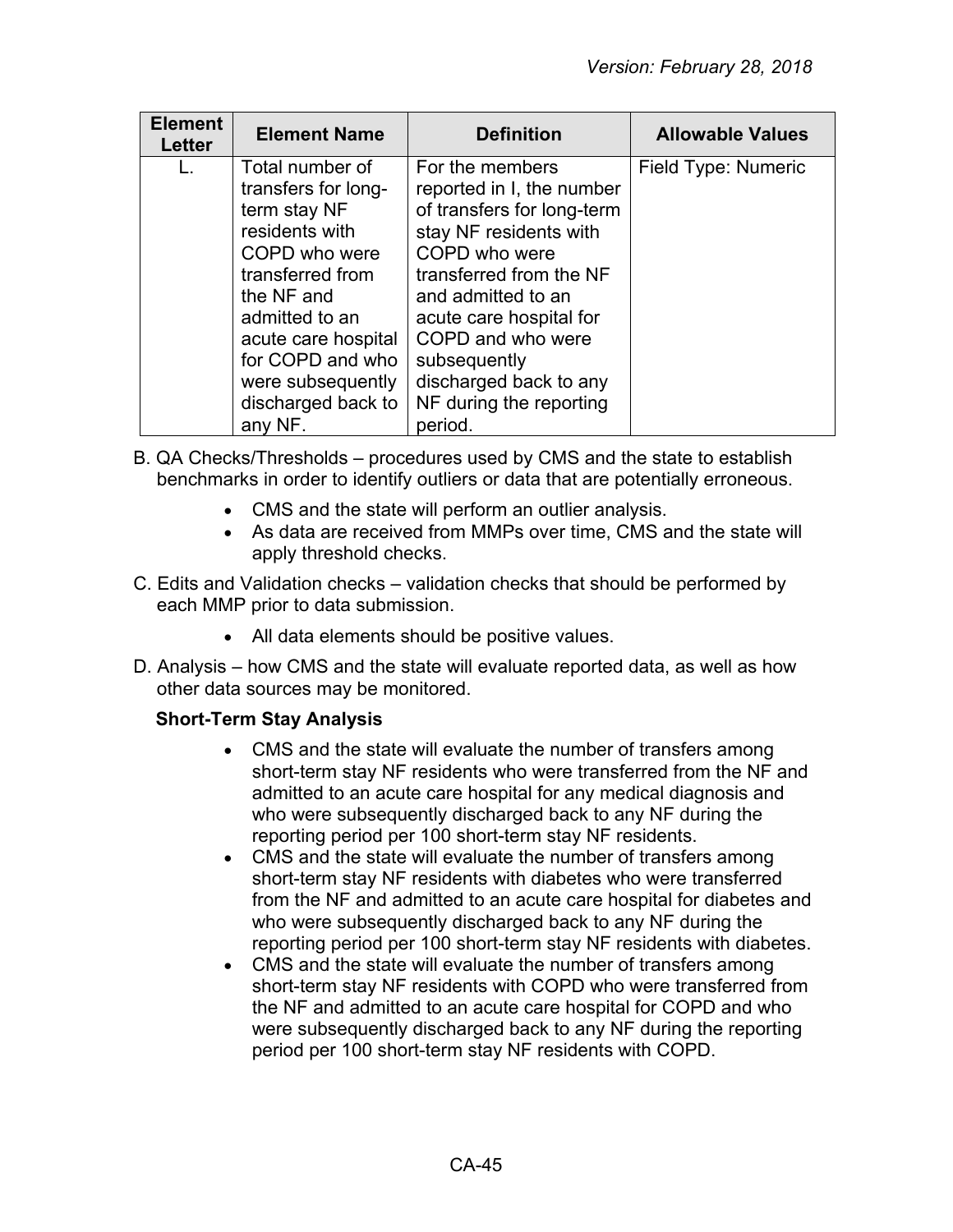#### **Long-Term Stay Analysis**

- CMS and the state will evaluate the number of transfers among long-term stay NF residents who were transferred from the NF and admitted to an acute care hospital for any medical diagnosis and who were subsequently discharged back to any NF during the reporting period per 100 long-term stay NF residents.
- CMS and the state will evaluate the number of transfers among long-term stay NF residents with diabetes who were transferred from the NF and admitted to an acute care hospital for diabetes and who were subsequently discharged back to any NF during the reporting period per 100 long-term stay NF residents with diabetes.
- CMS and the state will evaluate the number of transfers among long-term stay NF residents with COPD who were transferred from the NF and admitted to an acute care hospital for COPD and who were subsequently discharged back to any NF during the reporting period per 100 long-term stay NF residents with COPD.
- E. Notes additional clarifications to a reporting section. This section incorporates previously answered frequently asked questions.
	- MMPs should include all members regardless of whether the member was enrolled through passive enrollment or opt-in enrollment. Medicaid-only members should not be included.
	- The member must be continuously enrolled in the MMP for the entire reporting period, with no more than one gap in enrollment.
	- Continuous enrollment is defined as no more than one gap in enrollment of up to 45 days during the reporting period (i.e., January through December). To determine continuous enrollment for a member for whom enrollment is verified monthly, the member may not have more than a 1-month gap in coverage (i.e., a member whose coverage lapses for 2 months [60 days] is not considered continuously enrolled).
	- The date of transfer and the discharge back to any NF must occur within the same reporting period.
	- It is possible for a member to have more than one transfer during the reporting period. MMPs should count all transfers that occur for each member during the reporting period.
	- There are two ways for MMPs to identify members with diabetes: claim/encounter data and pharmacy data. The MMP must use both methods to identify the eligible population, but a member only needs to be identified by one method to be included in the measure. Members may be identified as having diabetes during the current reporting period or the year prior to the current report period.
		- o *Claim/encounter data*. Members who met any of the following criteria during the current reporting period or the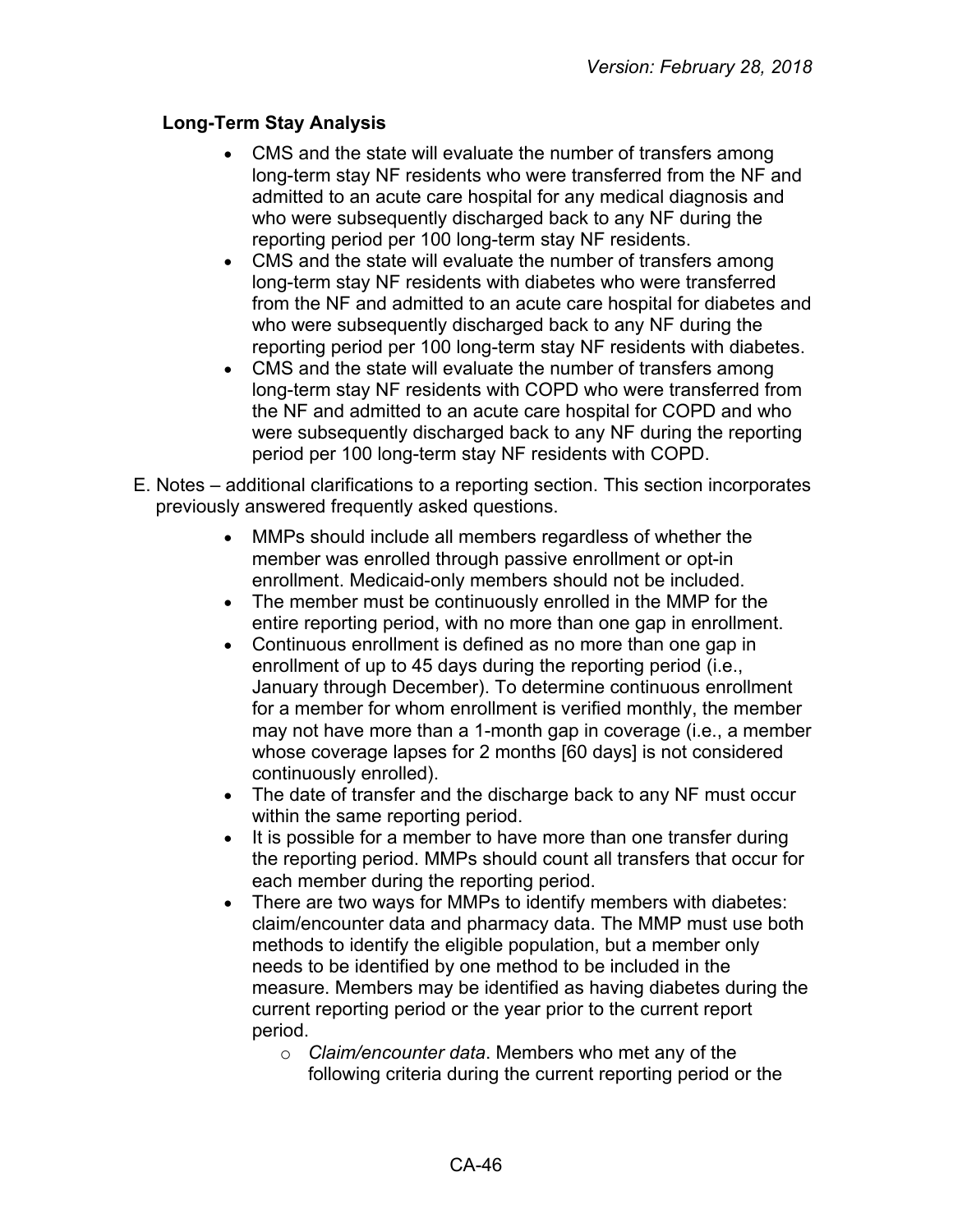year prior to the current reporting period (count services that occur over both years):

- At least two visits of any combination of outpatient visits (Outpatient value set), observation visits (Observation value set), ED visits (ED value set), or nonacute inpatient encounters (Nonacute Inpatient value set) on different dates of service, with a diagnosis of diabetes (Diabetes value set). Visit type need not be the same for the two visits (e.g., one outpatient visit and one ED visit).
- At least one acute inpatient encounter (Acute Inpatient value set) with a diagnosis of diabetes (Diabetes value set).
	- o *Pharmacy data*. Members who were dispensed insulin or hypoglycemics/antihyperglycemics on an ambulatory basis during the current reporting period or the year prior to the current reporting period (Diabetes Medications List).
- MMPs should identify members with a diagnosis of COPD using claims/encounter data. The member must have a least one diagnosis of COPD (COPD Diagnosis value set) during the reporting period to be captured in data elements C and I.
- It is possible for a member to have multiple conditions (i.e., both diabetes and COPD). If a member has both a diabetes and a COPD diagnosis, then these members should be reported in all applicable data elements (i.e., data elements B, C, H, and I).
- When determining members with a transfer from the NF and admission to an acute care hospital for any medical diagnosis (i.e., data elements D and J), include members with diabetes and COPD. In other words, members included in data elements D and J can have diabetes, COPD, and other medical diagnoses such as hypertension, asthma, heart failure, etc.
- To identify a diabetes-related hospital admission, the member must have a primary diagnosis code listed in the Diabetes value set.
- To identify a COPD-related hospital admission, the member must have a primary diagnosis code listed in the COPD Diagnosis value set.
- If a member was transferred to a hospital but only had an ER visit or observation stay then returned to the nursing facility, then the transfer is not counted as an admission to the acute care hospital. A member must be admitted to the hospital to be considered a numerator positive event.
- MMPs should include sub-acute care facilities and intermediate care facilities as part of NFs, as defined in Title 22 of the California Code of Regulations sections 51120, 51124, and 52224.5.